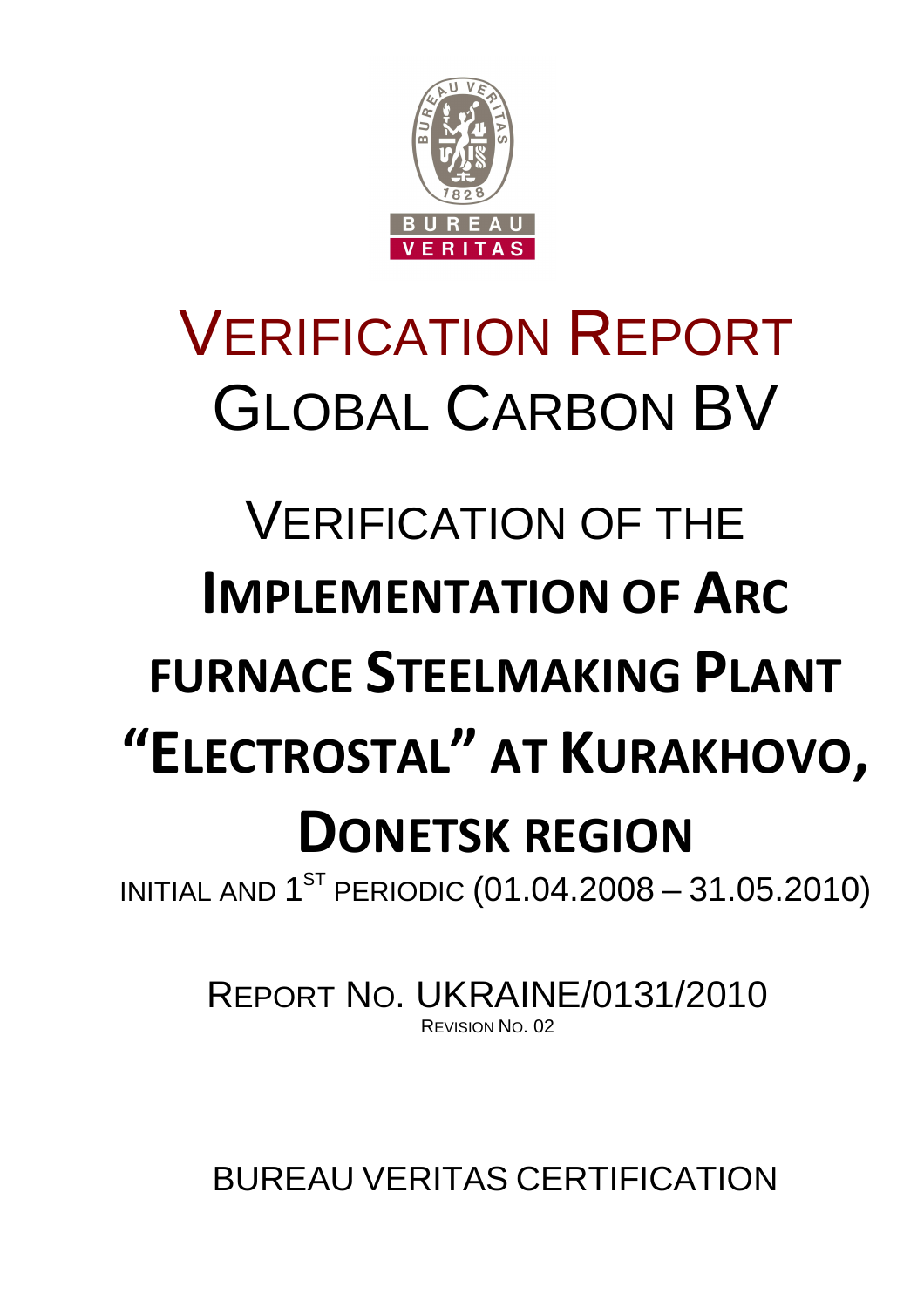

#### VERIFICATION REPORT

| Date of first issue:<br>26 August 2010                                                                                                                                                                                                                                                                                                                                                                                                                                                                                                                                                                                                                                                                                                                                                                                                                                                                                                                                                                                                                                                                                                                                                                                                                                                                                                                                                                                                                                                                                                                                                                                                                                                                                                                                                                                                                                                                                                                                                                                                                                                                                                                                                                                                                                                                                                                                                                                                                                                                                                                                  | Organizational unit:   | <b>Bureau Veritas Certification</b>                                                                     |  |  |
|-------------------------------------------------------------------------------------------------------------------------------------------------------------------------------------------------------------------------------------------------------------------------------------------------------------------------------------------------------------------------------------------------------------------------------------------------------------------------------------------------------------------------------------------------------------------------------------------------------------------------------------------------------------------------------------------------------------------------------------------------------------------------------------------------------------------------------------------------------------------------------------------------------------------------------------------------------------------------------------------------------------------------------------------------------------------------------------------------------------------------------------------------------------------------------------------------------------------------------------------------------------------------------------------------------------------------------------------------------------------------------------------------------------------------------------------------------------------------------------------------------------------------------------------------------------------------------------------------------------------------------------------------------------------------------------------------------------------------------------------------------------------------------------------------------------------------------------------------------------------------------------------------------------------------------------------------------------------------------------------------------------------------------------------------------------------------------------------------------------------------------------------------------------------------------------------------------------------------------------------------------------------------------------------------------------------------------------------------------------------------------------------------------------------------------------------------------------------------------------------------------------------------------------------------------------------------|------------------------|---------------------------------------------------------------------------------------------------------|--|--|
|                                                                                                                                                                                                                                                                                                                                                                                                                                                                                                                                                                                                                                                                                                                                                                                                                                                                                                                                                                                                                                                                                                                                                                                                                                                                                                                                                                                                                                                                                                                                                                                                                                                                                                                                                                                                                                                                                                                                                                                                                                                                                                                                                                                                                                                                                                                                                                                                                                                                                                                                                                         | <b>Holding SAS</b>     |                                                                                                         |  |  |
| Client:<br><b>Global Carbon BV</b>                                                                                                                                                                                                                                                                                                                                                                                                                                                                                                                                                                                                                                                                                                                                                                                                                                                                                                                                                                                                                                                                                                                                                                                                                                                                                                                                                                                                                                                                                                                                                                                                                                                                                                                                                                                                                                                                                                                                                                                                                                                                                                                                                                                                                                                                                                                                                                                                                                                                                                                                      | Client ref.:           | Mr. Lennard de Klerk                                                                                    |  |  |
|                                                                                                                                                                                                                                                                                                                                                                                                                                                                                                                                                                                                                                                                                                                                                                                                                                                                                                                                                                                                                                                                                                                                                                                                                                                                                                                                                                                                                                                                                                                                                                                                                                                                                                                                                                                                                                                                                                                                                                                                                                                                                                                                                                                                                                                                                                                                                                                                                                                                                                                                                                         |                        |                                                                                                         |  |  |
| Summary:<br>Bureau Veritas Certification has made the verification of the "Implementation of Arc furnace Steelmaking Plant<br>"Electrostal" at Kurakhovo, Donetsk region" project of Global Carbon BV located in Kurakhovo, Ukraine on the<br>basis of UNFCCC criteria for the JI, as well as criteria given to provide for consistent project operations,<br>monitoring and reporting, as well as the host country criteria under Track 1 procedure.<br>The verification scope is defined as a periodic independent review and post determination by the Accredited<br>Independent Entity of the monitored reductions in GHG emissions during defined verification period, and<br>consisted of the following three phases: i) desk review of the Monitoring Report, Project Design Document and<br>the baseline and monitoring plan; ii) follow-up interviews with project stakeholders; iii) resolution of outstanding<br>issues and the issuance of the final verification report and opinion. The overall verification, from Contract<br>Review to Verification Report & Opinion, was conducted using Bureau Veritas Certification internal procedures.<br>The first output of the verification process is a list of Clarification Requests, Corrective Actions Requests,<br>Forward Actions Requests (CL, CAR and FAR), presented in Appendix A.<br>Verification was conducted on the ground of the monitoring report (for the period from April 1, 2008 till May 31,<br>2010), monitoring plan, determined PDD, version 2.0 as of 25.05.2010 and other accompanying documents<br>produced to the representatives of the Bureau Veritas Certification by the project participants.<br>In summary, Bureau Veritas Certification confirms that the project is implemented as planned and described in<br>validated and registered project design documents. Installed equipment being essential for generating<br>emission reduction runs reliably and is calibrated appropriately. The monitoring system is in place and the<br>project is generating GHG emission reductions. The GHG emission reduction is calculated without material<br>misstatements.<br>Our opinion relates to the project's GHG emissions and resulting GHG emissions reductions reported and<br>related to the valid and registered project baseline and monitoring, and its associated documents. Based on<br>information seen and evaluated we confirm that the implementation of the project has resulted in 707617 t<br>CO2e reductions during period from 01/04/2008 up to 31/05/2010. |                        |                                                                                                         |  |  |
| Report No.:<br>UKRAINE/0131/2010<br>JI                                                                                                                                                                                                                                                                                                                                                                                                                                                                                                                                                                                                                                                                                                                                                                                                                                                                                                                                                                                                                                                                                                                                                                                                                                                                                                                                                                                                                                                                                                                                                                                                                                                                                                                                                                                                                                                                                                                                                                                                                                                                                                                                                                                                                                                                                                                                                                                                                                                                                                                                  | Subject Group:         | <b>Indexing terms</b>                                                                                   |  |  |
| Project title:<br>Implementation of Arc furnace Steelmaking Plant<br>"Electrostal" at Kurakhovo, Donetsk region                                                                                                                                                                                                                                                                                                                                                                                                                                                                                                                                                                                                                                                                                                                                                                                                                                                                                                                                                                                                                                                                                                                                                                                                                                                                                                                                                                                                                                                                                                                                                                                                                                                                                                                                                                                                                                                                                                                                                                                                                                                                                                                                                                                                                                                                                                                                                                                                                                                         |                        | Kyoto, Climate Change, UNFCCC, Verification,<br><b>Emission Reductions</b>                              |  |  |
| Work carried out by:<br>Ivan Sokolov - Team leader, Climate Change<br><b>Lead Verifier</b><br>Kateryna Zinevych - Team member, Climate<br>Change Verifier                                                                                                                                                                                                                                                                                                                                                                                                                                                                                                                                                                                                                                                                                                                                                                                                                                                                                                                                                                                                                                                                                                                                                                                                                                                                                                                                                                                                                                                                                                                                                                                                                                                                                                                                                                                                                                                                                                                                                                                                                                                                                                                                                                                                                                                                                                                                                                                                               |                        | $\boxtimes$<br>No distribution without permission from the<br>Client or responsible organizational unit |  |  |
| Work approved by:<br>Flavio Gomes - Global Product Manager                                                                                                                                                                                                                                                                                                                                                                                                                                                                                                                                                                                                                                                                                                                                                                                                                                                                                                                                                                                                                                                                                                                                                                                                                                                                                                                                                                                                                                                                                                                                                                                                                                                                                                                                                                                                                                                                                                                                                                                                                                                                                                                                                                                                                                                                                                                                                                                                                                                                                                              |                        |                                                                                                         |  |  |
| Work verified by:<br>Flavio Gomes - Internal Technical Reviewer                                                                                                                                                                                                                                                                                                                                                                                                                                                                                                                                                                                                                                                                                                                                                                                                                                                                                                                                                                                                                                                                                                                                                                                                                                                                                                                                                                                                                                                                                                                                                                                                                                                                                                                                                                                                                                                                                                                                                                                                                                                                                                                                                                                                                                                                                                                                                                                                                                                                                                         |                        | Limited distribution                                                                                    |  |  |
| Date of this revision:<br>Rev. No.:<br>16.09.2010<br>$\overline{2}$                                                                                                                                                                                                                                                                                                                                                                                                                                                                                                                                                                                                                                                                                                                                                                                                                                                                                                                                                                                                                                                                                                                                                                                                                                                                                                                                                                                                                                                                                                                                                                                                                                                                                                                                                                                                                                                                                                                                                                                                                                                                                                                                                                                                                                                                                                                                                                                                                                                                                                     | Number of pages:<br>54 | Unrestricted distribution                                                                               |  |  |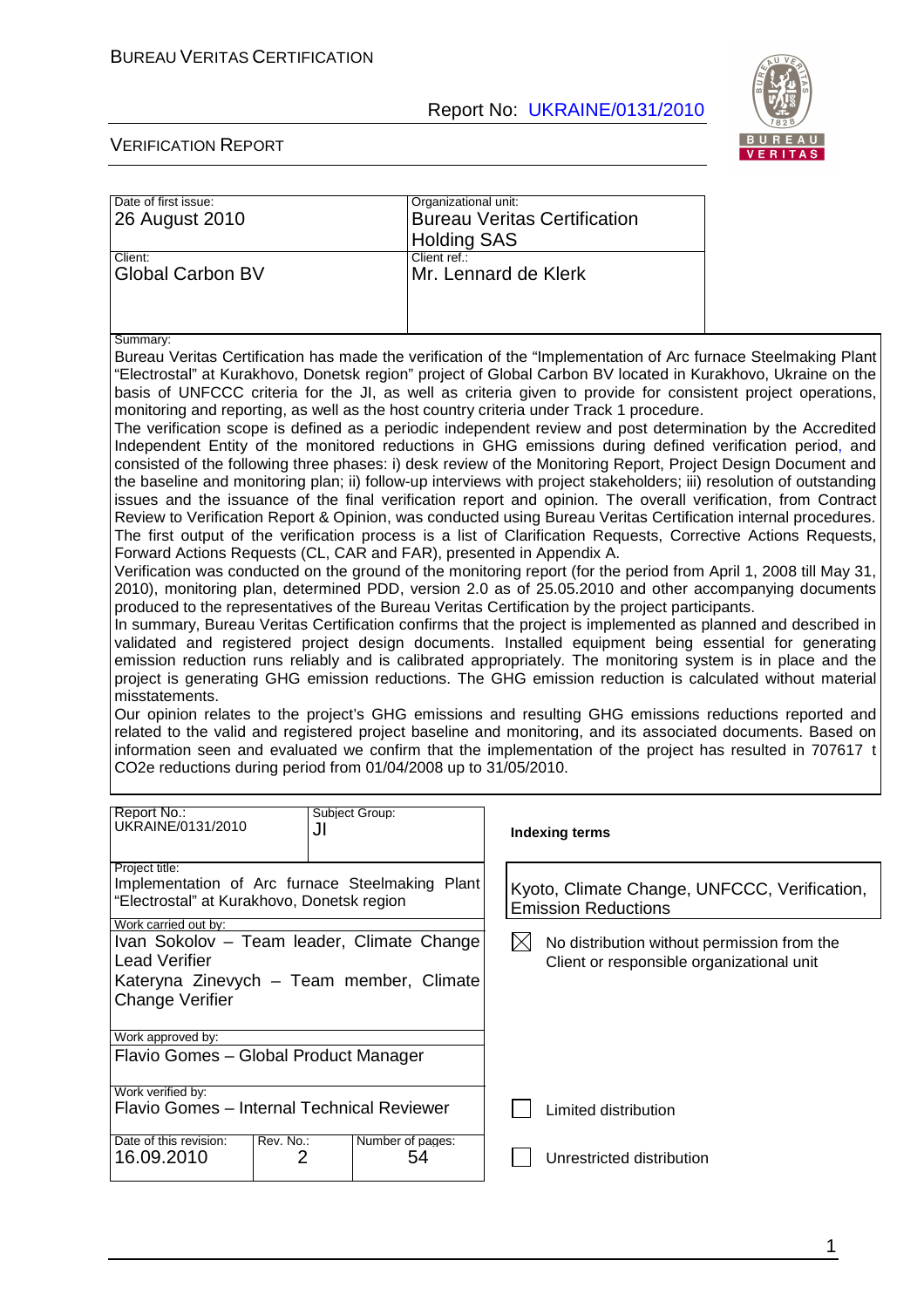VERIFICATION REPORT

# **Abbreviations**

| AIE             | <b>Accredited Independent Entity</b>                  |
|-----------------|-------------------------------------------------------|
| <b>BVCH</b>     | <b>Bureau Veritas Certification Holding SAS</b>       |
| CAR.            | <b>Corrective Action Request</b>                      |
| CL              | <b>Clarification Request</b>                          |
| CO <sub>2</sub> | <b>Carbon Dioxide</b>                                 |
| ERU             | <b>Emission Reduction Unit</b>                        |
| FAR             | <b>Forward Action Request</b>                         |
| <b>GHG</b>      | Green House Gas(es)                                   |
| <b>IETA</b>     | <b>International Emissions Trading Association</b>    |
| <b>IEEC</b>     | Institute for Environment and Energy Conservation     |
| JI              | Joint Implementation                                  |
| JISC            | <b>JI Supervisory Committee</b>                       |
| MoV             | <b>Means of Verification</b>                          |
| MΡ              | <b>Monitoring Plan</b>                                |
| <b>PCF</b>      | Prototype Carbon Fund                                 |
| PDD             | <b>Project Design Document</b>                        |
| <b>UNFCCC</b>   | United Nations Framework Convention on Climate Change |
|                 |                                                       |

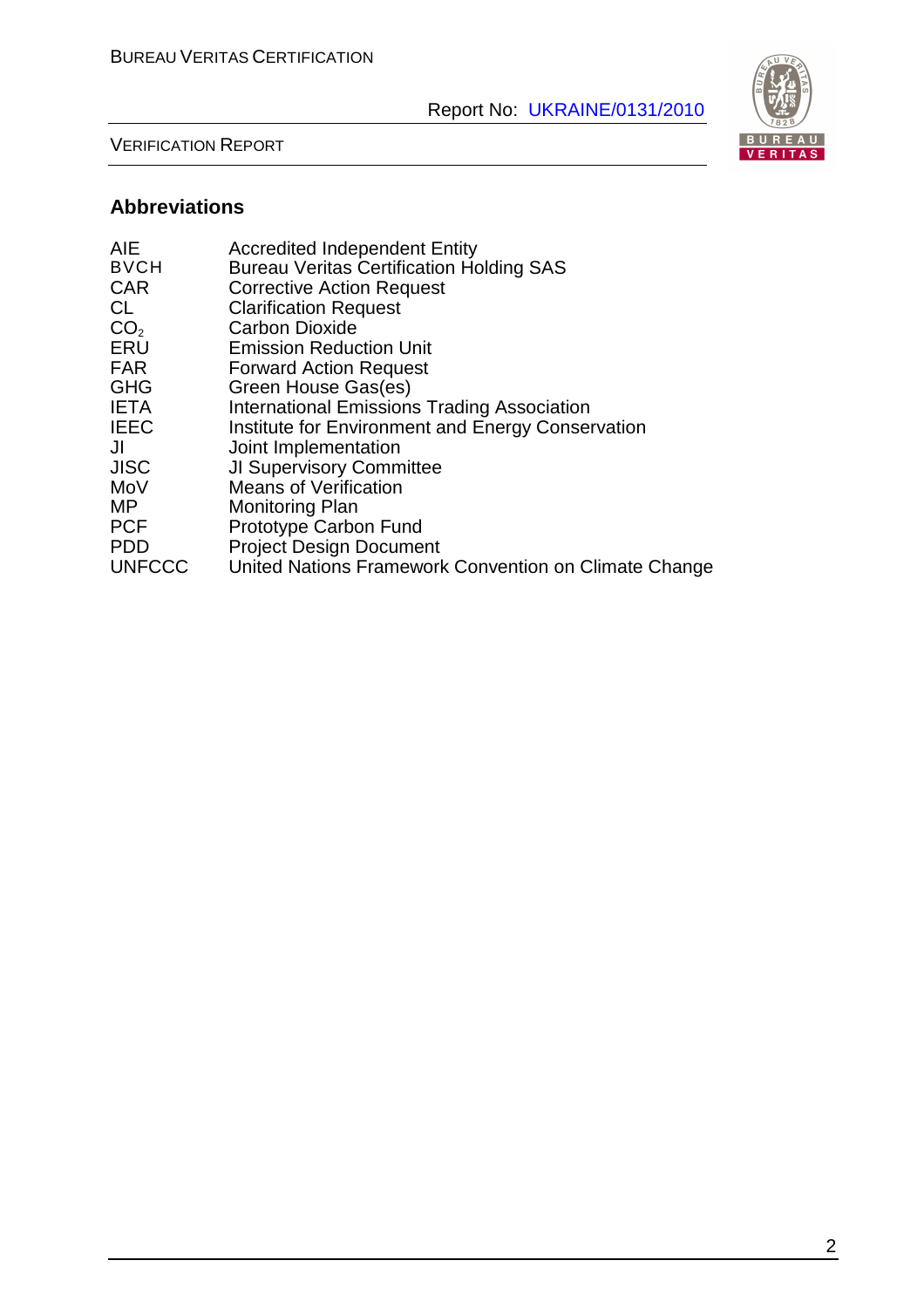

VERIFICATION REPORT

# **Table of Contents Page 2018**

| $\mathbf{1}$<br>1.1<br>1.2<br>1.3    | Objective<br>Scope<br><b>GHG Project Description</b>                                                                                                                                                                                                            | $\overline{4}$<br>5<br>5         |
|--------------------------------------|-----------------------------------------------------------------------------------------------------------------------------------------------------------------------------------------------------------------------------------------------------------------|----------------------------------|
| $\overline{2}$<br>2.1<br>2.2<br>2.3  | <b>Review of Documents</b><br>Follow-up Interviews<br>Resolution of Clarification, Corrective and Forward Action<br>Requests                                                                                                                                    | 11<br>11<br>11                   |
| 3<br>3.1<br>3.2<br>3.3<br>3.4<br>3.5 | Remaining<br>issues CAR's, FAR's from previous<br>determination/verification<br><b>Project Implementation</b><br><b>Internal and External Data</b><br><b>Environmental and Social Indicators</b><br><b>Management and Operational System</b>                    | 12<br>12<br>14<br>16<br>16<br>16 |
| 4<br>4.1<br>4.2<br>4.3<br>4.4        | FIRST PERIODIC VERIFICATION (01.04.2008 - 31.05.2010)<br><b>Completeness of Monitoring</b><br><b>Accuracy of Emission Reduction Calculations</b><br><b>Quality Evidence to Determine Emissions Reductions</b><br><b>Management System and Quality Assurance</b> | 18<br>19<br>19<br>27             |
| 5                                    |                                                                                                                                                                                                                                                                 |                                  |
| 6<br>$\overline{7}$                  | INITIAL AND FIRST PERIODIC VERIFICATION STATEMENT 29<br>APPENDIX A: COMPANY JI PROJECT VERIFICATION PROTOCOL  25                                                                                                                                                |                                  |
|                                      |                                                                                                                                                                                                                                                                 |                                  |
|                                      | APPENDIX C: DOCUMENTS CHECKED DURING VERIFICATION                                                                                                                                                                                                               | 56                               |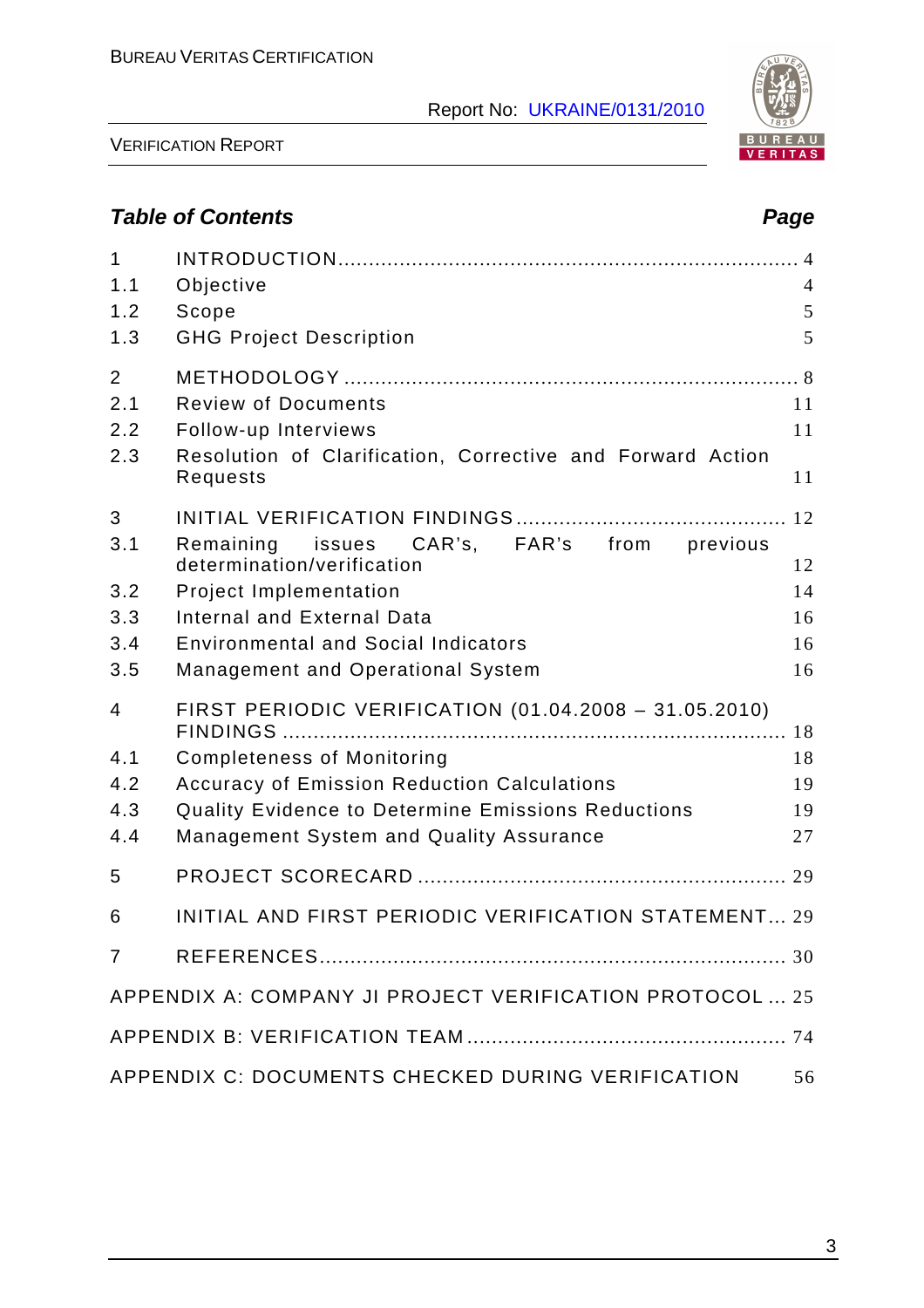

VERIFICATION REPORT

#### **1 INTRODUCTION**

Global Carbon BV has commissioned Bureau Veritas Certification to verify the emissions reductions of its JI project "Implementation of Arc furnace Steelmaking Plant "Electrostal" at Kurakhovo, Donetsk region" (hereafter called "the project") at Kurakhovo, Ukraine.

This report summarizes the findings of the verification of the project, performed on the basis of criteria given to provide for consistent project operations, monitoring and reporting, and contains a statement for the verified emission reductions. The order includes the initial and first periodic verification of the project for 01.04.2008 – 31.05.2010.

This report includes the findings of the initial and first periodic verification. It is based on the Initial Verification Report Template Version 3.0, December 2003 and on the Periodic Verification Report Template Version 3.0, December 2003, both part of the Validation and Verification Manual (VVM) published by International Emission Trading Association  $(IFTA)$ .

Initial and first periodic verification has been performed as one integrated activity. It consisted of a desk review of the project documents including PDD, monitoring plan, determination report, monitoring report and further documentation.

The results of the determination were documented by Bureau Veritas Certification Holding SAS in the report: "Implementation of Arc furnace Steelmaking Plant "Electrostal" at Kurakhovo, Donetsk region" Report No. UKRAINE/0111/2010 dated June 6<sup>th</sup>, 2010 See Section 7).

Project is approved by the National Environmental Investment Agency of Ukraine and Ministry of Economical Affairs in Netherlands (Letters of approval are presented, see Section 7) and registered under Track 1.

#### **1.1 Objective**

Verification is the periodic independent review and ex post determination by the AIE of the monitored reductions in GHG emissions during defined verification period.

The objective of verification can be divided in Initial Verification and Periodic Verification.

Initial Verification: The objective of an initial verification is to verify that the project is implemented as planned, to confirm that the monitoring system is in place and fully functional, and to assure that the project will generate verifiable emission reductions. A separate initial verification prior to the project entering into regular operations is not a mandatory requirement.

Periodic Verification: The objective of the periodic verification is to verify that actual monitoring systems and procedures are in compliance with the monitoring systems and procedures described in the monitoring plan; furthermore the periodic verification evaluates the GHG emission reduction data and express a conclusion with a high, but not absolute, level of assurance about whether the reported GHG emission reduction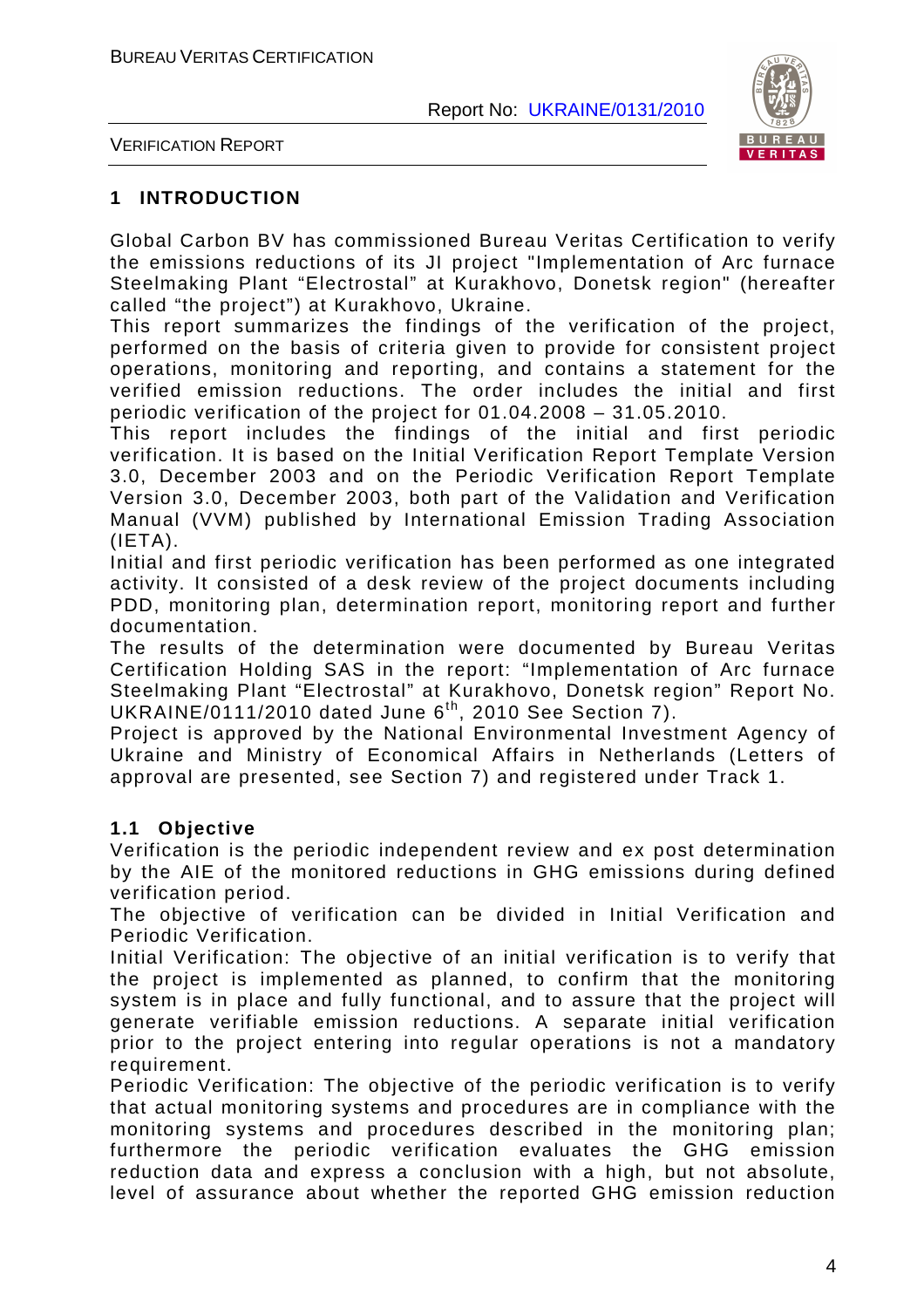

VERIFICATION REPORT

data is free of material misstatements; and verifies that the reported GHG emission data is sufficiently supported by evidence, i.e. monitoring records. If no prior initial verification has been carried out, the objective of the first periodic verification also includes the objectives of the initial verification.

The verification follows UNFCCC criteria referring to the Kyoto Protocol criteria, the JI rules and modalities, and the subsequent decisions by the JISC, as well as the host country criteria.

### **1.2 Scope**

Verification scope is defined as an independent and objective review and ex post determination by the Designated Operational Entity of the monitored reductions in GHG emissions. The verification is based on the submitted monitoring report and the determined project design document including the project's baseline study and monitoring plan and other relevant documents. The information in these documents is reviewed against Kyoto Protocol requirements, UNFCCC rules and associated interpretations. Bureau Veritas Certification has, based on the recommendations in the Validation and Verification Manual employed a risk-based approach in the verification, focusing on the identification of significant risks of the project implementation and the generation of ERUs.

The verification is not meant to provide any consulting towards the Client. However, stated requests for forward actions and/or corrective actions may provide input for improvement of the project monitoring towards reductions in the GHG emissions.

The audit team has been provided with a Monitoring Report version 2.0 dated  $19<sup>th</sup>$  of August 2010 and underlying data records, covering the period 01 April 2008 to 31 May 2010 inclusive (see Section 7).

#### **1.3 GHG Project Description**

The purpose of this project is to reduce emissions of greenhouse gases by using modern technologies to improve steel production in the region. The project envisages the construction of a green field steel manufacturing plant, based on a modern electric arc furnace (EAF). The EAF installed allows production of steel from 100% scrap metal feedstock. The new production facility will use less a carbon intensive method to produce steel than a typically used by the majority of existing Ukrainian enterprises. This will allow reducing of GHG emissions.

This project was initiated by Donetsk Metal Rolling Plant (DMRP), the owner of Electrostal. DMRP wishes to create a plant that would produce square billets required for DMRP. Previously all square billets were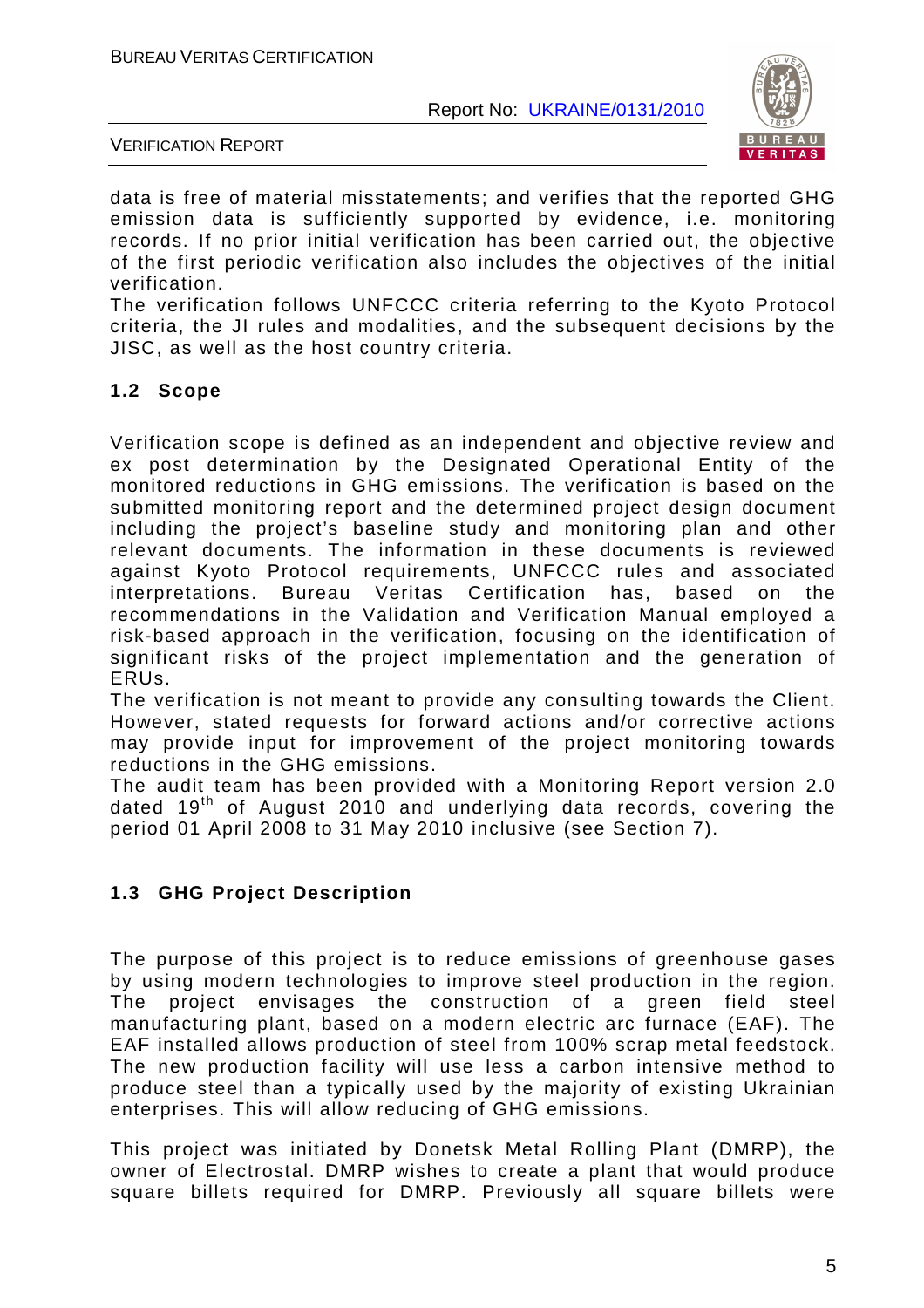

VERIFICATION REPORT

purchased from external suppliers. Therefore, the construction of an wholly owned plant will allow DMRP to improve their supply chain.

The project activities are limited physically to the premises of "Electrostal" Ltd. At the same time, the source of GHG emission is indirect, because the substitution of technologies will take place at the more carbon intensive Ukrainian metallurgical plants.

The project includes the construction of a steel manufacturing plant based on a modern electric arc furnace. The steel produced will substitute similar production volumes from the Ukrainian market that have been produced due to more carbon intensive technologies. Detailed technical information is provided in section B.1.

A modern electric arc furnace is a highly efficient recycler of steel scrap. The use of EAFs allows steel to be made from 100% scrap metal feedstock. Therefore, the primary benefit is the substitution of virgin iron which requires much energy to be produced, with scrap that has no emission as it is waste. It is also significant that there is a large reduction in specific energy (energy per unit weight) required to produce steel. In addition, modern EAFs are more flexible, being able to vary production to meet demand, as opposed to traditional Ukrainian production that is less flexible to change in demand requirements.

EAFs are significantly less carbon intensive than other widespread methods in Ukraine, such as Open Hearth Furnaces (OHF), and Basic Oxygen Furnaces (BOF).

Srap metal is delivered to a scrap bay located next to the melt shop. The scrap is loaded into large buckets called baskets, with 'clamshell' doors for a base.

The scrap basket is then taken to the melt shop, the roof is swung off the furnace, and the furnace is charged with scrap from the basket. After charging, the roof is swung back over the furnace and meltdown commences. The electrodes are lowered onto the scrap, the arc is struck and the electrodes are then set to bore into the layer of shred at the top of the furnace. Lower voltages are selected for this first part of the operation to protect the roof and walls from excessive heat and damage from the arcs. Once the electrodes have reached the heavy melt at the base of the furnace and the arcs are shielded by the scrap, the voltage is increasing and the electrodes are raised slightly, lengthening the arcs and increasing power to the melt. This enables a molten pool to form more rapidly, reducing tap-to-tap times.

Once flat bath conditions are reached, i.e. the scrap has been completely melted down, the melted metal is heating and hot metal is tapping.

Another bucket of scrap can be charged into the furnace and melted down, thus closing the cycle.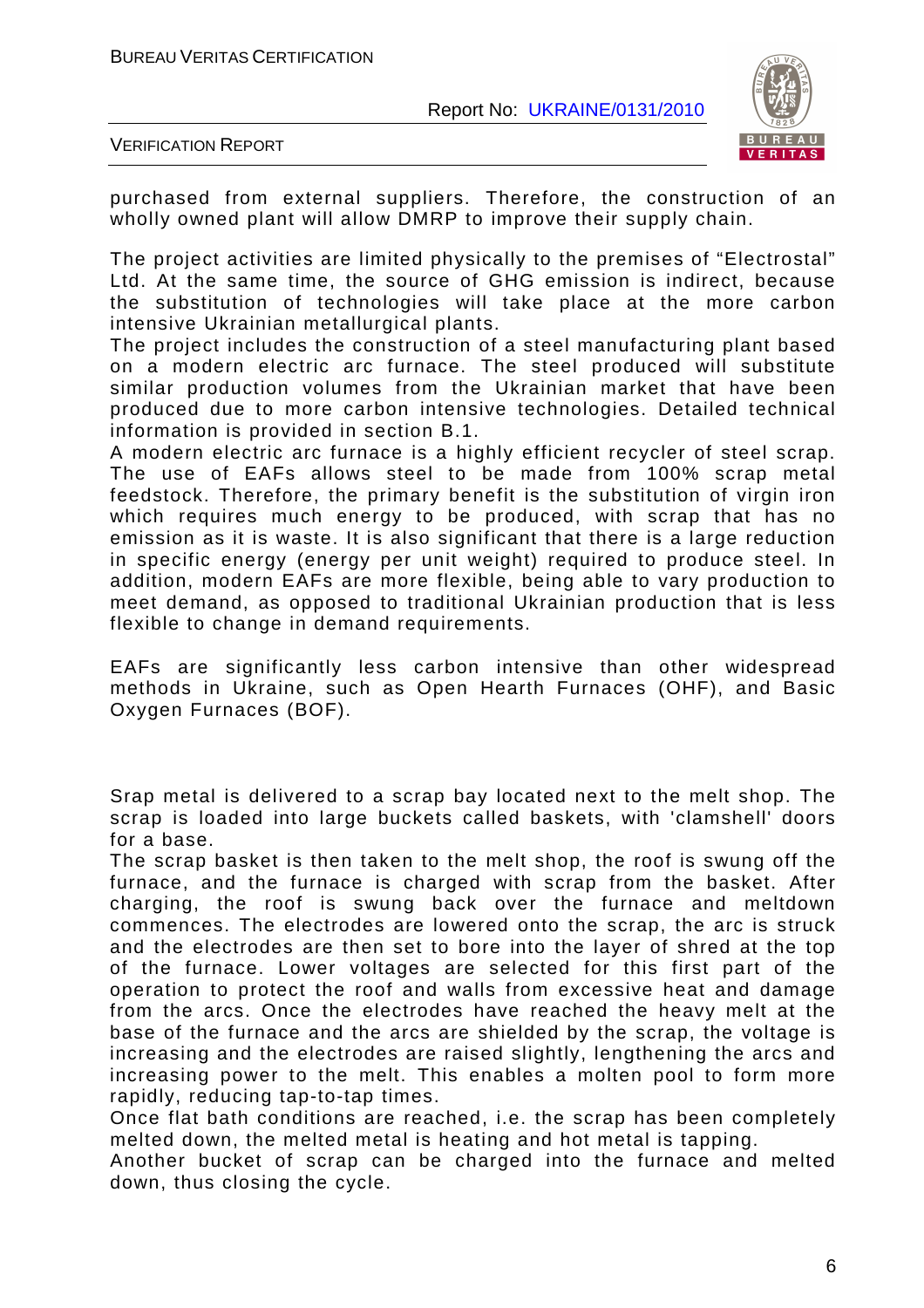

VERIFICATION REPORT

All oxygen consumed by Electrostal is produced by mini-plant Linde, which is situated on the Electrostal territory.

Main project equipment also includes the Ladle Furnace (LF) and Continuous Casting Machine (CCM).

The purpose of the Ladle Furnace is to act as a holding furnace between the EAF and the continuous casting machine. During this secondary steelmaking argon bubbling is applied to homogenize the steel composition and temperature. In the LF all necessary dopes can be added to the steel.

After secondary steelmaking, the molten steel is usually continuously cast via a tundish into a water-cooled copper mold causing a thin shell to solidify. This 'strand' is then withdrawn through a set of guiding rolls and further cooled by spraying with a fine water mist. The solidified shell continues to thicken until the strand is fully solidified. Finally, the strand is cut into desired lengths and these are either discharged to a storage area or to the hot rolling mill.

All technical staff working with new equipment has necessary permissions and had successfully completed relevant training. "Electrostal" Ltd has the license<sup>\*</sup> which allows providing education on working specialties concerning iron and steel works.

All work on the proposed JI project does not require extensive maintenance effort for monitoring.

#### **2 METHODOLOGY**

 $\overline{a}$ 

The verification is as a desk review and field visit including discussions and interviews with selected experts and stakeholders.

In order to ensure transparency, a verification protocol was customized for the project, according to the Validation and Verification Manual (IETA/PCF) a verification protocol is used as part of the verification (see Section 7). The protocol shows, in a transparent manner, criteria (requirements), means of verification and the results from verifying the identified criteria. The verification protocol serves the following purposes:

It organises, details and clarifies the requirements the project is expected to meet; and

It ensures a transparent verification process where the verifier will document how a particular requirement has been verified and the result of the verification;

The verification protocol consists of one table under Initial Verification checklist and four tables under Periodic verification checklist. The different columns in these tables are described in Figure 1.

<sup>\*</sup> License of Ministry of Education and Science of Ukraine No 363304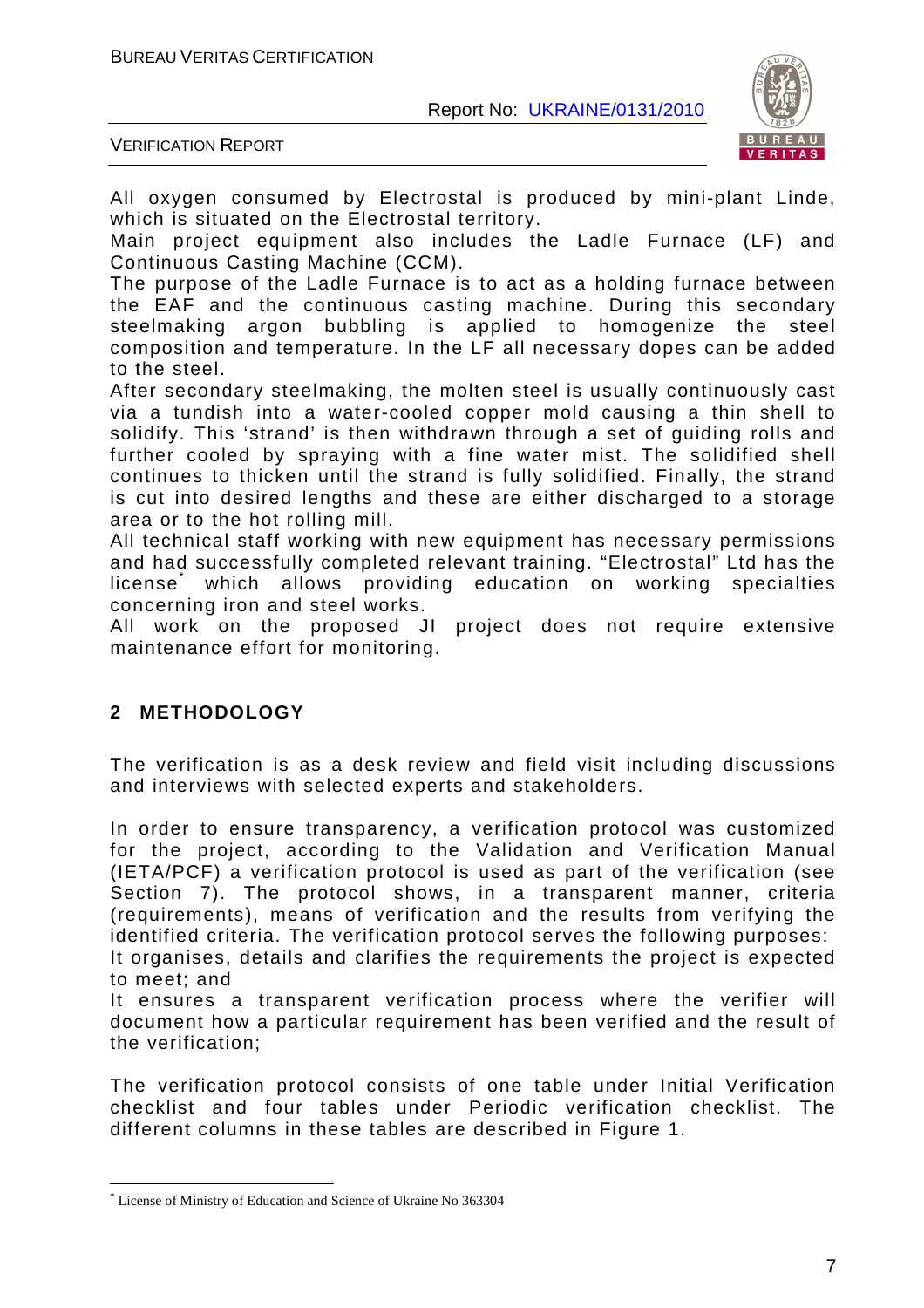

VERIFICATION REPORT

The overall verification, from Contract Review to Verification Report & Opinion, was conducted using Bureau Veritas Certification procedures.

The completed verification protocol is enclosed in Appendix A to this report.

| <b>Initial Verification Protocol Table 1</b> |                                                                   |                                                                                    |                                                                                                                                                                                                                                                                          |  |  |
|----------------------------------------------|-------------------------------------------------------------------|------------------------------------------------------------------------------------|--------------------------------------------------------------------------------------------------------------------------------------------------------------------------------------------------------------------------------------------------------------------------|--|--|
| Objective                                    | <b>Reference</b>                                                  | <b>Comments</b>                                                                    | <b>Conclusion (CARs/FARs)</b>                                                                                                                                                                                                                                            |  |  |
| The requirements the<br>project must meet    | Gives reference to<br>where<br>the<br>requirement<br>is<br>found. | Description<br>οf<br>circumstances and<br>further<br>comments<br>on the conclusion | This is either acceptable based on<br>evidence provided (OK), or a<br>Corrective Action Request (CAR)<br>of risk or non-compliance of the<br>requirements. Forward<br>stated<br>Action Request (FAR) indicates<br>essential risks for further periodic<br>verifications. |  |  |

| Periodic Verification Checklist Protocol Table 2: Data Management System/Controls                                                                                                                                                                                                                                                                    |                                                                                                                                                                                                                                                                                                                                                                   |                                                                                                                                                                                                                                                                                                                                                                                                                                                                                                                              |  |
|------------------------------------------------------------------------------------------------------------------------------------------------------------------------------------------------------------------------------------------------------------------------------------------------------------------------------------------------------|-------------------------------------------------------------------------------------------------------------------------------------------------------------------------------------------------------------------------------------------------------------------------------------------------------------------------------------------------------------------|------------------------------------------------------------------------------------------------------------------------------------------------------------------------------------------------------------------------------------------------------------------------------------------------------------------------------------------------------------------------------------------------------------------------------------------------------------------------------------------------------------------------------|--|
| Identification of potential<br>reporting risk                                                                                                                                                                                                                                                                                                        | Identification,<br>assessment and testing<br>of management controls                                                                                                                                                                                                                                                                                               | Areas of residual risks                                                                                                                                                                                                                                                                                                                                                                                                                                                                                                      |  |
| The project operator's data<br>management system/controls<br>assessed to<br>identify<br>are<br>reporting risks and to assess<br>data<br>the<br>management<br>system's/control's ability to<br>mitigate reporting risks. The<br>GHG<br>data<br>management<br>system/controls are assessed<br>the<br>against<br>expectations<br>detailed in the table. | A score is assigned as<br>follows:<br>Full - all best-<br>$\bullet$<br>practice<br>expectations are<br>implemented.<br>Partial<br>$\bullet$<br>a<br>proportion of the<br>best<br>practice<br>expectations<br>is<br>implemented<br>Limited<br>this<br>$\sim$<br>$\bullet$<br>should be given if<br>little or none of<br>the<br>system<br>component is in<br>place. | Description of circumstances and further<br>commendation to the conclusion. This is<br>either acceptable based on evidence<br>provided (OK), or a Corrective Action<br>Request (CAR) of risk or non compliance<br>with stated requirements. The corrective<br>action requests are numbered<br>and<br>presented to the client in the verification<br>report. The<br>Initial<br>Verification<br>has<br>additional Forward<br>Action<br>Requests<br>(FAR). FAR indicates essential risks for<br>further periodic verifications. |  |

**Periodic Verification Protocol Table 3: GHG calculation procedures and management control testing** 

| <b>Identification</b><br>potential<br>οf<br>reporting risk                                                                                                     | Identification,<br>assessment<br>and<br>testing of management controls                                                                                                                           | Areas of residual risks                                                                                                                            |
|----------------------------------------------------------------------------------------------------------------------------------------------------------------|--------------------------------------------------------------------------------------------------------------------------------------------------------------------------------------------------|----------------------------------------------------------------------------------------------------------------------------------------------------|
| Identify and list potential reporting<br>risks based on an assessment of<br>emission<br>estimation<br>the<br>procedures, i.e.<br>the calculation methods,<br>➤ | Identify the key controls for each area<br>with potential reporting risks. Assess<br>the adequacy of the key controls and<br>eventually test that the key controls are<br>actually in operation. | Identify areas of residual<br>risks,<br>i.e.<br>of<br>areas<br>potential reporting risks<br>there<br>where<br>are<br>no.<br>management<br>adequate |
| collection and<br>data<br>➤<br>raw<br>supporting<br>οf<br>sources                                                                                              | include<br>Internal<br>(not<br>controls<br>exhaustive):                                                                                                                                          | mitigate<br>controls<br>to<br>potential reporting risks                                                                                            |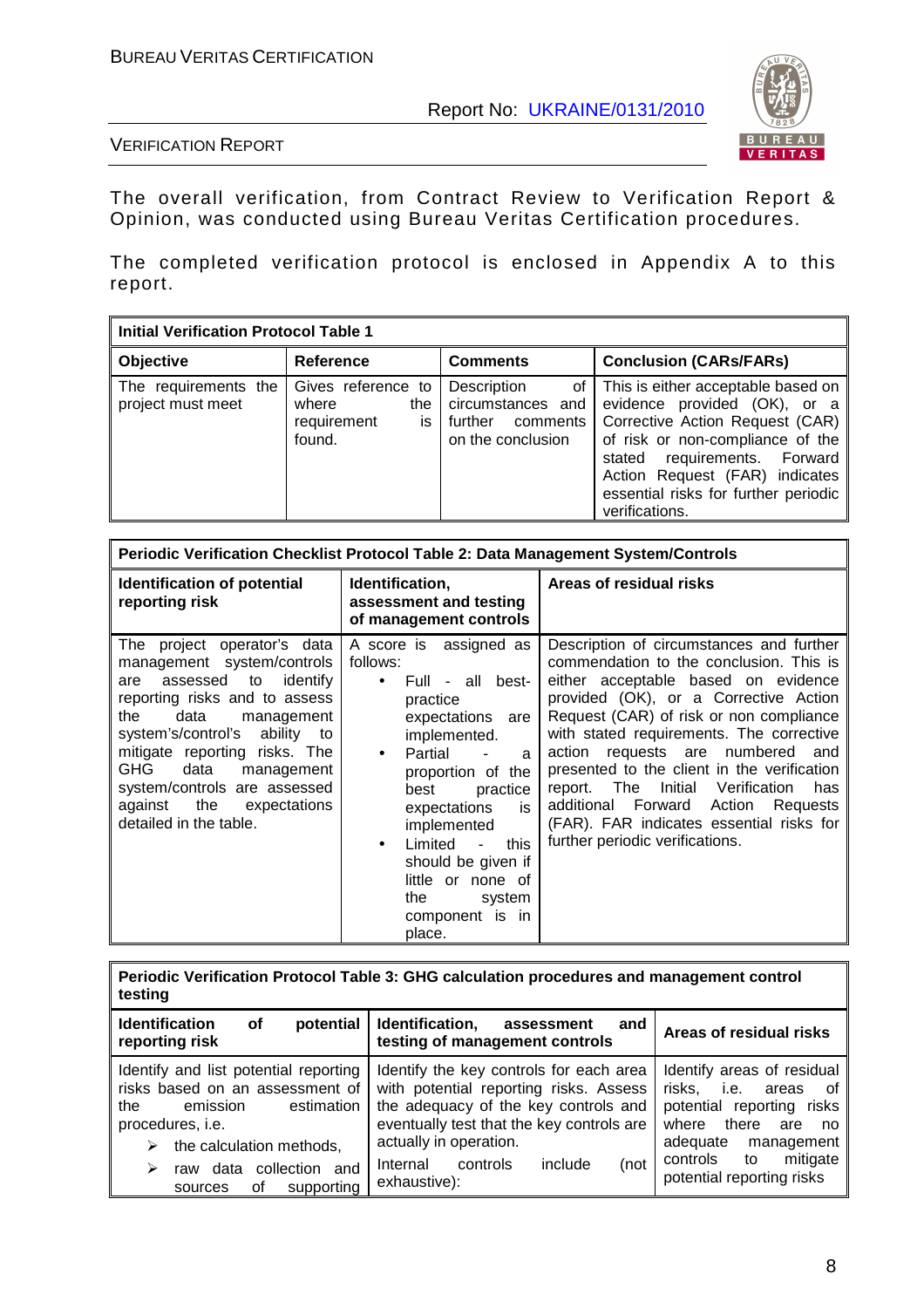

#### VERIFICATION REPORT

| documentation,                                                                                                                                                                                                                                                                 | ➤              | Understanding<br>of                                                                                                                                                                                                                                                          | where<br>Areas<br>data                                |
|--------------------------------------------------------------------------------------------------------------------------------------------------------------------------------------------------------------------------------------------------------------------------------|----------------|------------------------------------------------------------------------------------------------------------------------------------------------------------------------------------------------------------------------------------------------------------------------------|-------------------------------------------------------|
| reports/databases/informat<br>⋗                                                                                                                                                                                                                                                |                | responsibilities and roles                                                                                                                                                                                                                                                   | accuracy, completeness                                |
| ion systems from which<br>data is obtained.                                                                                                                                                                                                                                    | ➤              | Reporting,<br>reviewing<br>and<br>formal<br>management                                                                                                                                                                                                                       | and consistency could be<br>improved are highlighted. |
| Identify key source data. Examples<br>of source data include metering<br>monitors,<br>records,<br>process<br>operational<br>logs,<br>laboratory/analytical<br>data,<br>accounting records, utility data and                                                                    | ➤              | approval of data;<br>Procedures<br>for<br>ensuring<br>completeness,<br>data<br>conformance with reporting<br>guidelines, maintenance of<br>data trails etc.                                                                                                                  |                                                       |
| vendor data. Check appropriate<br>calibration and maintenance of<br>equipment, and assess the likely<br>accuracy of data supplied.<br>Focus on those risks that impact<br>the accuracy, completeness and<br>consistency of the reported data.<br>Risks are weakness in the GHG | ⋗<br>➤         | Controls<br>to<br>the<br>ensure<br>arithmetical accuracy of the<br>GHG data generated and<br>accounting<br>records<br>e.g.<br>internal<br>audits,<br>and<br>checking/<br>review<br>procedures;<br>Controls over the computer                                                 |                                                       |
| calculation systems<br>and<br>may<br>include:                                                                                                                                                                                                                                  |                | information systems;                                                                                                                                                                                                                                                         |                                                       |
| ➤<br>manual<br>transfer<br>οf<br>data/manual calculations,<br>unclear origins of data,<br>➤<br>due<br>➤<br>accuracy<br>to<br>technological limitations,<br>➤<br>lack of appropriate data<br>protection measures? For<br>example,<br>protected<br>calculation<br>cells<br>in.   | ➤<br>➤         | Review<br>processes<br>for<br>identification<br>and<br>understanding<br>of<br>key<br>and<br>process parameters<br>implementation of calibration<br>maintenance regimes<br>Comparing and analysing<br>the GHG data with previous<br>periods,<br>targets<br>and<br>benchmarks. |                                                       |
| spreadsheets<br>and/or<br>password restrictions.                                                                                                                                                                                                                               |                |                                                                                                                                                                                                                                                                              |                                                       |
|                                                                                                                                                                                                                                                                                | considered:    | When testing the specific internal<br>controls, the following questions are                                                                                                                                                                                                  |                                                       |
|                                                                                                                                                                                                                                                                                | 1.<br>or       | Is the control designed properly to<br>ensure that it would either prevent<br>detect<br>and<br>correct<br>any<br>significant misstatements?                                                                                                                                  |                                                       |
|                                                                                                                                                                                                                                                                                | 2.<br>controls | To what extent have the internal<br>been<br>implemented<br>according to their design;                                                                                                                                                                                        |                                                       |
|                                                                                                                                                                                                                                                                                | the period?    | 3. To what extent have the internal<br>controls (if existing) functioned<br>properly (policies and procedures<br>have been followed) throughout                                                                                                                              |                                                       |
|                                                                                                                                                                                                                                                                                |                | 4. How does management assess<br>the internal control as reliable?                                                                                                                                                                                                           |                                                       |

**Periodic Verification Protocol Table 4: Detailed audit testing of residual risk areas and random testing Areas of residual Additional verification Conclusions and Areas Requiring**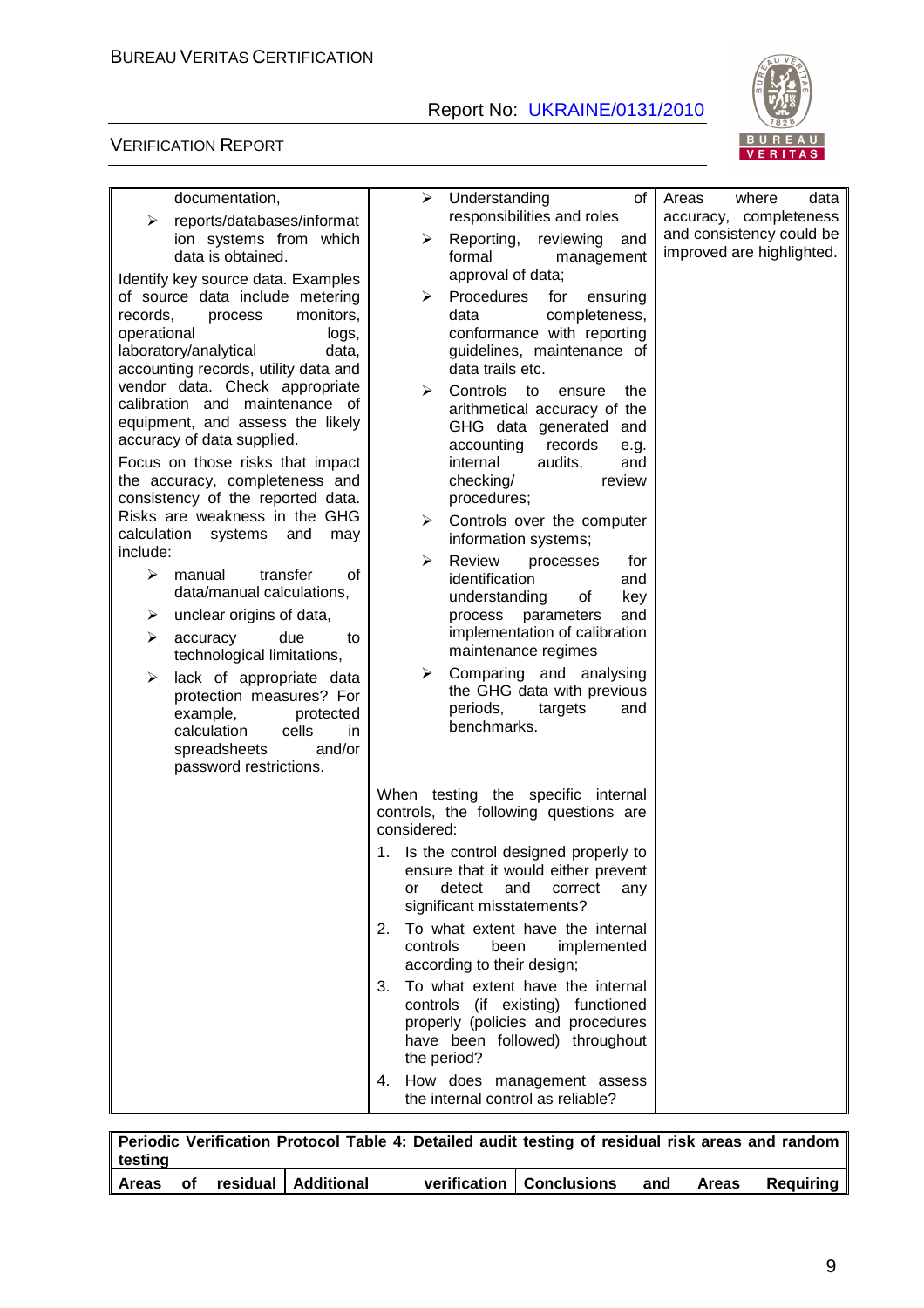

#### VERIFICATION REPORT

| risks                                                                                                                                                                                          | testing performed                                                                                                                                                                                                                                                                                                                                                                                                                                                                                                                          | Improvement                                                                                                                                                                                                                                                                                                                                                                                                                                                                                                                                                                                                                                                                                                                                                                                                                                                                                                                                                                                                                                                                                                                                                                                                                                           |
|------------------------------------------------------------------------------------------------------------------------------------------------------------------------------------------------|--------------------------------------------------------------------------------------------------------------------------------------------------------------------------------------------------------------------------------------------------------------------------------------------------------------------------------------------------------------------------------------------------------------------------------------------------------------------------------------------------------------------------------------------|-------------------------------------------------------------------------------------------------------------------------------------------------------------------------------------------------------------------------------------------------------------------------------------------------------------------------------------------------------------------------------------------------------------------------------------------------------------------------------------------------------------------------------------------------------------------------------------------------------------------------------------------------------------------------------------------------------------------------------------------------------------------------------------------------------------------------------------------------------------------------------------------------------------------------------------------------------------------------------------------------------------------------------------------------------------------------------------------------------------------------------------------------------------------------------------------------------------------------------------------------------|
| List the residual areas<br>of risks (Table 2 where<br>detailed audit testing<br>is necessary.<br>addition,<br>other<br>In.<br>material areas may be<br>selected for detailed<br>audit testing. | verification<br>The<br>additional<br>testing performed is described.<br>Testing may include:<br>Sample cross checking of<br>1.<br>manual transfers of data<br>2.<br>Recalculation<br>3.<br>Spreadsheet<br>ʻwalk<br>throughs' to check links<br>and equations<br>Inspection of calibration<br>4.<br>and maintenance records<br>for key equipment<br>Check<br>⋗<br>sampling<br>analysis results<br><b>Discussions</b><br>➤<br>with<br>process<br>engineers<br>detailed<br>who<br>have<br>knowledge of process<br>uncertainty/error<br>bands. | (including Forward Action Requests)<br>Having investigated the residual risks, the<br>conclusions should be noted here. Errors and<br>uncertainties should be highlighted.<br>Errors and uncertainty can be due to a<br>number of reasons:<br>Calculation errors. These may be due<br>≻<br>to inaccurate manual transposition,<br>use of inappropriate emission factors<br>or assumptions etc.<br>Lack of clarity in the monitoring plan.<br>≻<br>This could lead to<br>inconsistent<br>approaches to calculations or scope<br>of reported data.<br>Technological limitations. There may<br>➤<br>inherent uncertainties<br>(error<br>be<br>bands) associated with the methods<br>used to measure emissions e.g. use<br>of particular equipment such as<br>meters.<br>Lack of source data. Data for some<br>➤<br>sources may not be cost effective or<br>practical to collect. This may result in<br>the use of default data which has<br>based<br>been derived<br>certain<br>on<br>assumptions/conditions<br>and which<br>will<br>therefore<br>have<br>varying<br>applicability in different situations.<br>The second two categories are explored with<br>the site personnel, based on their knowledge<br>and experience of the processes. High risk |
|                                                                                                                                                                                                |                                                                                                                                                                                                                                                                                                                                                                                                                                                                                                                                            | process parameters or source data (i.e. those<br>with a significant influence on the reported<br>data, such as meters) are reviewed for these<br>uncertainties.                                                                                                                                                                                                                                                                                                                                                                                                                                                                                                                                                                                                                                                                                                                                                                                                                                                                                                                                                                                                                                                                                       |

| Verification Protocol Table 5: Resolution of Corrective Action and Clarification Requests                                                                                                 |                                                                                                                                                                                             |                                                                                                                                                                                          |                                                                                                                                                                                                                         |  |
|-------------------------------------------------------------------------------------------------------------------------------------------------------------------------------------------|---------------------------------------------------------------------------------------------------------------------------------------------------------------------------------------------|------------------------------------------------------------------------------------------------------------------------------------------------------------------------------------------|-------------------------------------------------------------------------------------------------------------------------------------------------------------------------------------------------------------------------|--|
| clarifications<br>Report<br>and corrective action<br>requests                                                                                                                             | Ref.<br>to checklist<br>question in tables<br>2/3                                                                                                                                           | Summary of project<br>owner response                                                                                                                                                     | <b>Verification conclusion</b>                                                                                                                                                                                          |  |
| If the conclusions from<br>Verification<br>the<br>are<br>either<br>Corrective<br>a i<br>Request or a<br>Action<br>Clarification<br>Request,<br>these should be listed in<br>this section. | Reference<br>the<br>to<br>checklist<br>question<br>number in Tables 2, 3<br>where<br>and 4<br>the<br>Corrective<br>Action<br>Request<br>or<br><b>Clarification Request</b><br>is explained. | The responses given<br>by the Client or other<br>project participants<br>during<br>the<br>with<br>communications<br>the verification<br>team<br>should be summarized<br>in this section. | <b>This</b><br>should<br>section<br>summarize the verification<br>team's responses and final<br>conclusions.<br><b>The</b><br>conclusions should also be<br>included in Tables 2, 3 and<br>4, under "Final Conclusion". |  |

**Figure 1 Verification protocol tables**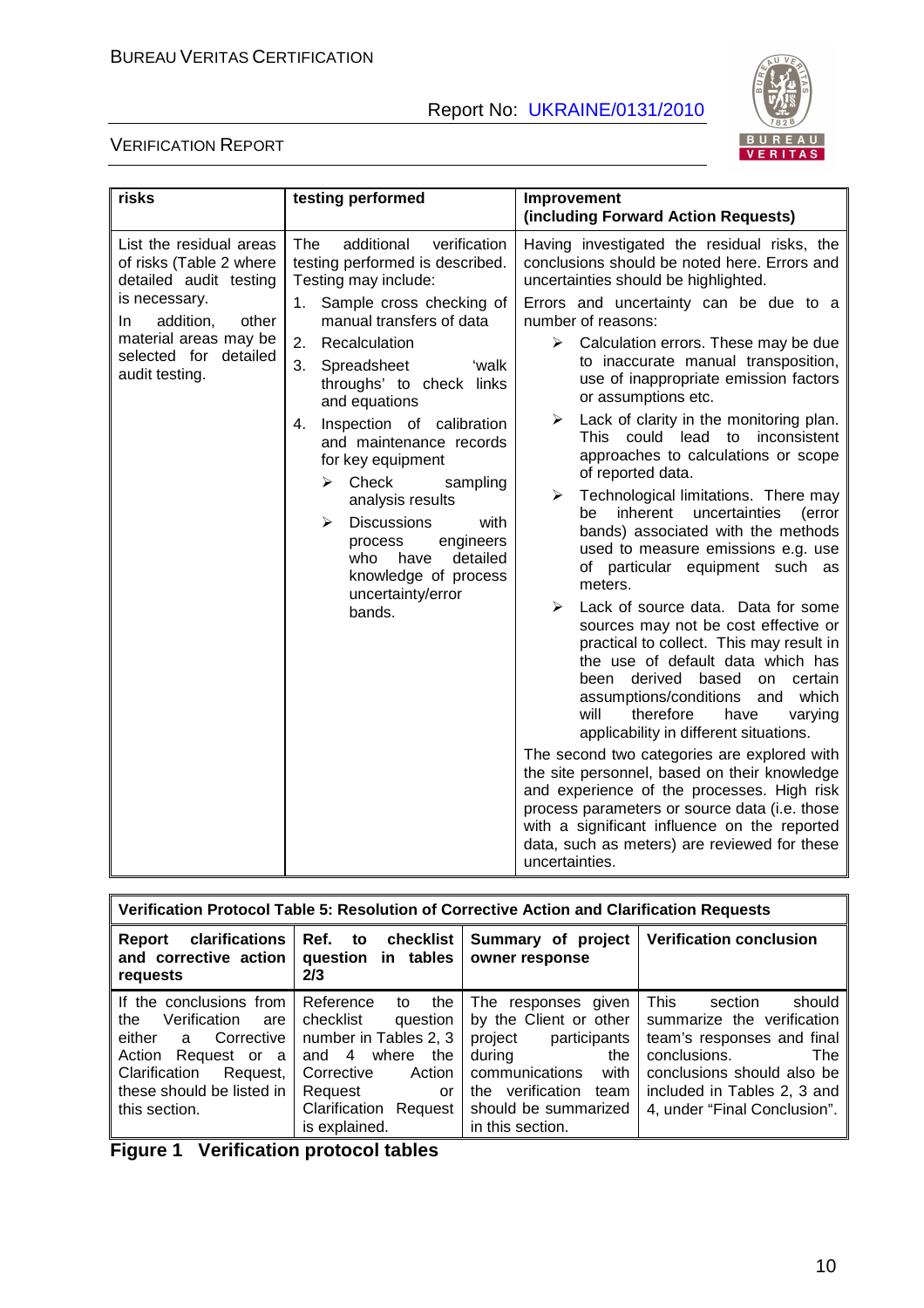

VERIFICATION REPORT

#### **2.1 Review of Documents**

The Monitoring Report (MR) version 1.0 dated 25<sup>th</sup> of June 2010 submitted by Global Carbon BV and additional background documents related to the project design and baseline, i.e. country Law, Project Design Document (PDD), applied methodology, Kyoto Protocol, Clarifications on Verification Requirements to be checked were reviewed. To address Bureau Veritas Certification corrective action and clarification requests, Global Carbon BV revised the MR and resubmitted it on  $19<sup>th</sup>$  of August 2010 as version 2.0.

The verification findings presented in this report relate to the project as described in the PDD version 2.0 and Monitoring Report version 1.0.

#### **2.2 Follow-up Interviews**

On 16/07/2010 Bureau Veritas Certification performed site visit and interviews with project stakeholders to confirm selected information and to resolve issues identified in the document review. Representatives of EMSS, developer and local stakeholders were interviewed (see 7 References). The main topics of the interviews are summarized in Table 1.

| Interviewed organization             | <b>Interview topics</b>                       |
|--------------------------------------|-----------------------------------------------|
| "Electrostal" LTD                    | Organizational structure.                     |
|                                      | Responsibilities and authorities.             |
|                                      | Training of personnel.                        |
|                                      | Quality management procedures and technology. |
|                                      | Implementation of equipment (records).        |
|                                      | Metering equipment control.                   |
|                                      | Metering record keeping system, database.     |
| Local Stakeholder:                   | Social impacts.                               |
| <b>District State Administration</b> | Environmental impacts.                        |
| Consultant:                          | Baseline methodology.                         |
| <b>Global Carbon BV</b>              | Monitoring plan.                              |
|                                      | Monitoring report.                            |
|                                      | Deviations from PDD.                          |

#### **Table 1 Interview topics**

#### **2.3 Resolution of Clarification, Corrective and Forward Action Requests**

The objective of this phase of the verification is to raise the requests for corrective actions and clarification and any other outstanding issues that needed to be clarified for Bureau Veritas Certification positive conclusion on the GHG emission reduction calculation.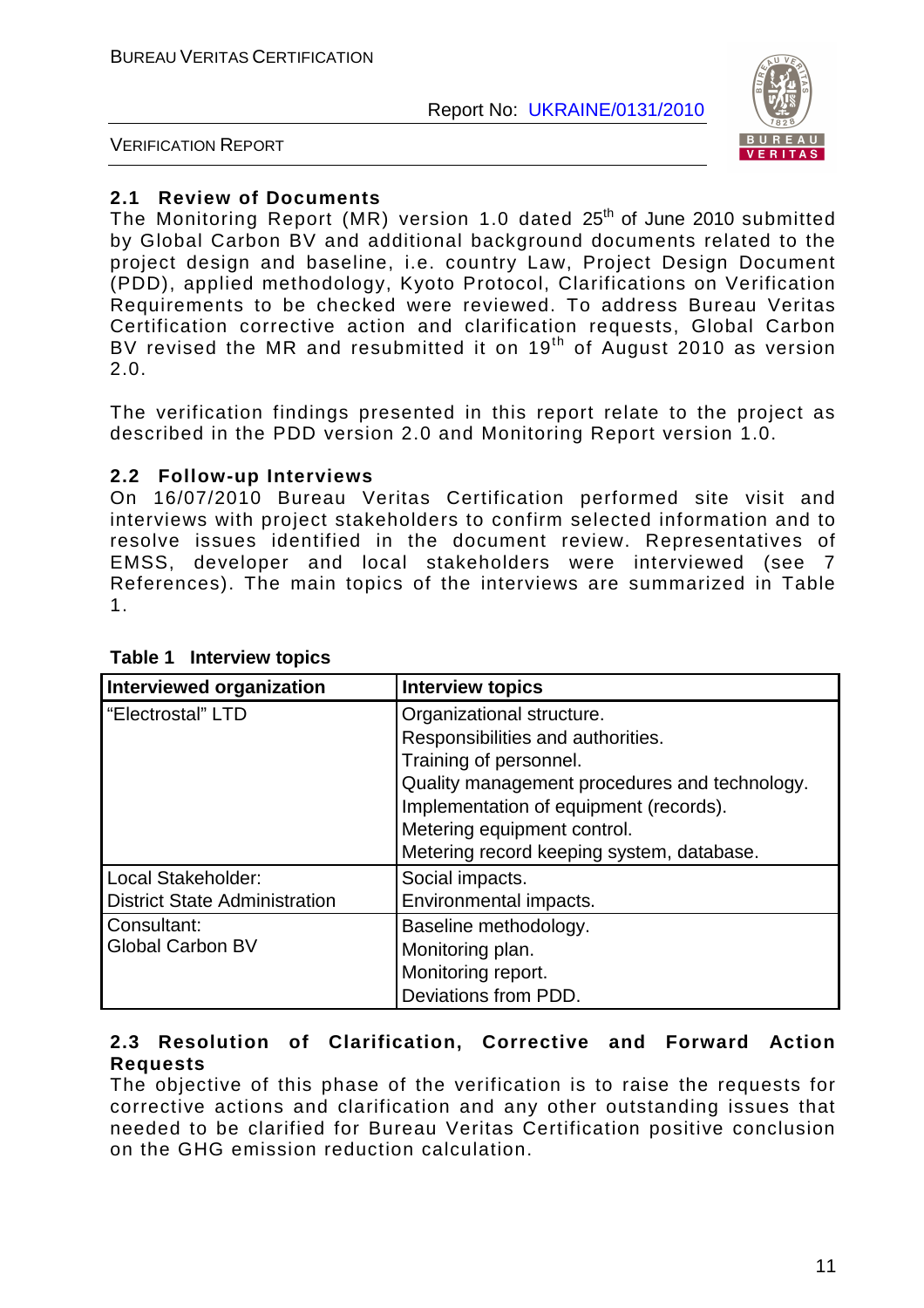

VERIFICATION REPORT

Findings established during the initial verification can either be seen as a non-fulfilment of criteria ensuring the proper implementation of a project or where a risk to deliver high quality emission reductions is identified.

Corrective Action Requests (CAR) are issued, where:

i) there is a clear deviation concerning the implementation of the project as defined by the PDD;

ii) requirements set by the MP or qualifications in a verification opinion have not been met; or

iii) there is a risk that the project would not be able to deliver (high quality) ERUs.

Forward Action Requests (FAR) are issued, where:

iv) the actual status requires a special focus on this item for the next consecutive verification, or

v) an adjustment of the MP is recommended.

The verification team may also use the term Clarification Request (CL), which would be where:

vi) additional information is needed to fully clarify an issue.

To guarantee the transparency of the verification process, the concerns raised are documented in more detail in the verification protocol in Appendix A.

#### **3 VERIFICATION FINDINGS**

In the following sections, the findings of the verification are stated. The verification findings for each verification subject are presented as follows: 1) The findings from the desk review of the original project activity documents and the findings from interviews during the follow up visit are summarized. A more detailed record of these findings can be found in the Verification Protocol in Appendix A.

2) The conclusions for verification subject are presented.

In the final verification report, the discussions and the conclusions that followed the preliminary verification report and possible corrective action requests are encapsulated in this section.

#### **3.1 Remaining issues CAR's, FAR's from previous determination/verification**

One task of the verification is to check the remaining issues from the previous determination and verification or issues which are clearly defined for assessment in the PDD. The determination report prepared by Bureau Veritas Certification Holding SAS notes following open issues.

#### **Corrective Action Request 1 (CAR1):**

The project has no approval of the host Party.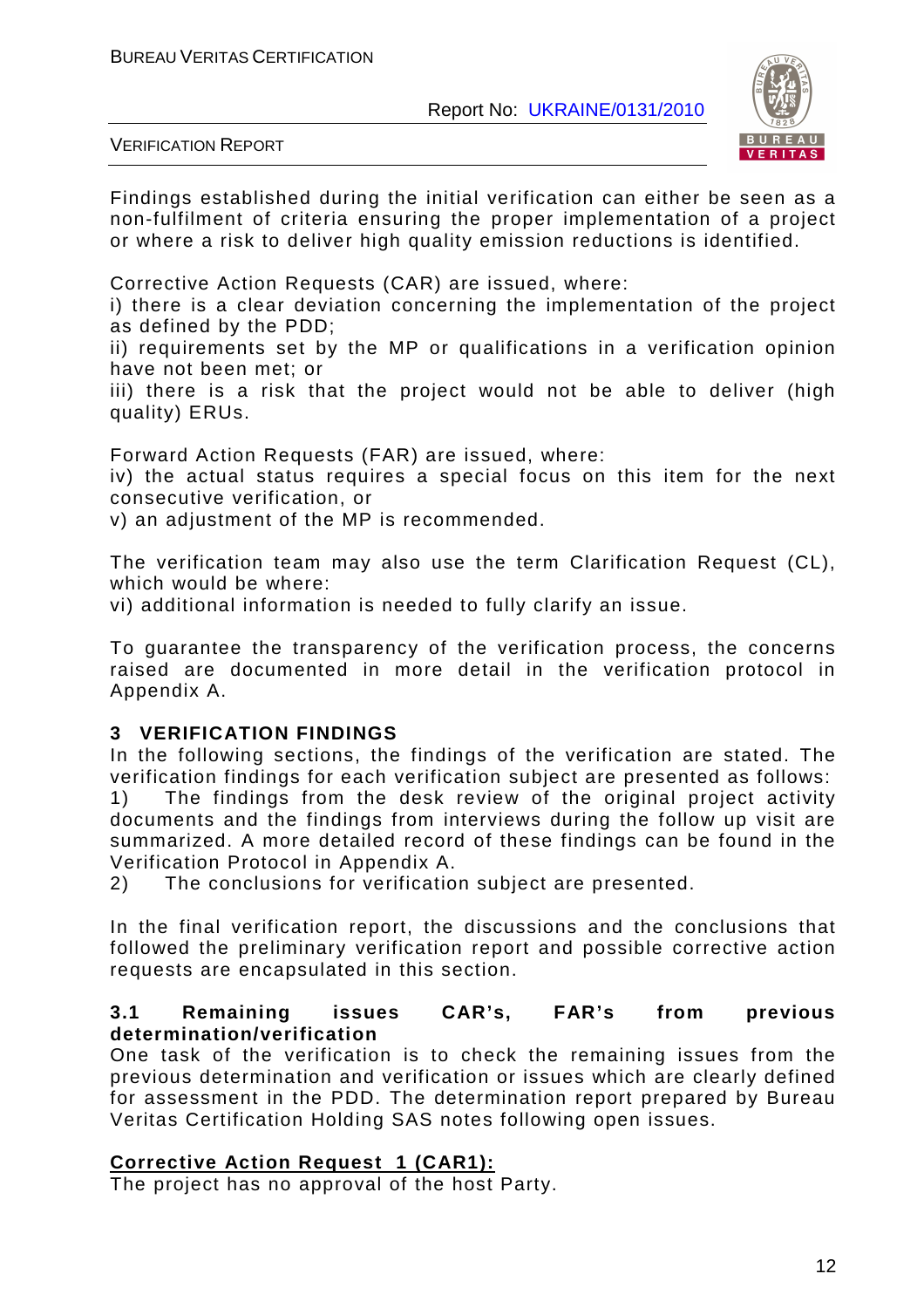

#### **Response**

The Letter of Approval by the Ukraine is already issued.

#### **Conclusion of the Verification team**

Closed.

#### **3.2 Project Implementation**

As it was planned, the first melting was finished at 2 March 2008. All necessary equipment for proper work was installed before this date. Official commissioning of the plant was carried on 16 December 2008 which can be explained by complexity of this bureaucratic procedure. All relevant confirming documentation was verified on site.

Therefore the project can be considered as implemented.

| <b>Activity</b>                          | Date in<br>accordan<br>ce with<br><b>PDD</b> | <b>Actual date</b>  | <b>Notes</b>                                                                          |
|------------------------------------------|----------------------------------------------|---------------------|---------------------------------------------------------------------------------------|
| Starting date of the<br>project          | 27<br>February<br>2006                       | 27 February<br>2006 | Minutes #10/1 of the<br>total collections of<br>participants of<br>"Electrostal" Ltd. |
| <b>First melting</b>                     | 2 March<br>2008                              | 2 March 2008        |                                                                                       |
| Start<br>date<br>οf<br>monitoring period |                                              | 1 April 2008        | First technical report<br>covers period 1.04.08-<br>31.12.08                          |
| <b>Official</b><br>commissioning         |                                              | 16 December<br>2008 |                                                                                       |

Determination stage has revealed some unsolved issues considering the implementation of barrier analyses in order to prove the additionality, which are still topical. Though the barrier analyses issues do not influence the fact that project is additional itself they remain open.

#### **3.2.1 Discussion**

#### **3.2.2 Findings**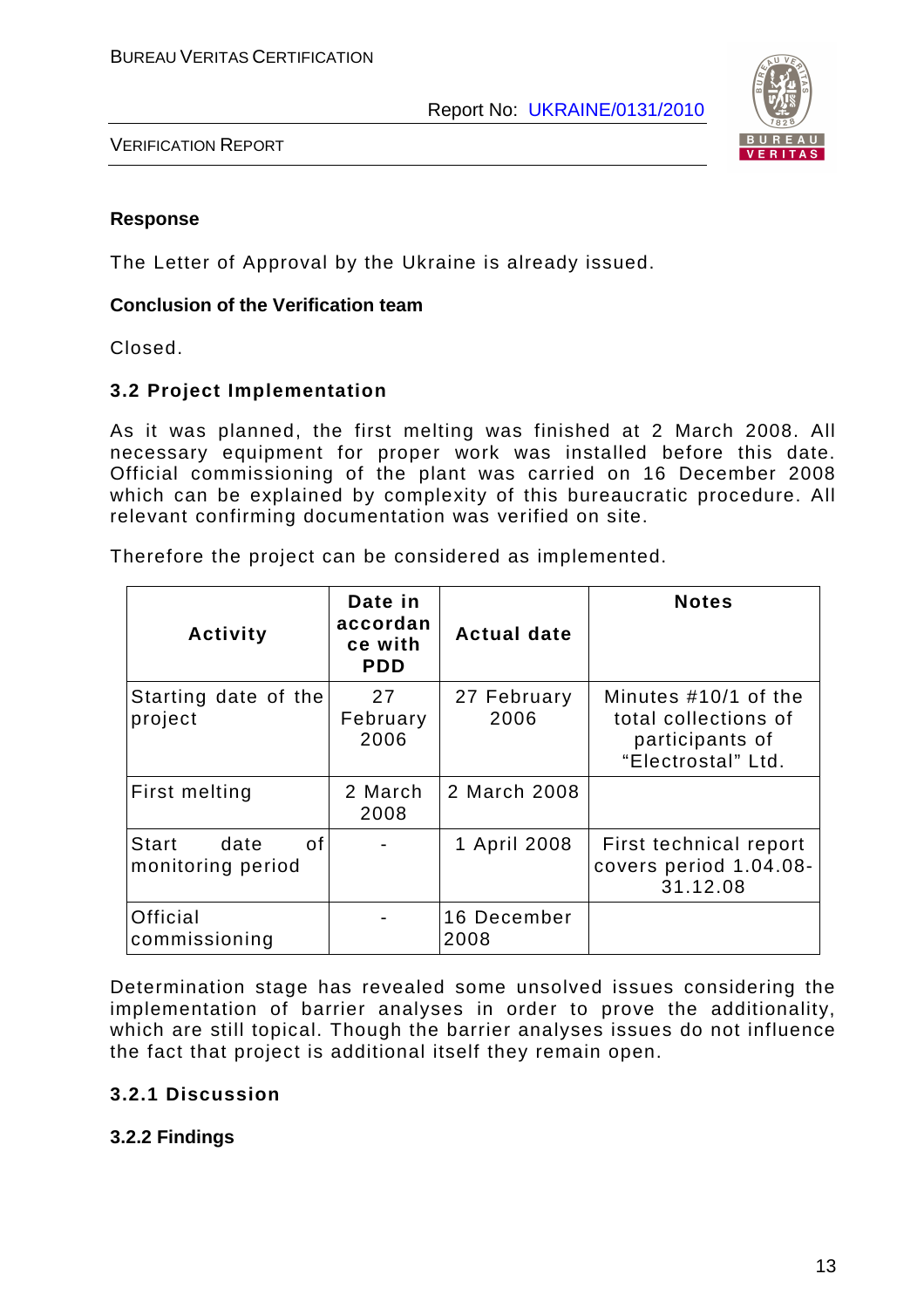

All the findings are summarized and presented in the Table 5 below (CAR1 and CL1).

#### **3.2.3 Conclusion**

The project complies with the requirements.

#### **3.3 Internal and External Data**

#### **3.3.1 Discussion**

The monitoring approach in the Monitoring Plan of the PDD version 2.0 requires monitoring and measurement of variables and parameters necessary to quantify the baseline emissions and project emissions in a conservative and transparent way.

The parameters that are determined to quantify the baseline and project emissions are presented in the Table 1-4 below.

| Table 1. List of fixed default values and ex-ante baseline factors: |  |  |  |  |  |  |  |
|---------------------------------------------------------------------|--|--|--|--|--|--|--|
|---------------------------------------------------------------------|--|--|--|--|--|--|--|

| Variable                                                                                                                                                                                                              | <b>Units</b>                          |
|-----------------------------------------------------------------------------------------------------------------------------------------------------------------------------------------------------------------------|---------------------------------------|
| Global baseline emission factor for steel produced<br>GLEF <sub>Bl.steel</sub>                                                                                                                                        | tCO <sub>2</sub> /t steel             |
| emission<br>factor<br>for<br><b>Baseline</b><br>electrodes<br>consumption during the steelmaking process<br>EF <sub>electrodesy</sub>                                                                                 | tCO <sub>2</sub> /tonne               |
| emission factor<br>Baseline<br>for electricity<br>consumption during the steelmaking process<br>(emission factor for JI project which reduce<br>electricity consumption from the grid)<br>EF <sub>electricity.y</sub> | tCO <sub>2</sub> /MWh                 |
| factor<br>Baseline emission<br>for<br>natural<br>gas<br>consumption during the steelmaking process<br>$EF_{NG, \psi}$                                                                                                 | tCO <sub>2</sub> /1000 m <sup>3</sup> |
| Baseline emission<br>factor<br>for<br>anthracite<br>consumption during the steelmaking process<br>$E\!F_{antracite, y}$                                                                                               | tCO <sub>2</sub> /tonne               |
| Baseline emission factor for lime consumption<br>during the steelmaking process<br>$EF_{line, y}$                                                                                                                     | tCO2/tonne                            |
| Baseline emission factor for oxygen consumption<br>during the steelmaking process<br>$EF_{oxygen, y}$                                                                                                                 | tCO <sub>2</sub> /1000 m <sup>3</sup> |

Table 2. List of variables: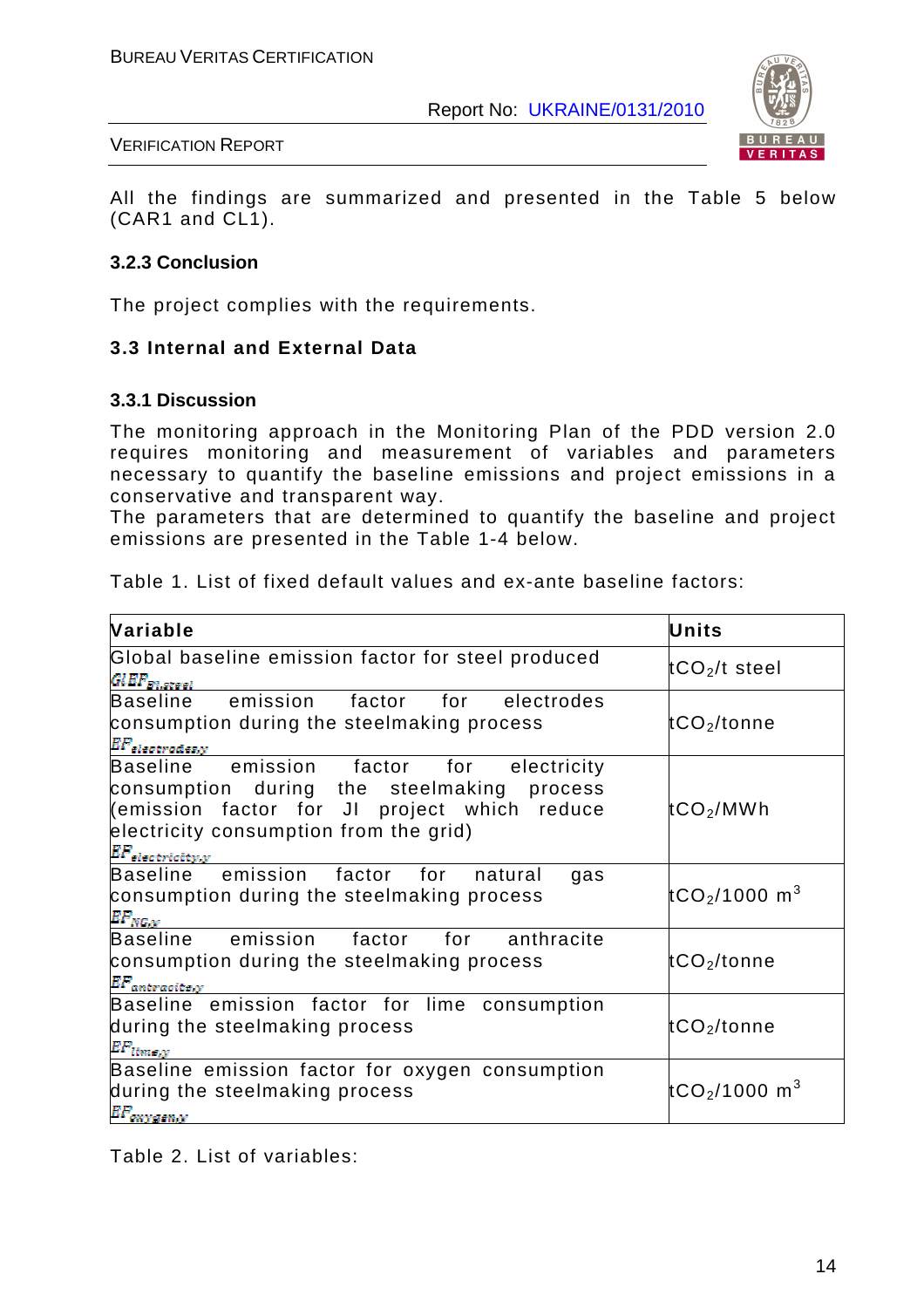

| Variable                                                                       | <b>Units</b> |
|--------------------------------------------------------------------------------|--------------|
| Steel <sub>PL</sub><br>Amount of steel produced under the project              | t            |
| $G_{electrodes_{EAP}y}$<br>Electrodes consumption                              | t            |
| $G_{oxygon,y}$<br>Oxygen consumption                                           | th $m3$      |
| $G_{electricity_{EAF}+LF,y} \label{eq:G}$<br><b>Electricity consumption</b>    | <b>MWh</b>   |
| $G_{NG, y}$<br>Natural gas consumption                                         | th m3        |
| $G_{an\bar{c}rac\bar{c}te,y}$<br>Anthracite consumption                        | t            |
| $G_{lineo,y}$<br>Lime consumption                                              | t            |
| $G_{electrodes_{L\!P} \mathcal{Y}}$<br>Electrodes consumption by ladle furnace | t            |
| Steel <sub>m</sub><br>Amount of steel produced under the baseline              | t            |

Table 3. Data concerning GHG emissions by sources of the project activity:

| Variable                                | <b>Description</b>                                    | <b>Units</b> |
|-----------------------------------------|-------------------------------------------------------|--------------|
| Steel <sub>pt</sub>                     | Amount of steel produced under the<br>project         |              |
| $G_{electrodes_{EAP} \mathcal{Y}}$      | Electrodes consumption                                |              |
| $G_{oxygem,y}$                          | Oxygen consumption                                    | th m3        |
| $G_{electroity_{EAF}+LF,y}$             | <b>Electricity consumption</b>                        | <b>MWh</b>   |
| $G_{NG, y}$                             | Natural gas consumption                               | th m3        |
| $\mathcal{G}_{an \texttt{traceits}, y}$ | Anthracite consumption                                |              |
| $G_{lim2a,y}$                           | Lime consumption                                      |              |
| $G_{electrodes_{LP}y}$                  | Electrodes consumption<br>ladle<br>by<br>furnace (LF) |              |

Table 4.Data concerning GHG emissions by sources of the baseline:

| Variable                  | <b>Description</b>                                 | ∣ Units |
|---------------------------|----------------------------------------------------|---------|
| $  \ \mathit{Steel}_{BL}$ | Amount of steel produced under the   t<br>baseline |         |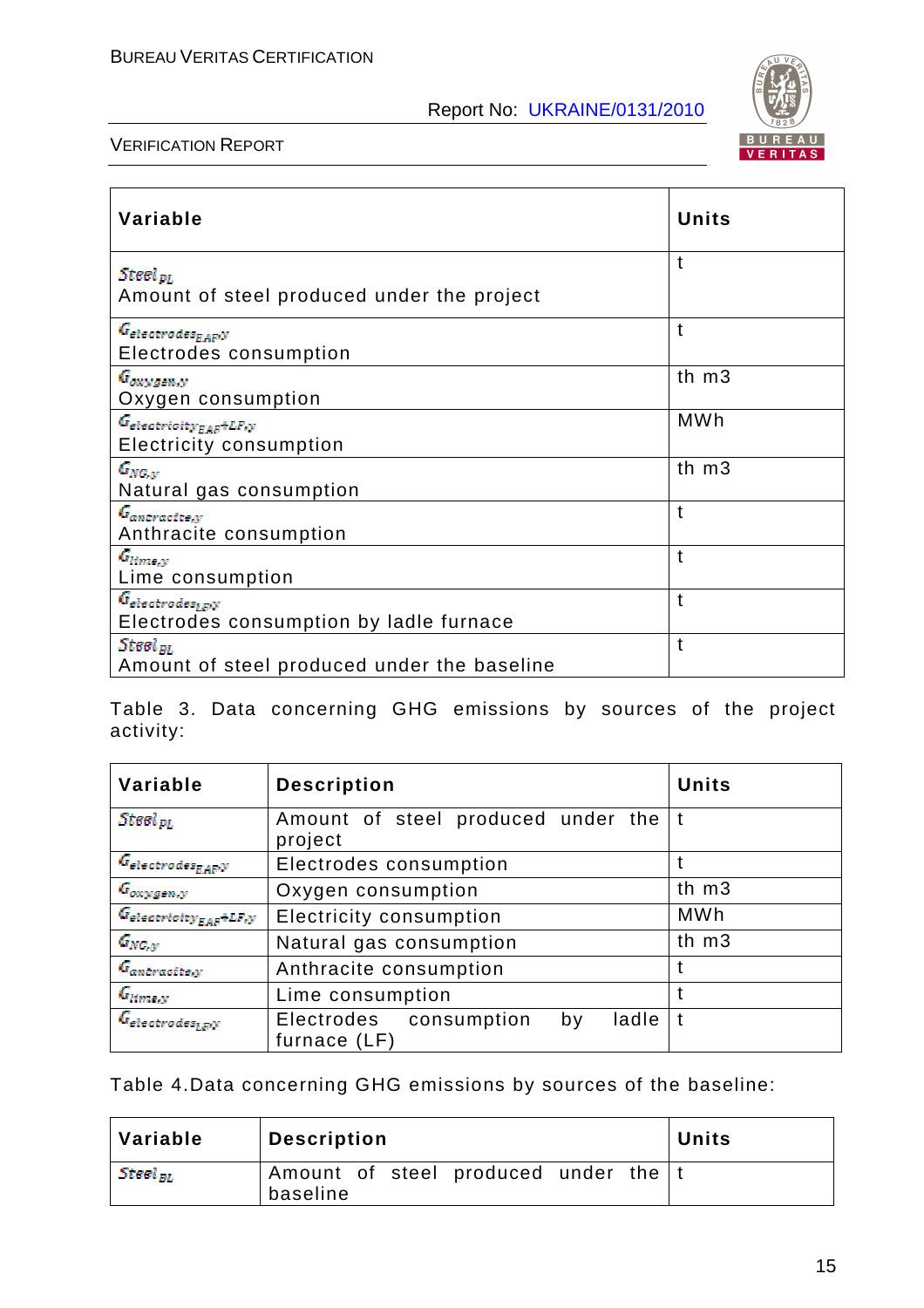

The list of monitoring equipment, which is used in the project is present in the Monitoring Report version 2.0 Table B.1.2. All the monitoring equipment is to be checked and calibrated according calibration plans

#### **3.3.2 Findings**

All the findings are summarized and presented in the Table 5 below (CARs 2-6, CAR 8, 9).

#### **3.3.3 Conclusion**

The project complies with the requirements.

#### **3.4 Environmental and Social Indicators**

#### **3.4.1 Discussion**

According to calculations made in EIA made for this project, emissions of air pollutants were considered as insignificant.

Management of the plant are very serious considering the environment. The most modern gas cleaning system was installed for exhausted gases treatment. Permit the emission of harmful substances into the atmosphere #1413845600-3 was issued 8 December 2008 and is valid until 8 December 2013. As a reporting form for air pollutants issued into the atmosphere, official statistic form 2-TP Air uses.

Due to the modern water recycling system existence and functioning in the plant, no discharge of sewage waters exists.

Proposed project also create some additional negative effects, such as noise and vibration. These effects can negatively influence working conditions of the staff. To investigate this influence the district sanitation and epidemiological service (SES) makes the measurements in half-year frequency. As a result of these measurements the working condition cards for relevant workplaces are issue. If some parameters exceed the nominal permitted level, it is required to use means of individual protection by staff.

#### **3.4.2 Findings**

None

#### **3.4.3. Conclusion**

The project complies with the JI requirements as well as with the local requirements.

#### **3.5 Management and Operational System**

#### **3.5.1 Discussion**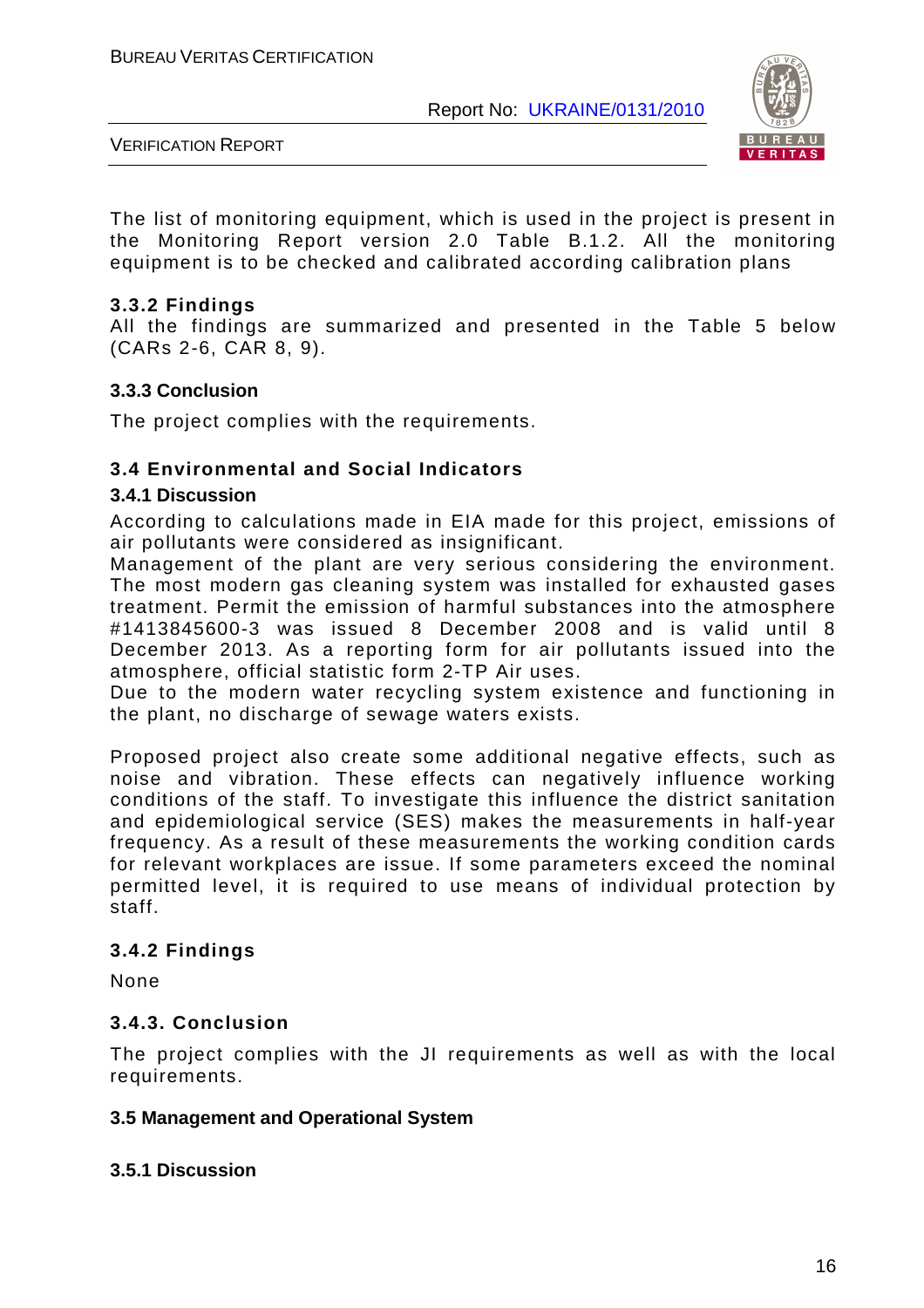

VERIFICATION REPORT

• Amount of steel produced under the project and baseline scenario, Electrodes consumption, Anthracite consumption, Lime consumption, Electrodes consumption by ladle furnace (LF):

Those parameters are metered in different places in the steel production chain with different meters. For monitoring purpose the final amount of steel obtained after CCM, which is going to be delivered to a client will be used. For accounting of the monitoring parameters, motor-truck scales BTA-60 which is situated at the gateway to the plant can be used. It also possible to use railway truck scale VVET-150 at the railroad gateway, depending on what kind of transport is used. When empty truck/goods waggon is passing through the weight-bridge scales operator is registering its number in the database and system automatically measures its weight. On the way back, a loaded truck/ goods waggon is scaled once more and the system calculates the difference in weight which is equal to weight of steel transported. This value is collected and stored in the database and can reflect the monitoring parameters production level during long period. Paper log books are filled out by operator simultaneously with automatic measurements. Technical reports of the shipping yard are preparing on the basis of these data.

Technical department prepares technical reports based on data from technical reports of the shipping yard in monthly order. These reports are the main source of data for monitoring report.

• Oxygen consumption.

This parameter is metered in different places in the steel production chain with different meters. For monitoring purpose will be used commercial metering device (Yokogawa meter) installed at the territory of the Linde plant. Together with automatically measurements recorder from the Electrostal side clarifies the meter readings by phone and registers it to the log book daily. Internal meters onsite can be used for cross-checking. Monthly summary of these data used for monthly technical report preparation by specialists of technical department of the plant.

• Electricity consumption.

This parameter is metered in different places in the steel production chain with different meters. For monitoring purpose commercial metering device that meters electricity consumption by EAF and LF will be used. Automatic system for commercial accounting of power consumption (ASCAPC) is used based on "EuroAlpha Metronics" meter for registering and storing the data simultaneously with manual readings registration. Recorder registers readings concerning electricity consumption daily and fills it out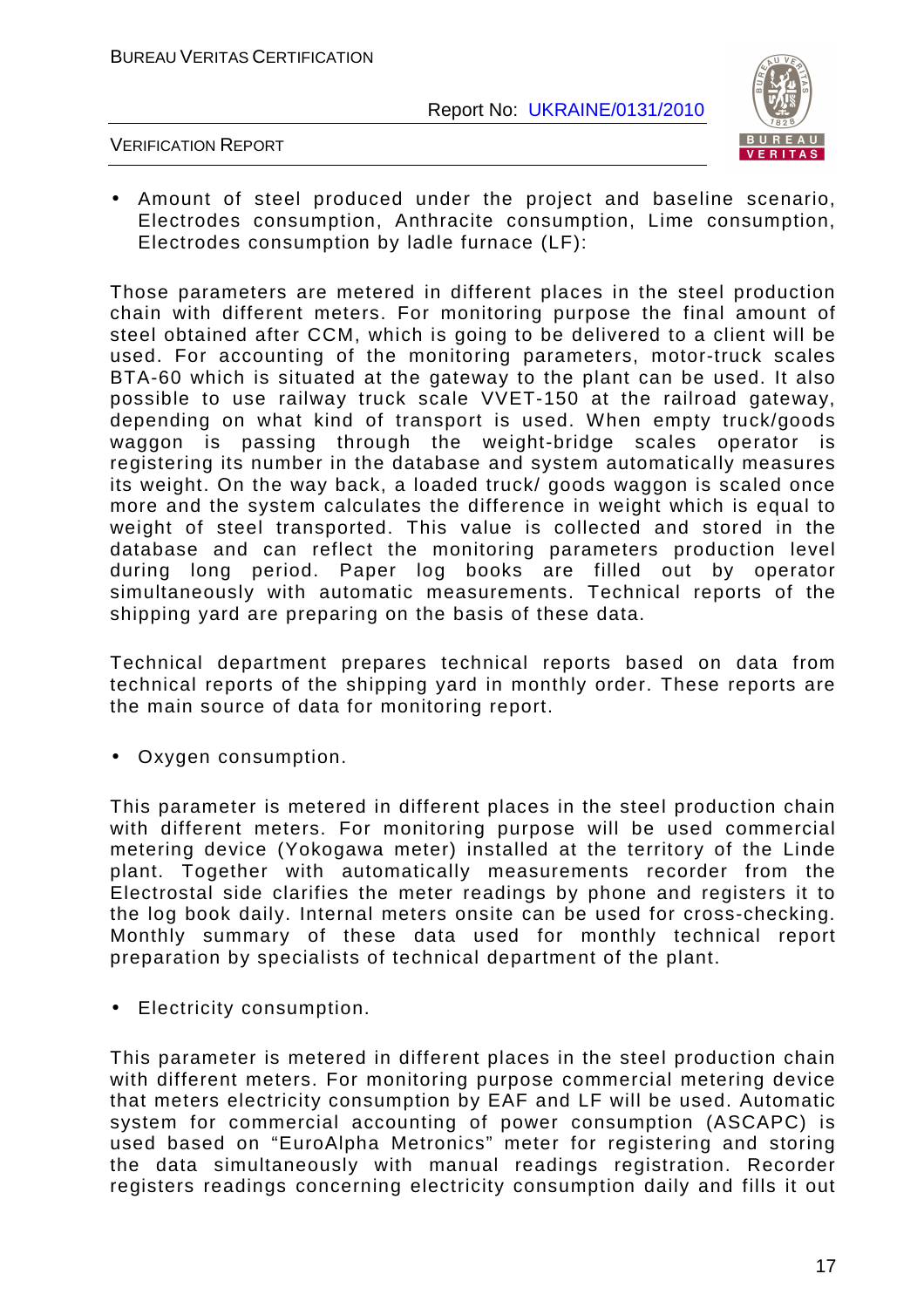

VERIFICATION REPORT

to the log book. Internal meters onsite can be used for cross-checking. At the end of each month Delivery-Acceptance Acts from the energy supplier company are forwarded to LLC Electrostal. These acts are the basis for payments. Data concerning electricity consumption by EAF and LF are included in these acts under the T1 code.

Mentioned acts are the main source for monitoring purpose in the concept of electricity consumption level.

• Natural gas consumption.

This parameter is metered by following systems:

a) Commercial metering and automatic calculation system "Flowtek" is installed at gas distribution station (GDS), owned by UMG "Donbastransgas", DK "Ukrtransgas" and NAK "Naftogazukraina"

b) Technical metering (Leader VG-1, serial #456) is installed at the gas distribution substation (GDS) owned by LLC "Electrostal". The system has all relevant metrological accreditation. Printed papers with hourly values for flow rate are issues in daily order. Flow rate is also registering in the logbook. For internal control it is possible to use internal meters. For the monitoring purpose Delivery-Acceptance Acts from "Donbastransgas" to LLC "Electrostal" are used, as well as technical reports from energy department.

#### **3.5.2 Findings**

All the findings are summarized and presented in the Table 5 below (CL3).

#### **3.5.3 Conclusion**

The Monitoring Report and the Management and Operational Systems are eligible for reliable project monitoring.

#### 4 FIRST PERIODIC VERIFICATION FINDINGS

#### 4.1 Completeness of Monitoring

#### **4.1.1 Discussion**

The reporting procedures reflect the monitoring plan completely. It is confirmed that the monitoring report does comply with the monitoring methodology and PDD.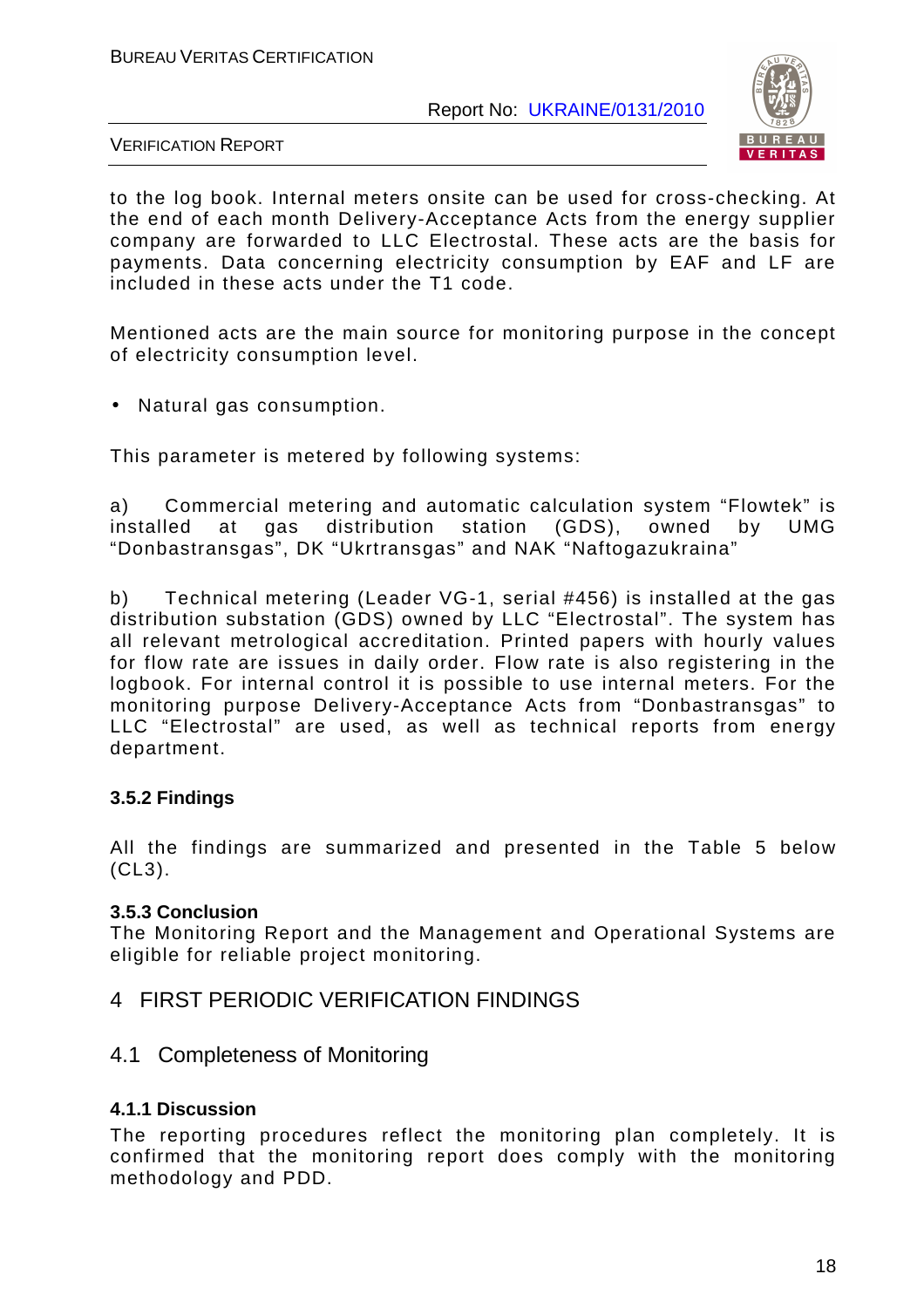

VERIFICATION REPORT

All parameters were determined as prescribed. The complete data is stored electronically and documented. The necessary procedures have been defined in internal procedures.

According to PDD version 2.0 it is stated that emission reduction units in 01.04.2008 - 31.05.2010 are supposed to be 745 568 t  $CO<sub>2</sub>$  while the Monitoring Report says the amount of ERU's achieved in 01.04.2008 – 31.05.2010 is 711 588 t  $CO<sub>2</sub>$ .

#### **4.1.2 Findings**

All the findings are summarized and presented in the Table 5 below (CL2).

#### **4.1.3 Conclusion**

The project complies with the requirements.

#### **4.2 Accuracy of Emission Reduction Calculations**

#### **4.2.1 Discussion**

The audit team confirms that emission reduction calculations have been performed according to the Monitoring Plan.

According to the Article 10 paragraph 3 of the Ukrainian Law "On Metrology and Metrological Activity" measurement results can be used in case if appropriate characteristics of errors and uncertainty are known. Characteristics of errors are presented in the passports of the equipment. The level of uncertainty is considered as low which is why it can be neglected in the calculations.

Project consists of the 105 monitoring parameters. Some of the parameters that are used in the calculation of the baseline and project emissions are measured directly with the use of special equipment while others are estimated with the use of appropriate coefficients.

#### **4.2.2 Findings**

All the findings are summarized and presented in the Table 5 below (CAR7).

#### **4.2.3 Conclusion**

The project complies with the requirements.

#### **4.3 Quality Evidence to Determine Emissions Reductions**

#### **4.3.1 Discussion**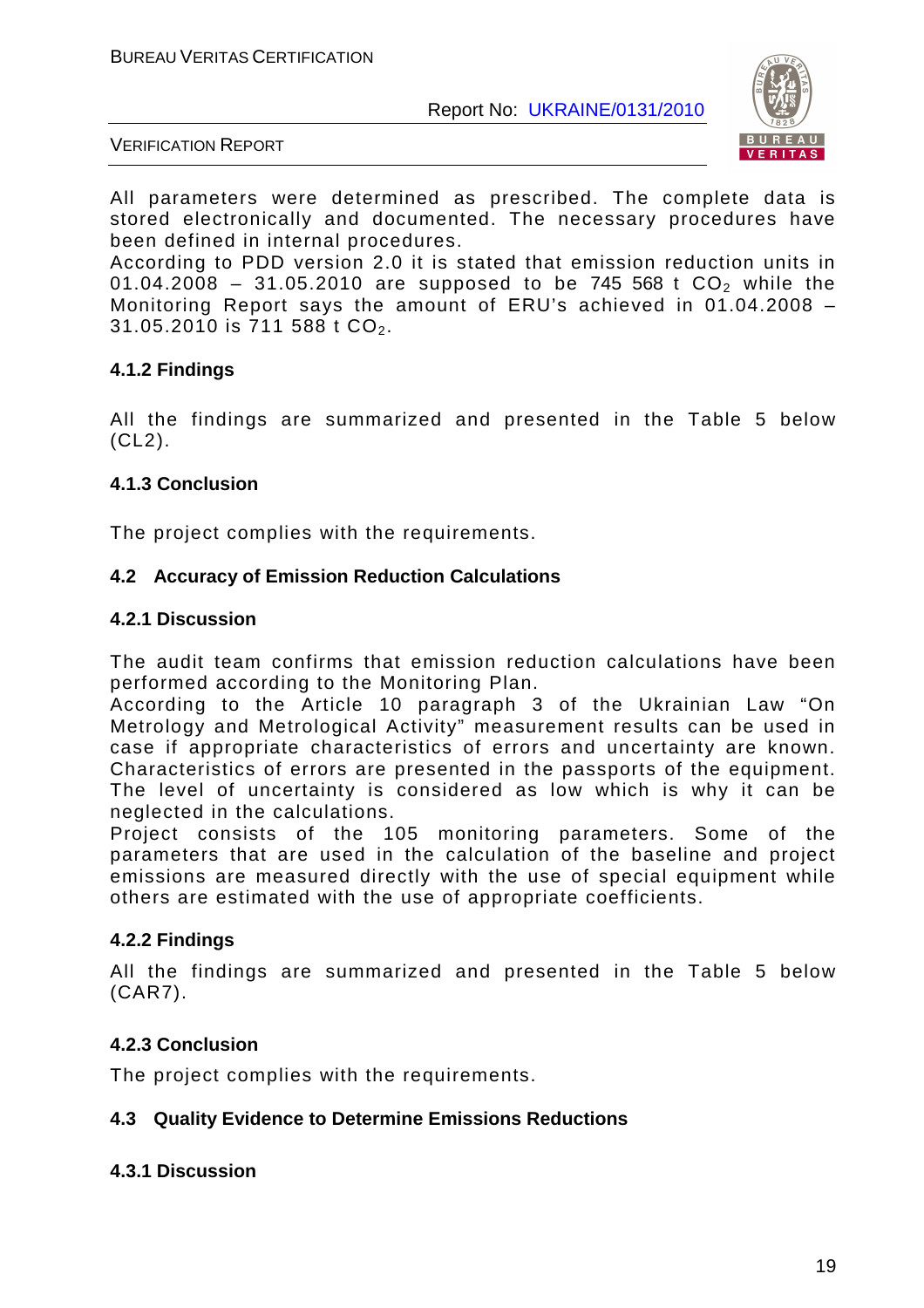

VERIFICATION REPORT

Concerning verification the calculation of emission reductions is based on internal data. The origin of those data was explicitly checked. Further on, entering and processing of those data in the monitoring workbook Excel sheet was checked where predefined algorithms compute the annual value of the emission reductions. All equations and algorithms used in the different workbook sheets were checked. Inspection of calibration and maintenance records for key equipment was performed for all relevant meters.

Necessary procedures have been defined in internal procedures and additional internal documents relevant for the determination of the various parameters on daily basis.

#### **4.3.2 Findings**

None

#### **4.3.3 Conclusion**

The project complies with the requirements.

#### **4.4 Management System and Quality Assurance**

#### **4.4.1 Discussion**

Roles and responsibilities of the technical staff in the framework of this monitoring report are the following: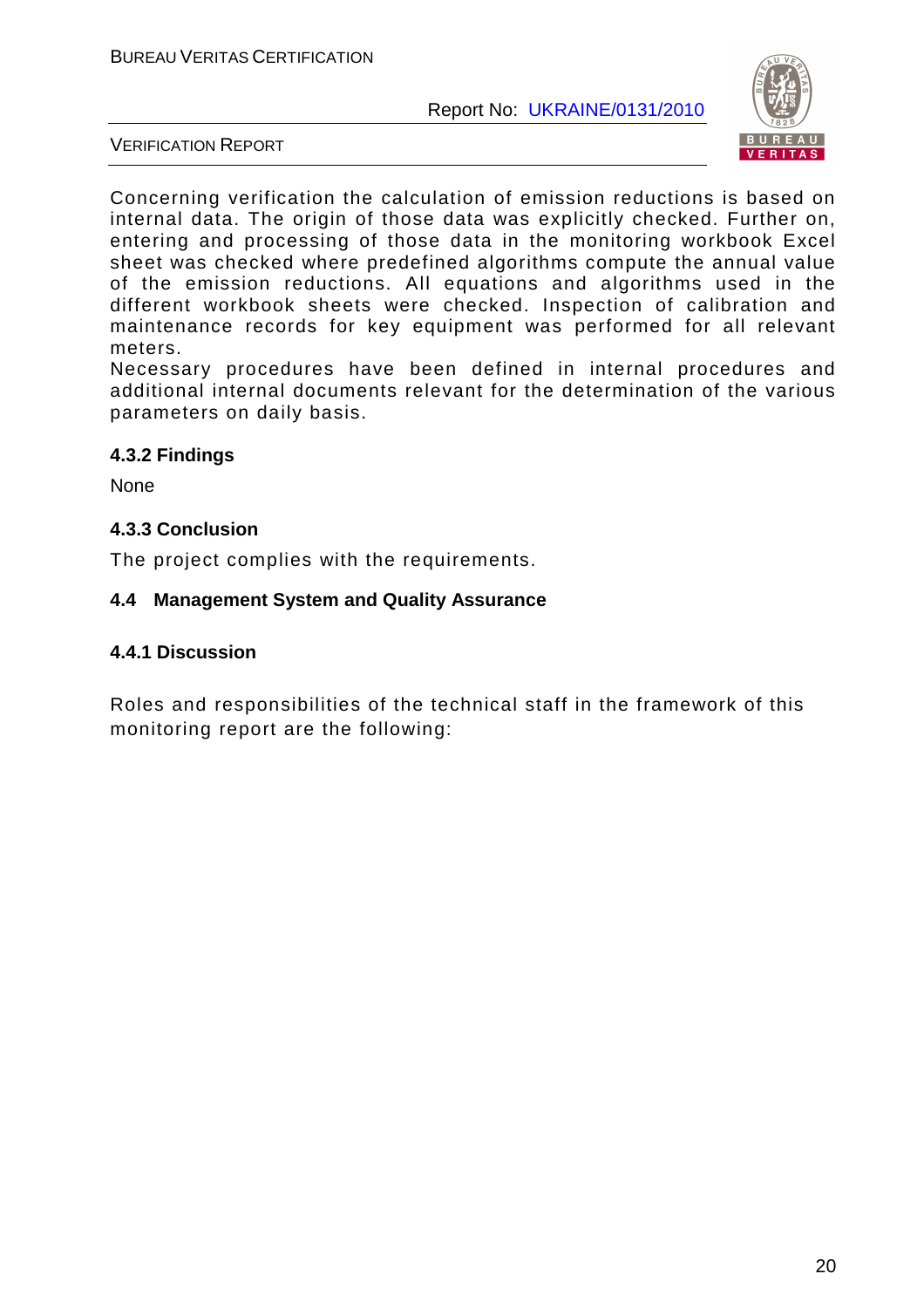

VERIFICATION REPORT

| Name         | <b>Position</b>       | Roles and responsibilities         |
|--------------|-----------------------|------------------------------------|
| Serov O.I.   | head of technical     | Preparation of the monthly         |
|              | department            | technical reports (summary)        |
| Fainkukhin   | Deputy head of the    | Providing the Delivery-Acceptance  |
| L.S.         | Plant for electric    | Acts from the energy supplier      |
|              | equipment             | company concerning electricity     |
|              |                       | consumed by EAF and LF             |
| Tolmachev    | Senior EAF and LF     | Preparation of the EAF and LF      |
| S.D.         | shop foreman          | shop technical reports             |
| Dmitrenko    | Head of energy        | Preparation of the energy          |
| V.F.         | department of the     | department technical reports       |
|              | Plant                 | (data for oxygen and natural gas   |
|              |                       | consumption)                       |
| Bondar S.V.  | Senior shipping yard  | Preparation of the shipping yard   |
|              | foreman               | technical reports                  |
| Frolenkova   | Acting head of        | Environmental impact data          |
| N.P.         | central laboratory of | registration                       |
|              | the enterprise        |                                    |
|              | (ecologist)           |                                    |
| Frolov N. A. | Metrology engineer    | Ensuring of the metrological check |
|              |                       | of all monitoring equipment        |

### **4.4.2 Findings**

All the findings are summarized and presented in the Table 5 below  $(CL4)$ .

### **4.4.3 Conclusion**

The project complies with the requirements.

# **5 PROJECT SCORECARD**

|                                                                      |  | <b>Conclusions</b>                  |                             |                                                           | Summary of findings and<br>comments                                                                                                                  |  |
|----------------------------------------------------------------------|--|-------------------------------------|-----------------------------|-----------------------------------------------------------|------------------------------------------------------------------------------------------------------------------------------------------------------|--|
| <b>Risk Areas</b>                                                    |  | <b>Baseline</b><br><b>Emissions</b> | Project<br><b>Emissions</b> | <b>Calculated</b><br><b>Emission</b><br><b>Reductions</b> |                                                                                                                                                      |  |
| <b>Completeness</b><br>Source<br>coverage/<br>boundary<br>definition |  |                                     |                             | ✓                                                         | All relevant sources are covered<br>by the monitoring plan and the<br>boundaries of the project are<br>correctly<br>defined<br>and<br>transparently. |  |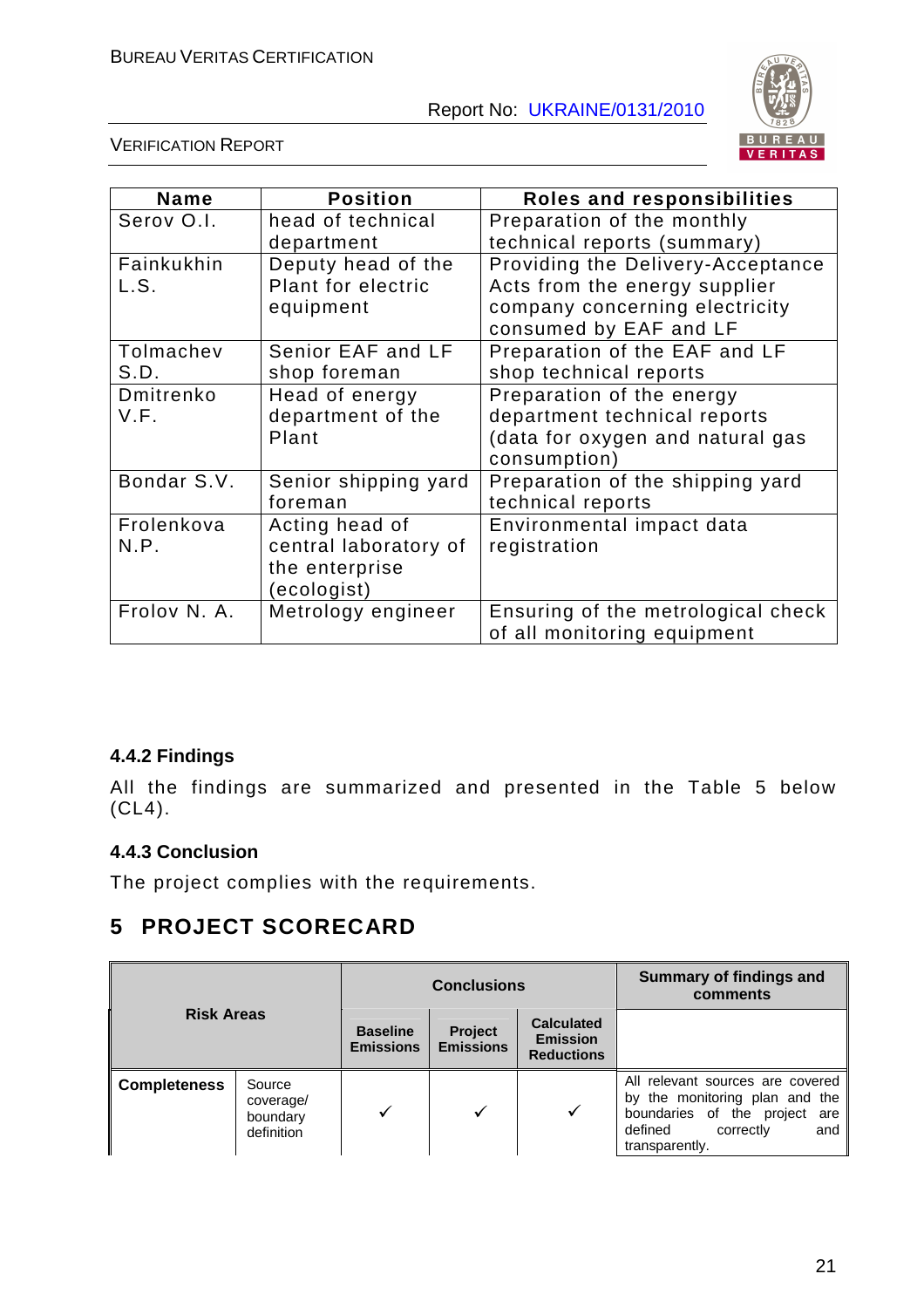

#### VERIFICATION REPORT

| <b>Risk Areas</b>    |                                         | <b>Conclusions</b>                  |                                    |                                                           | <b>Summary of findings and</b><br>comments                                                                                 |
|----------------------|-----------------------------------------|-------------------------------------|------------------------------------|-----------------------------------------------------------|----------------------------------------------------------------------------------------------------------------------------|
|                      |                                         | <b>Baseline</b><br><b>Emissions</b> | <b>Project</b><br><b>Emissions</b> | <b>Calculated</b><br><b>Emission</b><br><b>Reductions</b> |                                                                                                                            |
| <b>Accuracy</b>      | Physical<br>Measurement<br>and Analysis | ✓                                   |                                    |                                                           | State-of-the-art<br>is<br>technology<br>applied in an appropriate manner.<br>Appropriate backup solutions are<br>provided. |
| Data<br>calculations |                                         |                                     |                                    |                                                           | Emission<br>reductions<br>are<br>calculated correctly                                                                      |
|                      | Data<br>management<br>& reporting       | ✓                                   |                                    |                                                           | Data management and reporting<br>were found to be satisfying.                                                              |
| <b>Consistency</b>   | Changes in<br>the project               |                                     |                                    |                                                           | <b>Results</b><br>consistent<br>to<br>are<br>underlying raw data.                                                          |

#### **6 INITIAL AND FIRST PERIODIC VERIFICATION STATEMENT**

Bureau Veritas Certification has performed a verification of the JI project "Implementation of Arc furnace Steelmaking Plant "Electrostal" at Kurakhovo, Donetsk region". The verification is based on the currently valid documentation of the United Nations Framework Convention on the Climate Change (UNFCCC).

The management of the EMSS is responsible for the preparation of the GHG emissions data and the reported GHG emissions reductions of the project on the basis set out within the project Monitoring and Verification Plan indicated in the final PDD version 2.0. The development and maintenance of records and reporting procedures in accordance with that plan, including the calculation and determination of GHG emission reductions from the project is the responsibility of the management of the project.

Bureau Veritas Certification verified the Project Monitoring Report version 1.0 for the reporting period as indicated below. Bureau Veritas Certification confirms that the project is implemented as planned and described in validated and registered project design documents. Installed equipment being essential for generating emission reduction runs reliably and is calibrated appropriately. The monitoring system is in place and the project is generating GHG emission reductions.

Bureau Veritas Certification can confirm that the GHG emission reduction is calculated without material misstatements. Our opinion relates to the project's GHG emissions and resulting GHG emissions reductions reported and related to the valid and registered project baseline and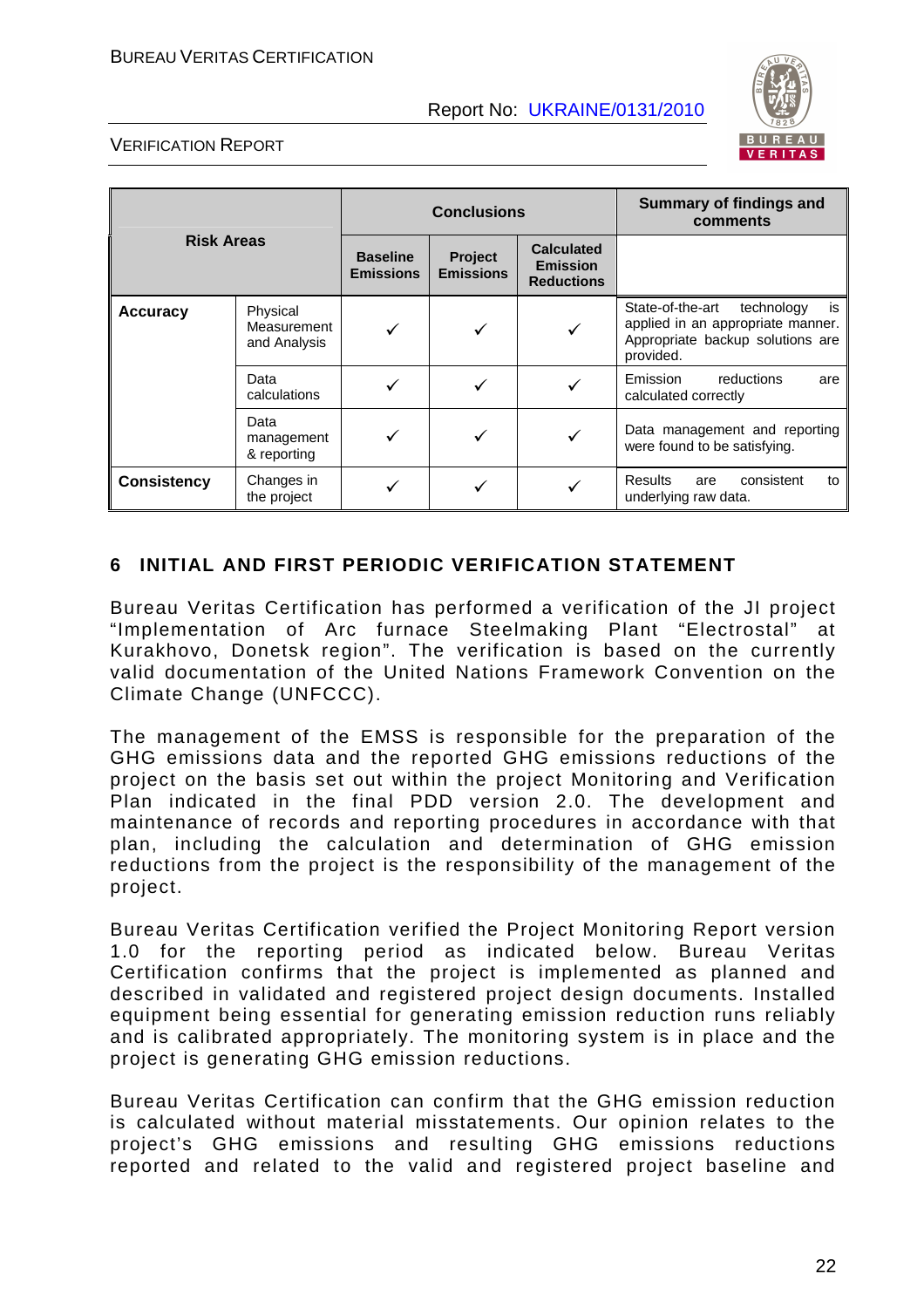

VERIFICATION REPORT

monitoring, and its associated documents. Based on the information we have seen and evaluated we confirm the following statement:

Reporting period: From 01/04/2008 to 31/05/2010 Baseline emissions : 1 166 523t CO2 equivalents. Project emissions : 458 906t CO2 equivalents. Emission Reductions : 707 617 t CO2 equivalents.

# **7 REFERENCES**

#### **Category 1 Documents:**

Documents that are related directly to the GHG components of the project.

- $/1/$  Project Design Document, version 2.0 dated  $27<sup>th</sup>$  of May 2010
- $\frac{2}{12}$  Monitoring Report version 1.0, dated 25<sup>th</sup> of June 2010
- $/3/$  Monitoring Report version 2.0 dated 19<sup>th</sup> of August 2010
- $/4/$  Determination Report by Bureau Veritas Certification Holding SAS dated  $4<sup>th</sup>$  of June 2010
- /5/ Letter of Approval by the Netherlands ref. 2010JI11 issued at 22 April 2010
- /6/ Letter of Approval by the Ukraine ref. 1243/23/7 issued at 19 August 2010

#### **Category 2 Documents:**

Background documents related to the design and/or methodologies employed in the design or other reference documents.

 $_{17/}$  Documents checked during the verification onsite are presented in Annex C

#### **Persons interviewed:**

List of persons interviewed during the verification or persons that contributed with other information that are not included in the documents listed above.

- /1/ Mladenov A.D. Head of the scrap base
- /2/ Tolmachev S.D. Head master of the department DSP and UPK
- /3/ Bodnar S.V. Head master of the department MNLZ
- /4/ Serov A.I. Head of the Technical Department
- /5/ Dmytrenko V.F. Energetic of the complex
- /6/ Dun T.N. Head of the BOT
- /7/ Sidorenko V.I. Deputy Head of the Technological Complex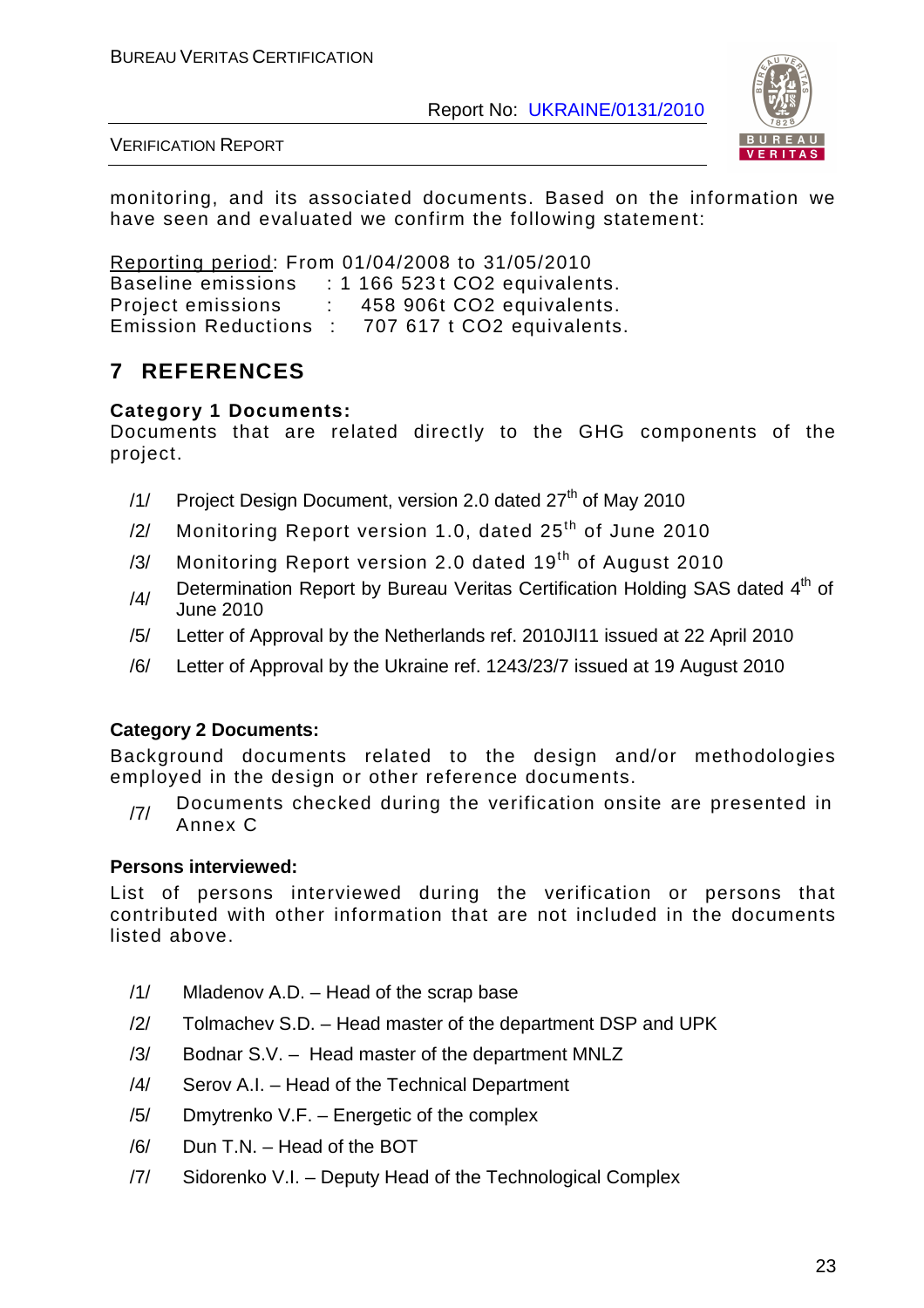

#### VERIFICATION REPORT

- /8/ Faykuhen L.S. Deputy Head of the Electrical Equipment Complex
- /9/ Ushakov A.M. Head of the department of technical control
- /10/ Shramenko N.V. Head of the OOT and TB
- /11/ Isotova T.N. Certification Engineer
- /12/ Frolenkova N.P. Engineer-ecologist
- /13/ Frolov M.A. Metrologist

- o0o -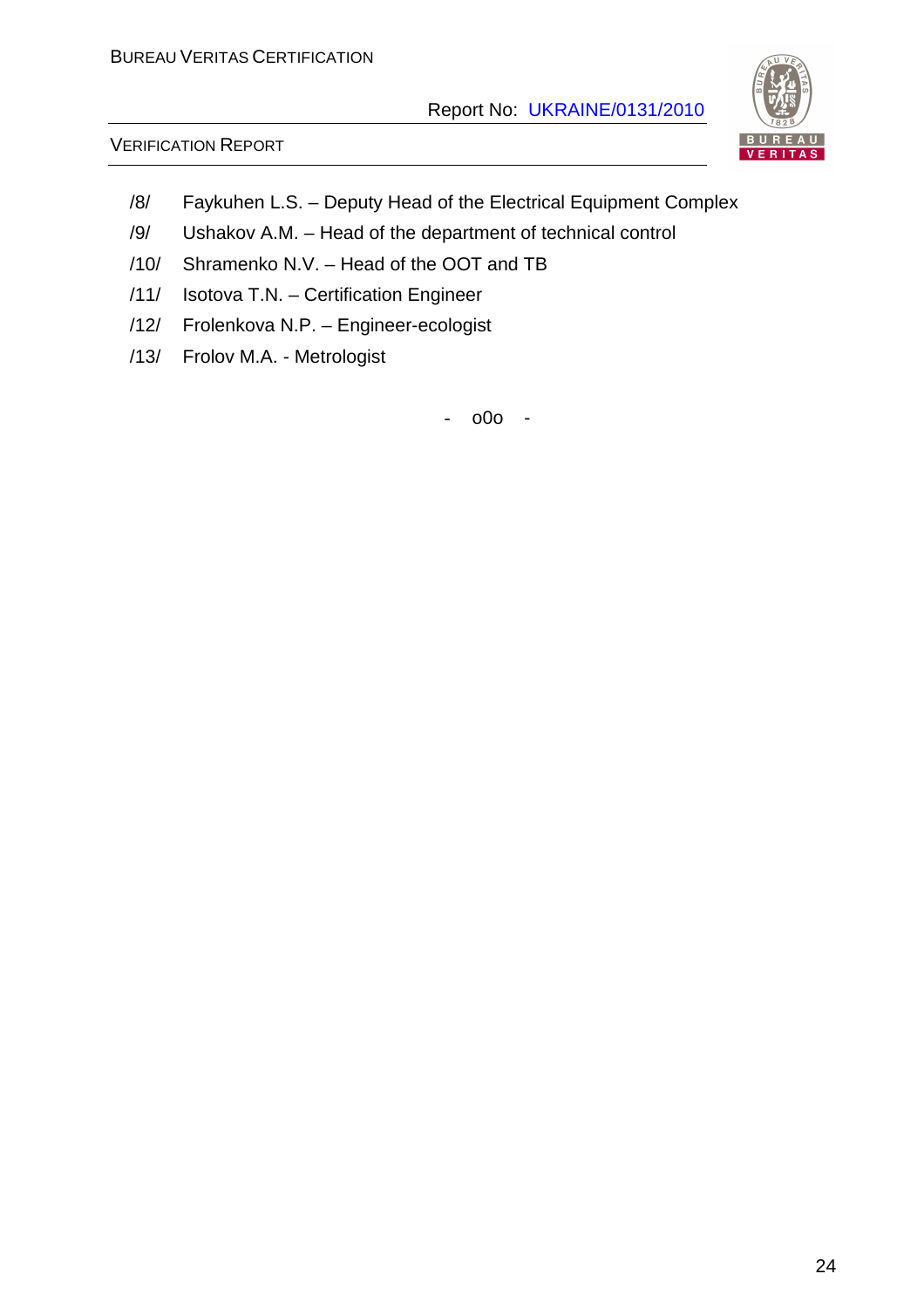

#### VERIFICATION REPORT

# APPENDIX A: "IMPLEMENTATION OF ARC FURNACE STEELMAKING PLANT "ELECTROSTAL" AT KURAKHOVO, DONETSK REGION" VERIFICATION PROTOCOL

**Initial Verification Protocol Table 1** 

| <b>Objective</b>            | Reference | <b>Comments</b>                                                                                                                                                                                                                                                                                                                                                                                                                                                                                                                                                                                                                                                                                          | <b>Conclusion</b><br>(CARs/FARs) |
|-----------------------------|-----------|----------------------------------------------------------------------------------------------------------------------------------------------------------------------------------------------------------------------------------------------------------------------------------------------------------------------------------------------------------------------------------------------------------------------------------------------------------------------------------------------------------------------------------------------------------------------------------------------------------------------------------------------------------------------------------------------------------|----------------------------------|
| <b>1. Opening Session</b>   |           |                                                                                                                                                                                                                                                                                                                                                                                                                                                                                                                                                                                                                                                                                                          |                                  |
| 1.1. Introduction to audits | 7         | The intention and the target of the audit were illustrated to<br>the participants of the audit. Participants at the audit were<br>the following persons:<br>Verification team: Mr. Ivan Sokolov, Lead Verifier, Bureau<br>Veritas Ukraine, Mrs. Kateryna Zinevych Verifier, Bureau<br>Veritas Ukraine, Mrs. Olena Manziuk Verifier Trainee,<br>Bureau Veritas Ukraine.<br>Interviewed persons "Electrostal" Ltd:<br>Mladenov A.D. – Head of the scrap base<br>Tolmachev S.D. – Head master of the department DSP and UPK<br>Bodnar S.V. - Head master of the department MNLZ<br>Serov A.I. – Head of the Technical Department<br>Dmytrenko V.F. – Energetic of the complex<br>Dun T.N. - Head of the BOT | <b>OK</b>                        |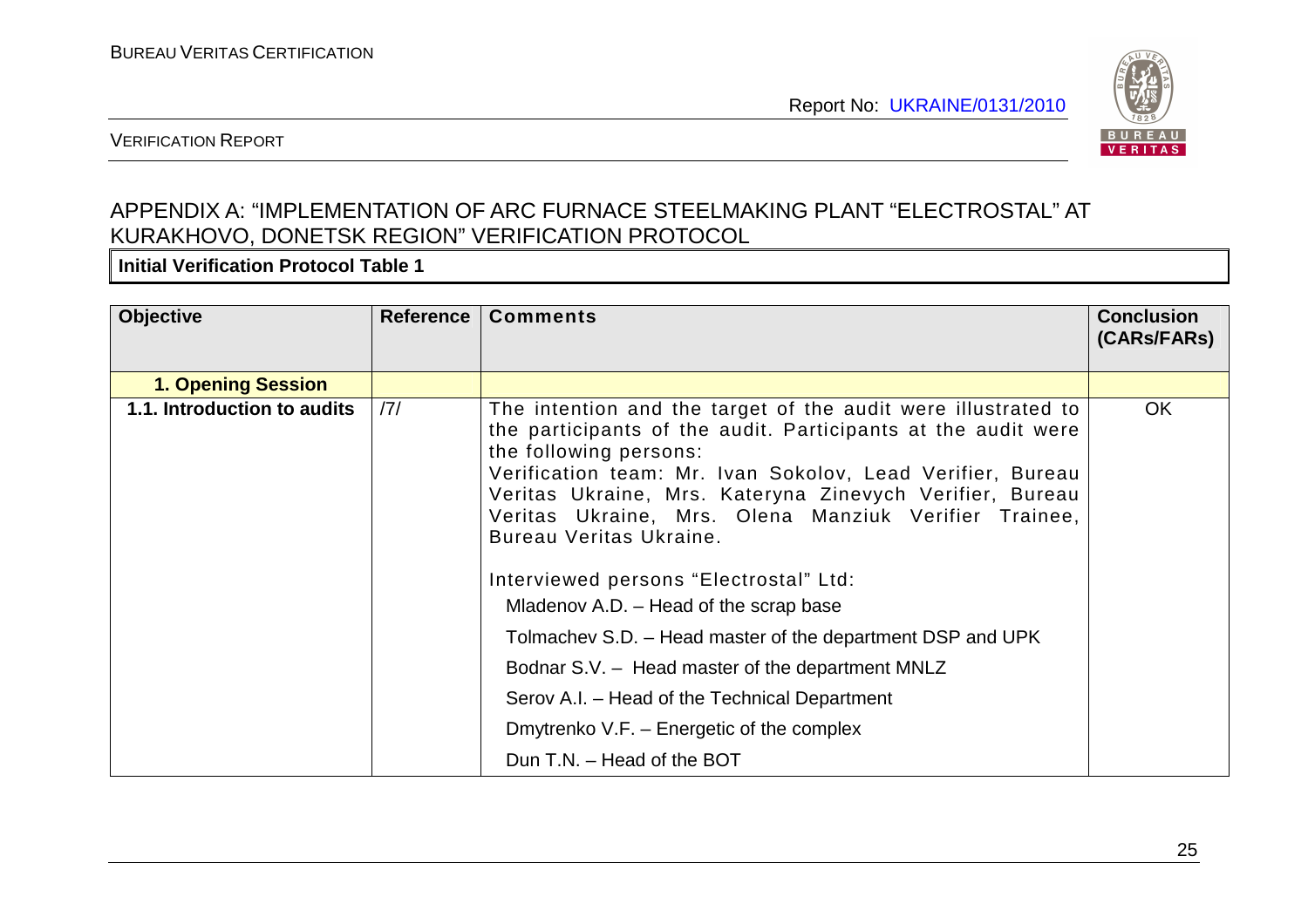

| <b>VERIFICATION REPORT</b>                                                         |                |                                                                                                                                                                                                                                                                                                                                                                        | BUREAU<br>VERITAS                |
|------------------------------------------------------------------------------------|----------------|------------------------------------------------------------------------------------------------------------------------------------------------------------------------------------------------------------------------------------------------------------------------------------------------------------------------------------------------------------------------|----------------------------------|
| <b>Objective</b>                                                                   | Reference      | <b>Comments</b>                                                                                                                                                                                                                                                                                                                                                        | <b>Conclusion</b><br>(CARs/FARs) |
|                                                                                    |                | Sidorenko V.I. - Deputy Head of the Technological Complex                                                                                                                                                                                                                                                                                                              |                                  |
|                                                                                    |                | Faykuhen L.S. - Deputy Head of the Electrical Equipment Complex                                                                                                                                                                                                                                                                                                        |                                  |
|                                                                                    |                | Ushakov A.M. - Head of the department of technical control                                                                                                                                                                                                                                                                                                             |                                  |
|                                                                                    |                | Shramenko N.V. - Head of the OOT and TB                                                                                                                                                                                                                                                                                                                                |                                  |
|                                                                                    |                | Isotova T.N. - Certification Engineer                                                                                                                                                                                                                                                                                                                                  |                                  |
|                                                                                    |                | Frolenkova N.P. - Engineer-ecologist                                                                                                                                                                                                                                                                                                                                   |                                  |
|                                                                                    |                | Frolov M.A. - Metrologist                                                                                                                                                                                                                                                                                                                                              |                                  |
| 1.2. Clarification of access<br>to data archives, records,<br>plans, drawings etc. | $\frac{12}{1}$ | The verification team got open access to all required plans,<br>data, records, drawings and to all relevant facilities.                                                                                                                                                                                                                                                | <b>OK</b>                        |
| 1.3. Contractors for<br>equipment and installation<br>works                        | /2,7/          | Project has been implemented as defined in the PDD<br>version 2.0 and the implementation is evidenced by<br>statements of work completion.                                                                                                                                                                                                                             | <b>OK</b>                        |
| 1.4. Actual status of<br>installation works                                        | /2/            | The project implementation started within planned time<br>schedule. The first melting has been performed 2 <sup>nd</sup> of March<br>2008 and the official commissioning date is $16th$ of<br>December 2008.<br>Clarification Request (CL) 1<br>Please clarify why the starting date of monitoring period is<br>actually earlier then the official commissioning date? | CL <sub>1</sub>                  |
| 2. Open issues indicated in<br><b>validation report</b>                            |                |                                                                                                                                                                                                                                                                                                                                                                        |                                  |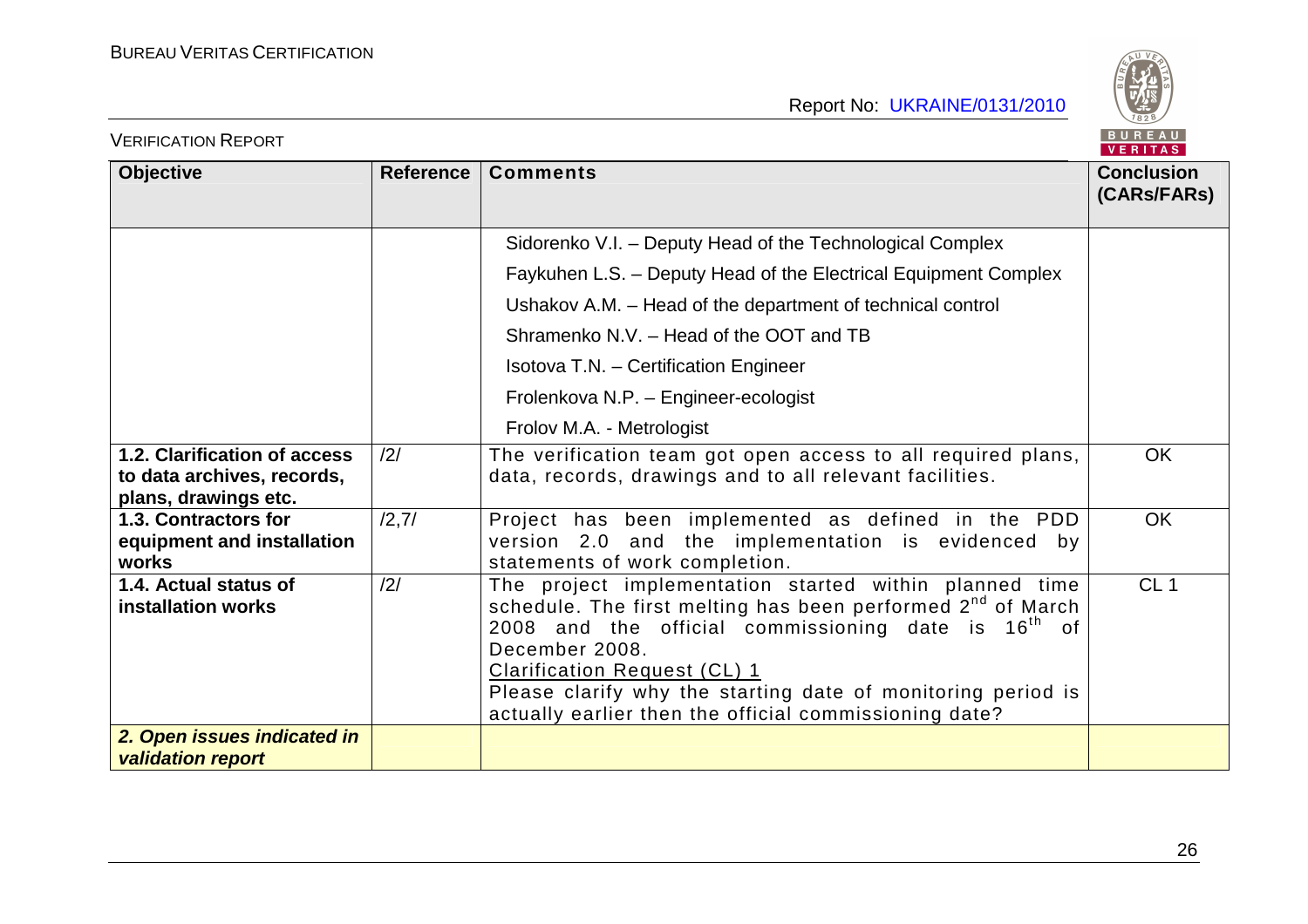BUREAU

| <b>VERIFICATION REPORT</b>              |                      |                                                                                                                                                                                                                                                                                                                                                                                                                                                                                                                                                                                                          | BUREAU<br>VERITAS                |
|-----------------------------------------|----------------------|----------------------------------------------------------------------------------------------------------------------------------------------------------------------------------------------------------------------------------------------------------------------------------------------------------------------------------------------------------------------------------------------------------------------------------------------------------------------------------------------------------------------------------------------------------------------------------------------------------|----------------------------------|
| <b>Objective</b>                        | Reference            | <b>Comments</b>                                                                                                                                                                                                                                                                                                                                                                                                                                                                                                                                                                                          | <b>Conclusion</b><br>(CARs/FARs) |
| 2.1. Missing steps to final<br>approval | /5, 6/               | Project is still waiting to be approved by NFP's.<br>Corrective Action Request (CAR)1<br>Please present the evidence of the project approval of the<br>Parties involved.                                                                                                                                                                                                                                                                                                                                                                                                                                 | CAR1                             |
| 3. Implementation of the<br>project     |                      |                                                                                                                                                                                                                                                                                                                                                                                                                                                                                                                                                                                                          |                                  |
| 3.1. Physical components                | /2/                  | The purpose of this project is to reduce emissions of<br>greenhouse gases by using modern technologies to improve<br>steel production in the region. The project envisages the<br>construction of a green field steel manufacturing plant,<br>based on a modern electric arc furnace (EAF). The EAF<br>installed allows production of steel from almost 100% scrap<br>metal feedstock. The new production facility will use less a<br>carbon intensive method to produce steel than a typically<br>used by the majority of existing Ukrainian enterprises. This<br>will allow reducing of GHG emissions. | OK.                              |
| 3.2. Project boundaries                 | 11, 121, 131,<br>/4/ | Yes, the project boundaries are as defined in the PDD<br>version 2.0.                                                                                                                                                                                                                                                                                                                                                                                                                                                                                                                                    | <b>OK</b>                        |
| 3.3. Emission reductions<br>achieved    | /2/                  | In the PDD version 2.0 it is stated that emission reduction<br>units in 01.04.2008 - 31.05.2010 are supposed to be 745 568<br>t CO <sub>2</sub> while the Monitoring Report says the amount of ERU's<br>achieved in 01.04.2008 - 31.05.2010 is 711 588 t $CO_2$ .<br><b>Clarification Request (CL) 2</b><br>Please clarify the difference.                                                                                                                                                                                                                                                               | CL <sub>2</sub>                  |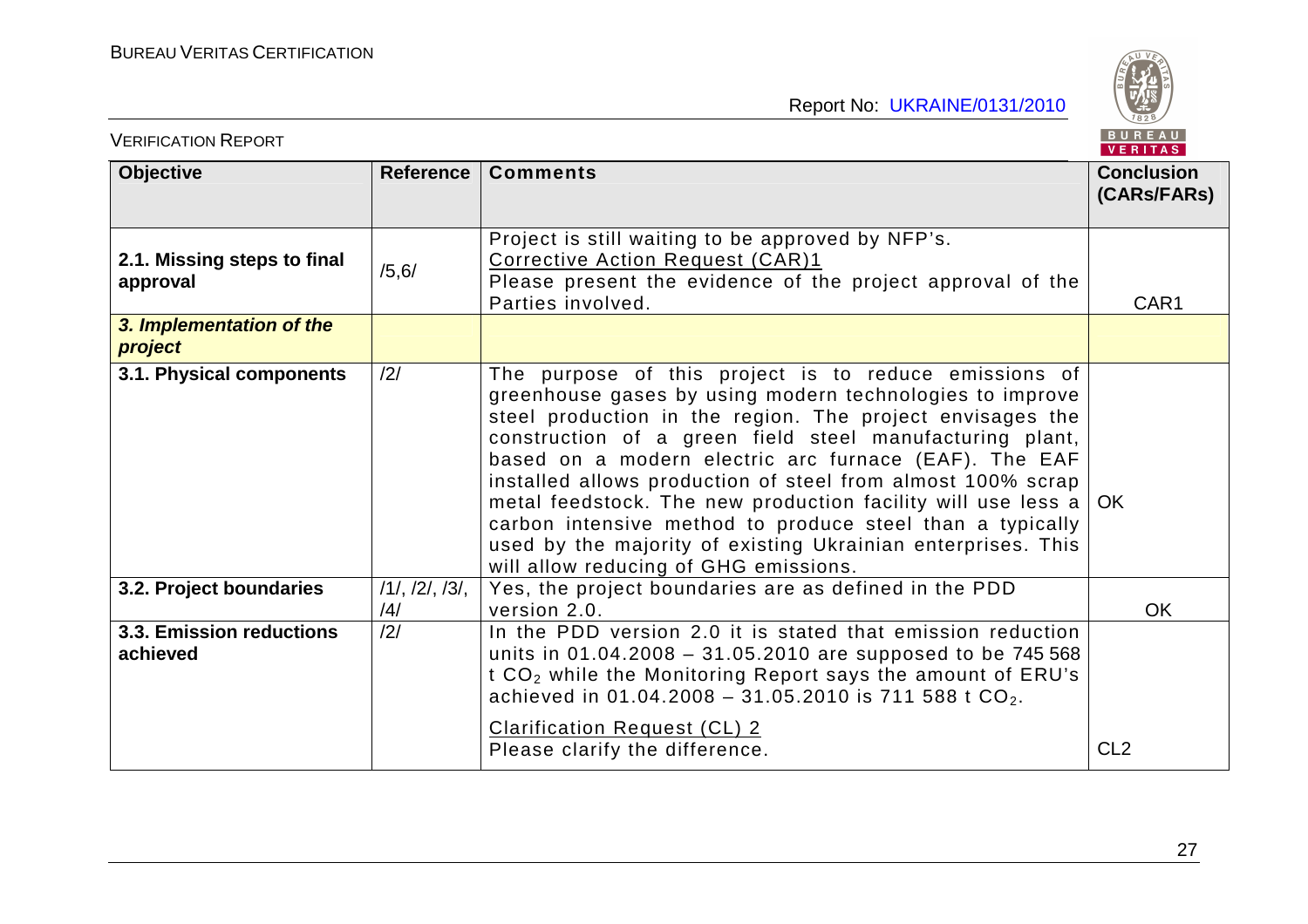

| <b>VERIFICATION REPORT</b>              |                  |                                                                                                                                                                                                                                                                                                                                                                                                                                              | BUREAU<br>VERITAS                |
|-----------------------------------------|------------------|----------------------------------------------------------------------------------------------------------------------------------------------------------------------------------------------------------------------------------------------------------------------------------------------------------------------------------------------------------------------------------------------------------------------------------------------|----------------------------------|
| <b>Objective</b>                        | <b>Reference</b> | <b>Comments</b>                                                                                                                                                                                                                                                                                                                                                                                                                              | <b>Conclusion</b><br>(CARS/FARS) |
| 3.4. Monitoring and<br>metering systems | /2/              | Key monitoring activities for each subproject could<br>be<br>described as follows.                                                                                                                                                                                                                                                                                                                                                           |                                  |
|                                         |                  | The emission sources in the project are:                                                                                                                                                                                                                                                                                                                                                                                                     |                                  |
|                                         |                  | Electrodes consumption by EAF<br>$\bullet$                                                                                                                                                                                                                                                                                                                                                                                                   |                                  |
|                                         |                  | Oxygen consumption<br>$\bullet$                                                                                                                                                                                                                                                                                                                                                                                                              |                                  |
|                                         |                  | Electricity consumption by EAF and LF<br>$\bullet$                                                                                                                                                                                                                                                                                                                                                                                           |                                  |
|                                         |                  | Natural gas consumption<br>$\bullet$                                                                                                                                                                                                                                                                                                                                                                                                         |                                  |
|                                         |                  | (includes all anthracite<br>Anthracite consumption<br>$\bullet$<br>sources)                                                                                                                                                                                                                                                                                                                                                                  |                                  |
|                                         |                  | Lime consumption (includes lime, magnesite and<br>$\bullet$<br>dolomite sources)                                                                                                                                                                                                                                                                                                                                                             |                                  |
|                                         |                  | Electrodes consumption by LF<br>$\bullet$                                                                                                                                                                                                                                                                                                                                                                                                    |                                  |
|                                         |                  | The following parameters are monitored in order to calculate<br>the emissions: Amount of steel produced under the project<br>Electrodes consumption<br>by EAF,<br>activity,<br>Oxygen<br>consumption, Electricity consumption by EAF and LF,<br>Natural gas consumption, Anthracite consumption (includes<br>all anthracite sources), Lime consumption (includes lime,<br>magnesite and dolomite sources ), Electrodes consumption<br>by LF. | CAR2, CAR3,<br>CAR4, CAR5,       |
|                                         |                  | The monitoring equipment can be divided into four groups:                                                                                                                                                                                                                                                                                                                                                                                    | CAR <sub>6</sub>                 |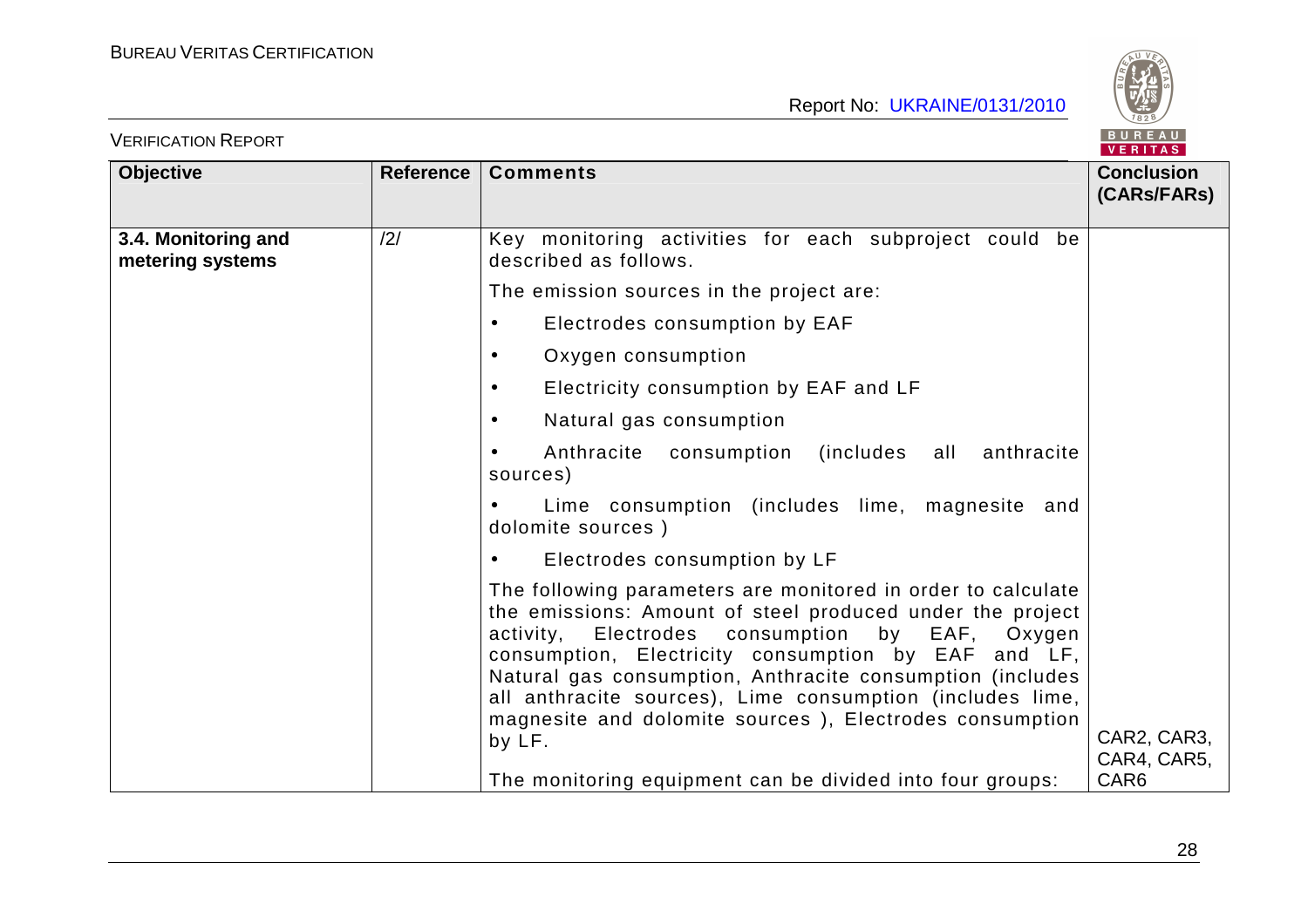

| <b>VERIFICATION REPORT</b> |           |                                                                                                                                                                                                                                                                                                                                                                                                                                                                                                                                                                                                                                                                                                                                                                                                                                                | BUREAU<br>VERITAS                |
|----------------------------|-----------|------------------------------------------------------------------------------------------------------------------------------------------------------------------------------------------------------------------------------------------------------------------------------------------------------------------------------------------------------------------------------------------------------------------------------------------------------------------------------------------------------------------------------------------------------------------------------------------------------------------------------------------------------------------------------------------------------------------------------------------------------------------------------------------------------------------------------------------------|----------------------------------|
| <b>Objective</b>           | Reference | <b>Comments</b>                                                                                                                                                                                                                                                                                                                                                                                                                                                                                                                                                                                                                                                                                                                                                                                                                                | <b>Conclusion</b><br>(CARs/FARs) |
|                            |           | electrical meters, gaseous commercial meter, weight meters<br>and oxygen consumption meter.<br>Corrective Action Request (CAR) 2<br>Please<br>information<br>considering<br>correct<br>electrodes<br>consumption,<br>consumption,<br>anthracite<br>electrode<br>consumption by ladle furnace.<br>Corrective Action request (CAR) 3<br>Please correct serial numbers for flow rate meter for oxygen<br>consumption by the plant in the B.1.2. in the MR version<br>1.0.<br>Corrective Action Request (CAR) 4<br>Please correct the name and also the appropriate<br>information considering natural gas consumption meter.<br>Corrective Action Request (CAR) 5<br>Please provide calibration acts for electricity transformators.<br>Corrective Action Request (CAR) 6<br>Please add to the list of metering devices floor scales<br>platform. |                                  |
| 3.5. Data uncertainty      | /2/       | Corrective Action Request (CAR) 7<br>Please provide information considering accounting levels of<br>uncertainty.                                                                                                                                                                                                                                                                                                                                                                                                                                                                                                                                                                                                                                                                                                                               | CAR <sub>7</sub>                 |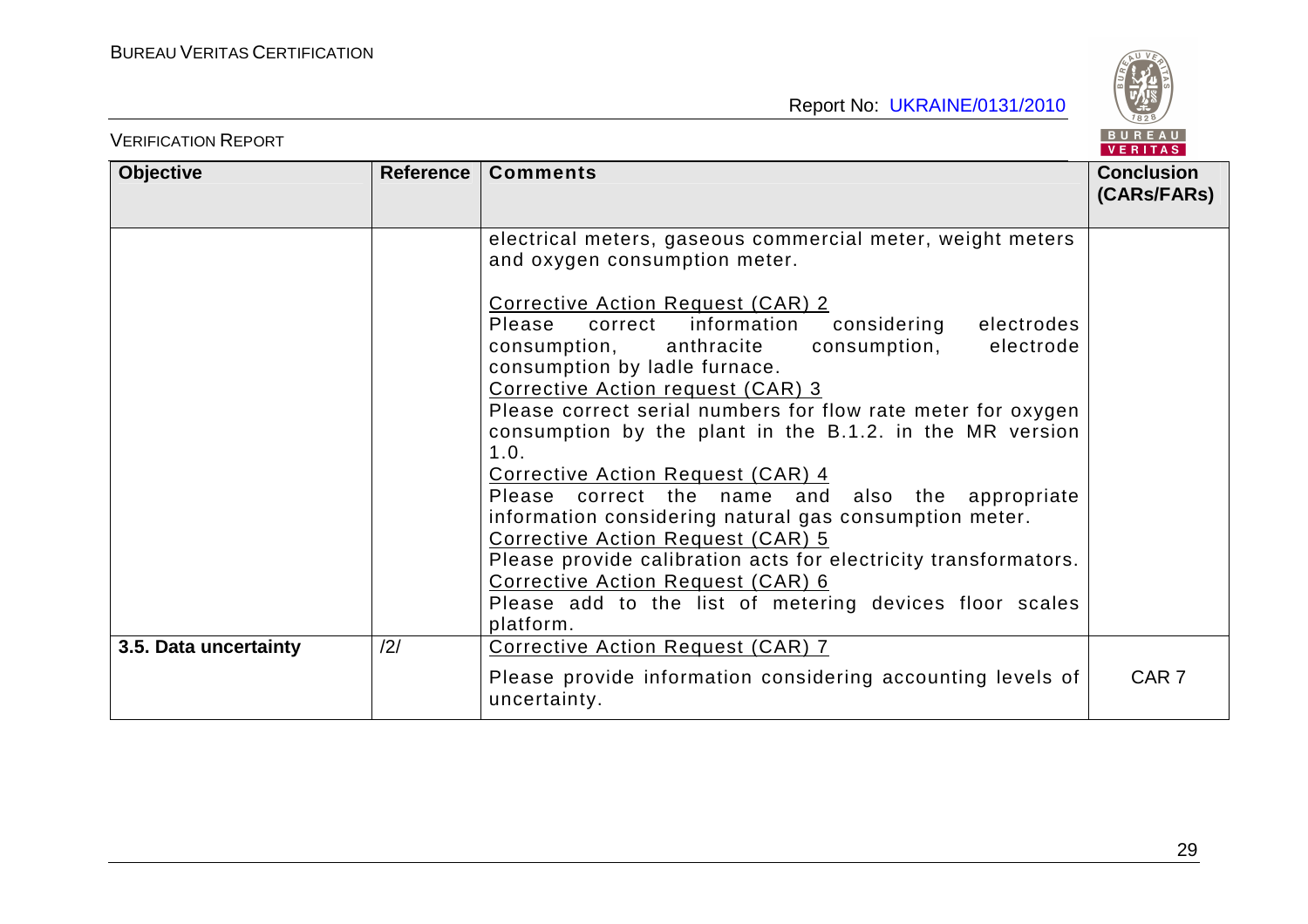BUREAU

| <b>VERIFICATION REPORT</b>                           |           |                                                                                                                                                                                                                                                                                                                                                                                                                                                                                                                                                                                                                                                                                                                                                                                                                                                                                                                   |                                  |
|------------------------------------------------------|-----------|-------------------------------------------------------------------------------------------------------------------------------------------------------------------------------------------------------------------------------------------------------------------------------------------------------------------------------------------------------------------------------------------------------------------------------------------------------------------------------------------------------------------------------------------------------------------------------------------------------------------------------------------------------------------------------------------------------------------------------------------------------------------------------------------------------------------------------------------------------------------------------------------------------------------|----------------------------------|
| <b>Objective</b>                                     | Reference | <b>Comments</b>                                                                                                                                                                                                                                                                                                                                                                                                                                                                                                                                                                                                                                                                                                                                                                                                                                                                                                   | <b>Conclusion</b><br>(CARs/FARs) |
| 3.6. Calibration and quality                         | /2/       | All monitoring equipment is part of detailed calibration plan.                                                                                                                                                                                                                                                                                                                                                                                                                                                                                                                                                                                                                                                                                                                                                                                                                                                    |                                  |
| assurance                                            |           | On the date of verification, Calibration records of the<br>measuring and monitoring equipment has been verified on-<br>site. All the meters have been found to be calibrated<br>regularly as per determined calibration plan for each site.                                                                                                                                                                                                                                                                                                                                                                                                                                                                                                                                                                                                                                                                       | <b>OK</b>                        |
| 3.7. Data acquisition and<br>data processing systems | /2/       | The values of monitored parameters are collected and<br>stored in the database. Paper log books are filled out by<br>operator simultaneously with automatic measurements.<br>Technical department prepares technical reports based on<br>these data in monthly order. These reports are the main<br>source of data for monitoring report.<br>Corrective Action Request (CAR) 8<br>Summary of the acts on oxygen consumption and technical<br>report contained different number of oxygen consumed for<br>June 2008. Please clarify and correct.<br>Corrective Action Request (CAR) 9<br>Amount of steel production for March 2009 is different in<br>technical report and technical repeat. Clarify and correct.<br>Corrective Action Request (CAR) 10<br>Summary of the acts on gas consumption and technical<br>report contained different number of gas consumed for June<br>2008. Please clarify and correct. | CAR 8, CAR<br>9, CAR 10          |
| 3.8. Reporting procedures                            | /2/       | The Monitoring Plan defines the responsibilities to<br>consolidate the data required for emission reduction                                                                                                                                                                                                                                                                                                                                                                                                                                                                                                                                                                                                                                                                                                                                                                                                       | CL <sub>3</sub>                  |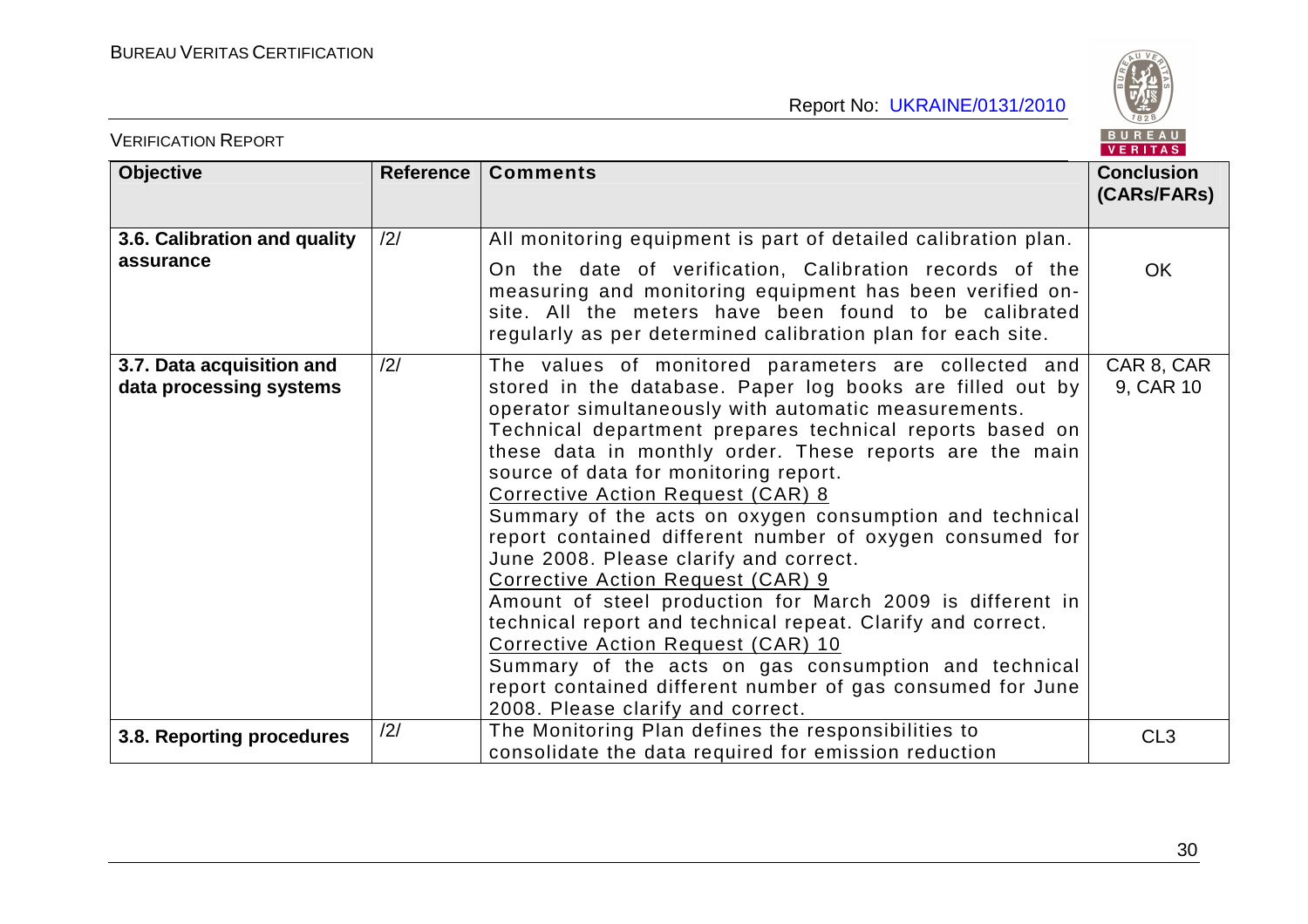

| BUREAU<br><b>VERIFICATION REPORT</b><br><b>VERITAS</b> |                |                                                                                                                                                                                                                                                                                                                                                                      |                                  |  |
|--------------------------------------------------------|----------------|----------------------------------------------------------------------------------------------------------------------------------------------------------------------------------------------------------------------------------------------------------------------------------------------------------------------------------------------------------------------|----------------------------------|--|
| <b>Objective</b>                                       | Reference      | <b>Comments</b>                                                                                                                                                                                                                                                                                                                                                      | <b>Conclusion</b><br>(CARs/FARs) |  |
|                                                        |                | calculations.                                                                                                                                                                                                                                                                                                                                                        |                                  |  |
|                                                        |                | <b>Clarification Request (CL) 3</b><br>Please provide reporting procedures scheme.                                                                                                                                                                                                                                                                                   |                                  |  |
| 3.9. Documented<br><b>instructions</b>                 | $\frac{12}{1}$ | Since the plant has implemented and has been certified<br>according to the integrated system ISO:9001, ISO:14001and<br>OHS&S:18001 standards all the documented instructions<br>are in place and have been verified.                                                                                                                                                 | <b>OK</b>                        |  |
| 3.10. Qualification and<br>training                    | /2/            | Education was provided by "Electrostal" plant, equipment<br>producers and specialized organizations, which was verified<br>onsite.                                                                                                                                                                                                                                   | <b>OK</b>                        |  |
|                                                        |                |                                                                                                                                                                                                                                                                                                                                                                      |                                  |  |
| 3.11. Responsibilities                                 | /2/            | Duty of head of technical department in the framework of<br>this project lies in data processing and preparation of<br>monthly reports which are the main source for Monitoring<br>Reports.                                                                                                                                                                          | <b>OK</b>                        |  |
|                                                        |                | Name of the persons responsible for preparation of annual<br>reports: Alexander Serov - head of technical department.                                                                                                                                                                                                                                                |                                  |  |
| 3.12. Troubleshooting<br>procedures                    | /2/            | In case of failure of any equipment which leads to<br>impossibility to exploit equipment and produce steel, the<br>production line will be stopped until the malfunction is fixed.<br>The production line is works under control of modern<br>automatic systems. Any variation<br>in in<br>material<br>raw<br>consumption level or steel production level<br>will be | OK                               |  |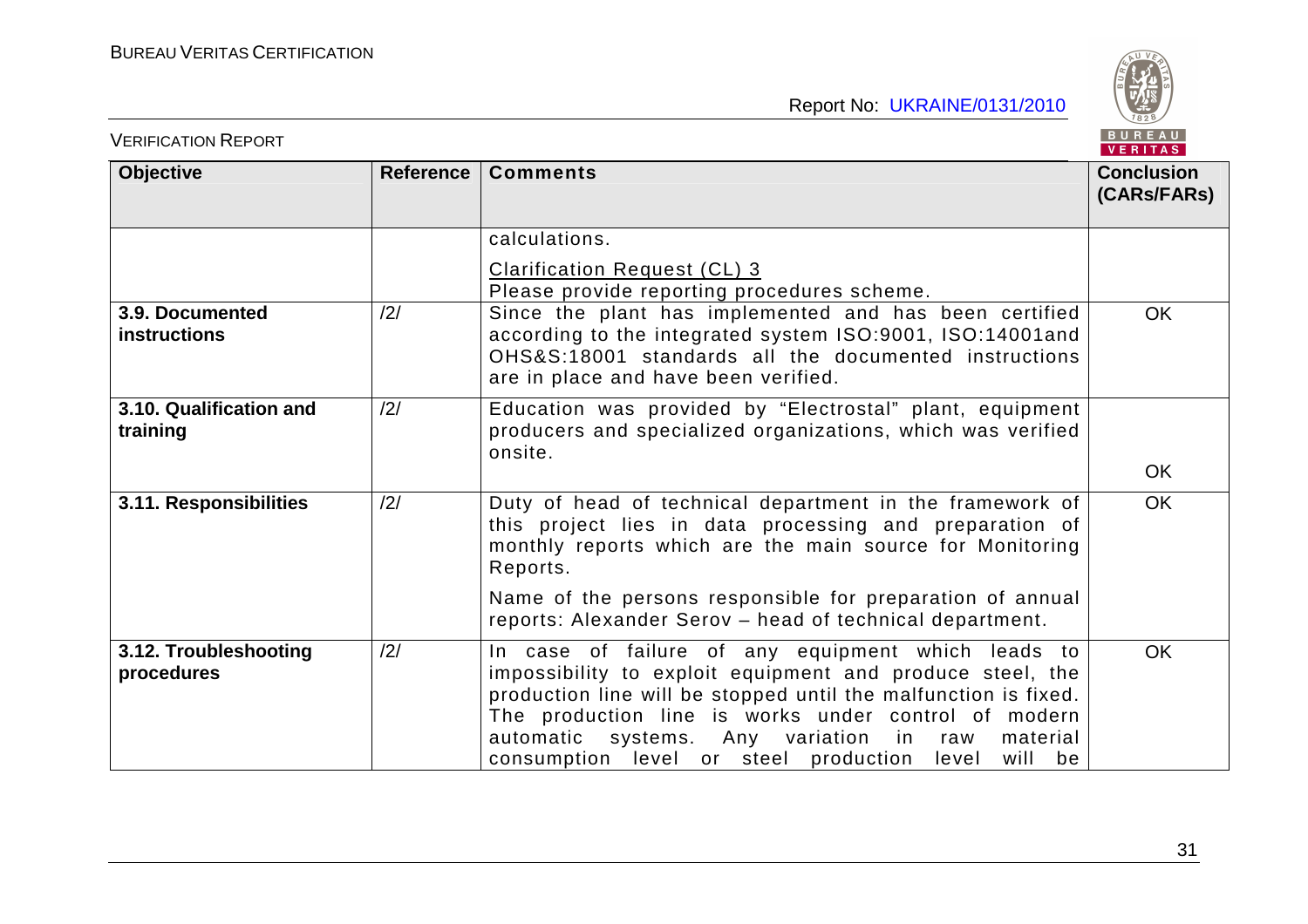

| <b>VERIFICATION REPORT</b>                |     |                                                                                                                                                                                                                                                                                                                                                                                      |                                  |
|-------------------------------------------|-----|--------------------------------------------------------------------------------------------------------------------------------------------------------------------------------------------------------------------------------------------------------------------------------------------------------------------------------------------------------------------------------------|----------------------------------|
| Objective<br>Reference                    |     | <b>Comments</b>                                                                                                                                                                                                                                                                                                                                                                      | <b>Conclusion</b><br>(CARs/FARs) |
|                                           |     | registered by relevant meters.<br>If the main metering device fails, and there is no reserve<br>metering device available, the monitoring report will use<br>indirect data and evidence, but only if their applicability<br>(data and evidence) is justifiably proven. Likely, a<br>conservative approach will be used.                                                              |                                  |
| 4. Internal Data                          |     |                                                                                                                                                                                                                                                                                                                                                                                      |                                  |
| 4.1. Type and sources of<br>internal data | /2/ | The internal parameters are obtained according to the $OK$<br>monitoring plan:<br>Monitoring Report, section B.2 contains the internal<br>parameters that are monitored as well tables with the<br>relevant data of these parameters. Also "Electrostal" Ltd<br>provided all the necessary information on these parameters<br>to the verification team, which was precisely checked. |                                  |
| 4.2. Data collection                      | /2/ | records management system<br>$\mathsf{A}$<br>detailed<br>has<br>been<br>established at "Electrostal" Ltd to record and document all<br>required data. The records management system includes<br>paper records maintained by staff as well as electronic<br>ones.                                                                                                                     | <b>OK</b>                        |
| 4.3. Quality assurance                    | /2/ | All monitoring equipment is part of detailed calibration plan.<br>On the date of verification, Calibration records of the<br>measuring and monitoring equipment has been verified on-<br>site. All the meters have been found to be calibrated                                                                                                                                       |                                  |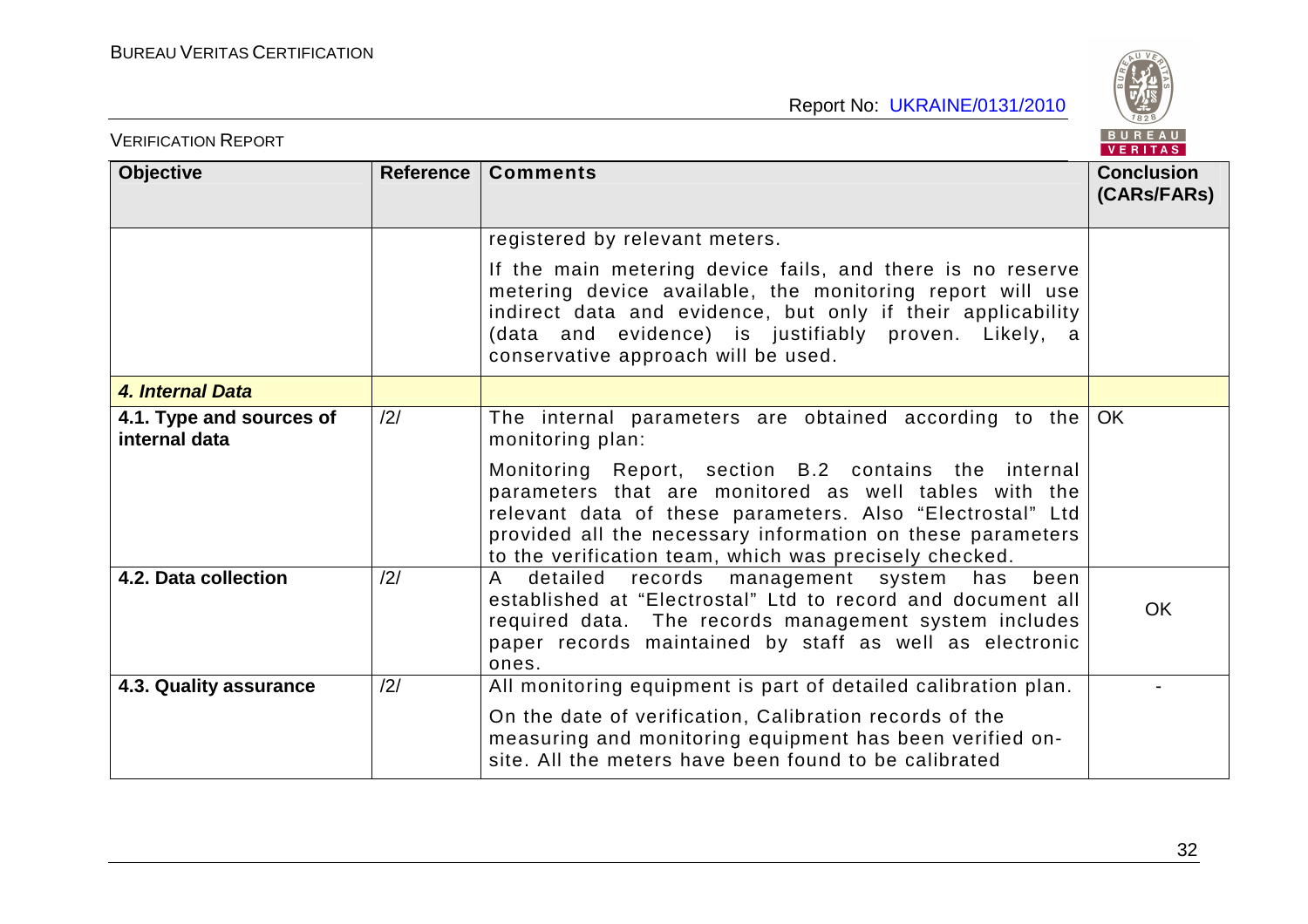

| <b>VERIFICATION REPORT</b>                              |                  |                                                                           | BUREAU<br>VERITAS                |
|---------------------------------------------------------|------------------|---------------------------------------------------------------------------|----------------------------------|
| <b>Objective</b>                                        | <b>Reference</b> | <b>Comments</b>                                                           | <b>Conclusion</b><br>(CARs/FARs) |
|                                                         |                  | regularly as per determined calibration plan for each site.<br>See CAR 5. |                                  |
| 4.4. Significance and                                   | /2/              | <b>Clarification Request (CL) 4</b>                                       | CL <sub>4</sub>                  |
| reporting risks                                         |                  | Please provide information considering reporting risks.                   |                                  |
| <b>5. External Data</b>                                 |                  |                                                                           |                                  |
| 5.1. Type and sources of<br>external data               | /2/              | The external parameters are obtained according to the<br>monitoring plan. | <b>OK</b>                        |
| 5.2. Access to external data                            | $\frac{12}{1}$   | The external parameters are obtained according to the<br>monitoring plan. | <b>OK</b>                        |
| 5.3. Quality assurance                                  | /2/              | See chapter 5.1.                                                          | <b>OK</b>                        |
| 5.4. Data uncertainty                                   | /2/              | See chapter 5.1.                                                          | <b>OK</b>                        |
| 5.5. Emergency procedures                               | /2/              | See chapter 5.1.                                                          | <b>OK</b>                        |
| <b>6. Environmental and</b><br><b>Social Indicators</b> |                  |                                                                           |                                  |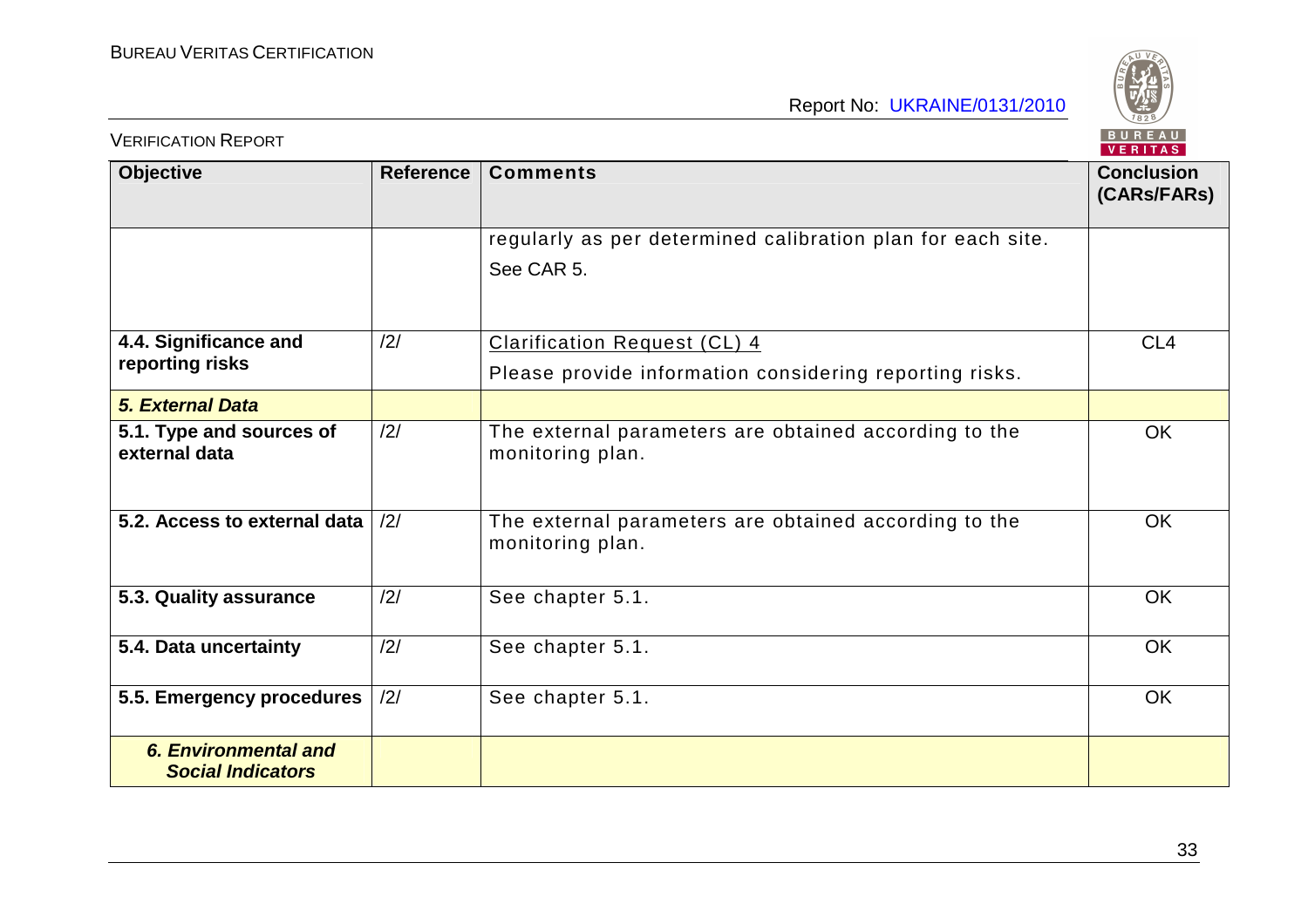

| <b>VERIFICATION REPORT</b>         |           |                                                                                                                                                                                                                                                                                                                                                                                                                                                                                                                                                                                                                                                                                                                                                                                                                                                                                                                                             |                                  |  |
|------------------------------------|-----------|---------------------------------------------------------------------------------------------------------------------------------------------------------------------------------------------------------------------------------------------------------------------------------------------------------------------------------------------------------------------------------------------------------------------------------------------------------------------------------------------------------------------------------------------------------------------------------------------------------------------------------------------------------------------------------------------------------------------------------------------------------------------------------------------------------------------------------------------------------------------------------------------------------------------------------------------|----------------------------------|--|
| <b>Objective</b>                   | Reference | <b>Comments</b>                                                                                                                                                                                                                                                                                                                                                                                                                                                                                                                                                                                                                                                                                                                                                                                                                                                                                                                             | <b>Conclusion</b><br>(CARs/FARs) |  |
| 6.1. Implementation of<br>measures | /2/       | According to calculations made in EIA made for this project,<br>emissions of air pollutants were considered as insignificant.<br>Management of the plant are very serious considering the<br>environment. The most modern gas cleaning system was<br>installed for exhausted gases treatment. Permit the<br>emission of harmful substances into the atmosphere<br>#1413845600-3 was issued 8 December 2008 and is valid<br>until 8 December 2013. As a reporting form for air pollutants<br>issued into the atmosphere, official statistic form 2-TP Air<br>uses.<br>Due to the modern water recycling system existence and<br>functioning in the plant, no discharge of sewage waters<br>exists.<br>Proposed project also create some additional negative<br>effects, such as noise and vibration. These effects can<br>negatively influence working conditions of the staff. To<br>investigate this influence the district sanitation and | <b>OK</b>                        |  |
|                                    |           | epidemiological service (SES) makes the measurements in<br>half-year frequency. As a result of these measurements the<br>working condition cards for relevant workplaces are issue. If<br>some parameters exceed the nominal permitted level, it is<br>required to use means of individual protection by staff.                                                                                                                                                                                                                                                                                                                                                                                                                                                                                                                                                                                                                             |                                  |  |
| 6.2. Monitoring equipment          | /2/       | See chapter 6.1.                                                                                                                                                                                                                                                                                                                                                                                                                                                                                                                                                                                                                                                                                                                                                                                                                                                                                                                            | <b>OK</b>                        |  |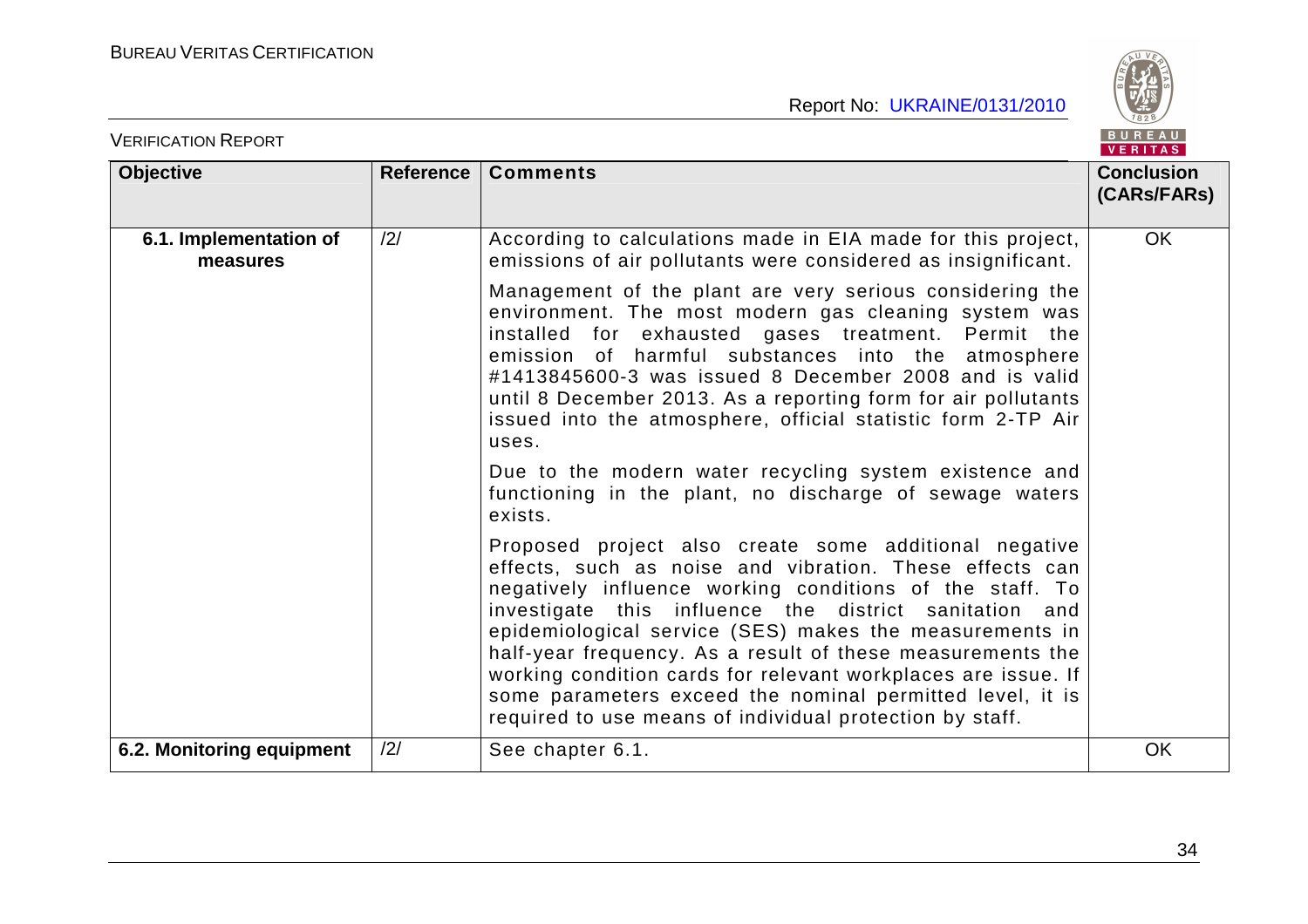

| BUREAU<br><b>VERIFICATION REPORT</b><br>VERITAS |                  |                                                                                                                                                                                                                                                                       |                                  |  |
|-------------------------------------------------|------------------|-----------------------------------------------------------------------------------------------------------------------------------------------------------------------------------------------------------------------------------------------------------------------|----------------------------------|--|
| <b>Objective</b>                                | <b>Reference</b> | <b>Comments</b>                                                                                                                                                                                                                                                       | <b>Conclusion</b><br>(CARs/FARs) |  |
| 6.3. Quality assurance<br>procedures            | /2/              | See chapter 6.1.                                                                                                                                                                                                                                                      | <b>OK</b>                        |  |
| 6.4. External data                              | /2/              | See chapter 6.1.                                                                                                                                                                                                                                                      | <b>OK</b>                        |  |
| 7. Management and<br><b>Operational System</b>  |                  |                                                                                                                                                                                                                                                                       |                                  |  |
| 7.1. Documentation                              | $\frac{12}{1}$   | The company complies with all legal and statutory<br>requirements of the Ukraine and the same were made<br>available to the verification team. "Electrostal" Ltd has all<br>the necessary permissions and licenses issued by the State<br>Inspection on Labor Safety. | <b>OK</b>                        |  |
| 7.2. Qualification and<br>training              | /2/              | See chapter 3.9 of this protocol.                                                                                                                                                                                                                                     | <b>OK</b>                        |  |
| 7.3. Allocation of<br>responsibilities          | /2/              | The responsibilities and authorities are described for each<br>individual in job descriptions as required statutorily.<br>Persons working at sites are aware of their responsibilities,<br>and relative records are maintained.                                       | <b>OK</b>                        |  |
| 7.4. Emergency procedures                       | /2/              | The emergency procedures with respect to operation<br>controls are available in data control                                                                                                                                                                          | <b>OK</b>                        |  |
| 7.5. Data archiving                             | /2/              | Data are archived in the physical and electronic forms and<br>then stored in respective departments.                                                                                                                                                                  | <b>OK</b>                        |  |
| 7.6. Monitoring report                          | /2/              | Data information is laid down in the monitoring report.                                                                                                                                                                                                               | <b>OK</b>                        |  |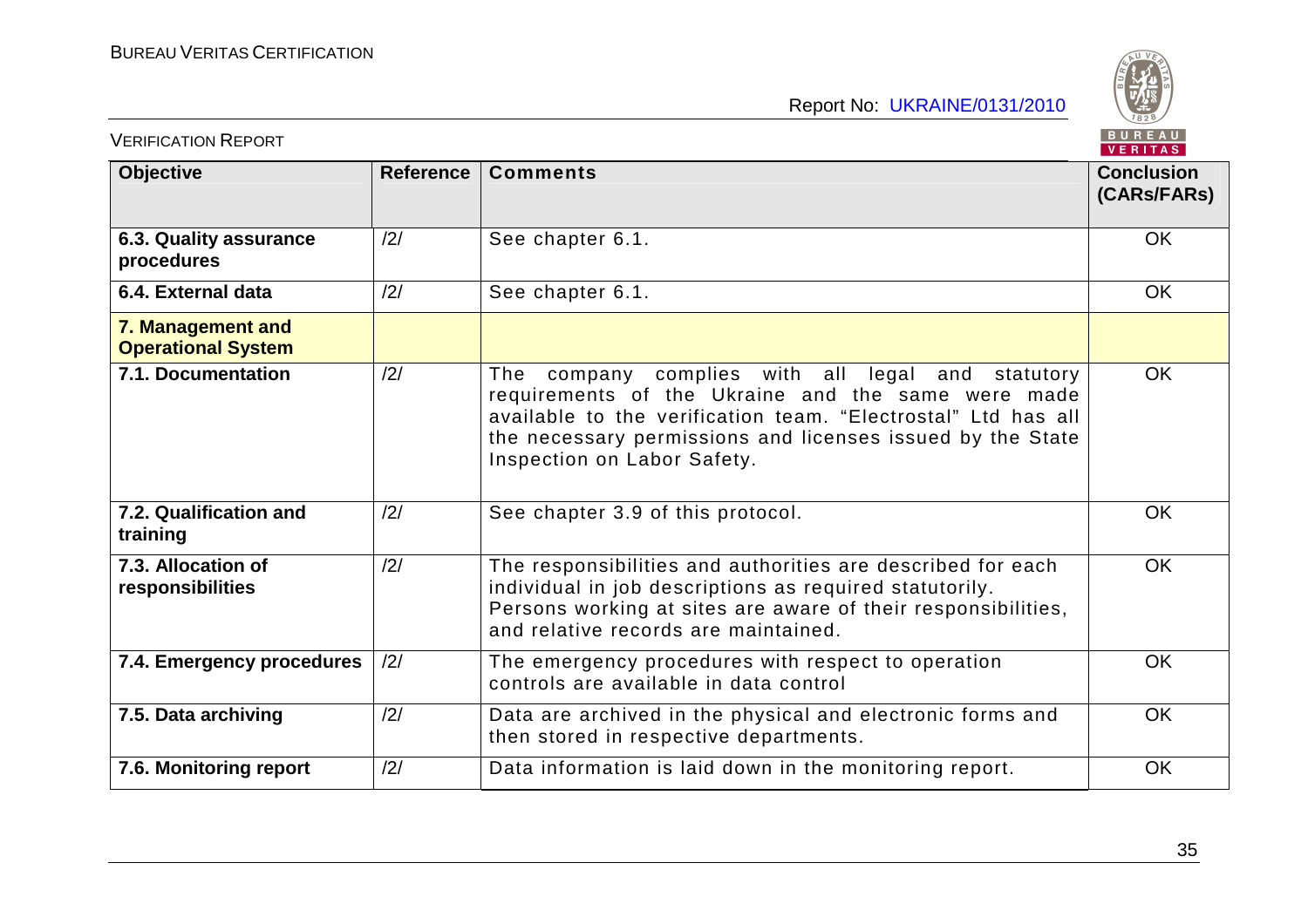

| <b>VERIFICATION REPORT</b>                    |     |                                                                                                                                                                                                                                                                                                                                         |                                  |  |
|-----------------------------------------------|-----|-----------------------------------------------------------------------------------------------------------------------------------------------------------------------------------------------------------------------------------------------------------------------------------------------------------------------------------------|----------------------------------|--|
| <b>Objective</b>                              |     | Reference   Comments                                                                                                                                                                                                                                                                                                                    | <b>Conclusion</b><br>(CARs/FARs) |  |
| 7.7. Internal audits and<br>management review | /2/ | Data relevant to the emission reduction calculation are daily<br>registering in the log books. During the operation, there are<br>minor variations in its level. Therefore, any measurement<br>error can be easily identified, in case of getting values that<br>significantly differ from the common (in case of equal<br>conditions). | OK                               |  |

**Periodic Verification Checklist Protocol Table 2: Data Management System/Controls** 

| <b>Identification of</b><br>potential reporting risk                               | Identification,<br>assessment<br>and testing<br><b>of</b><br>management<br>controls | Areas of residual risks |
|------------------------------------------------------------------------------------|-------------------------------------------------------------------------------------|-------------------------|
| 1. Defined<br>organizational<br>structure,<br>responsibilities and<br>competencies |                                                                                     |                         |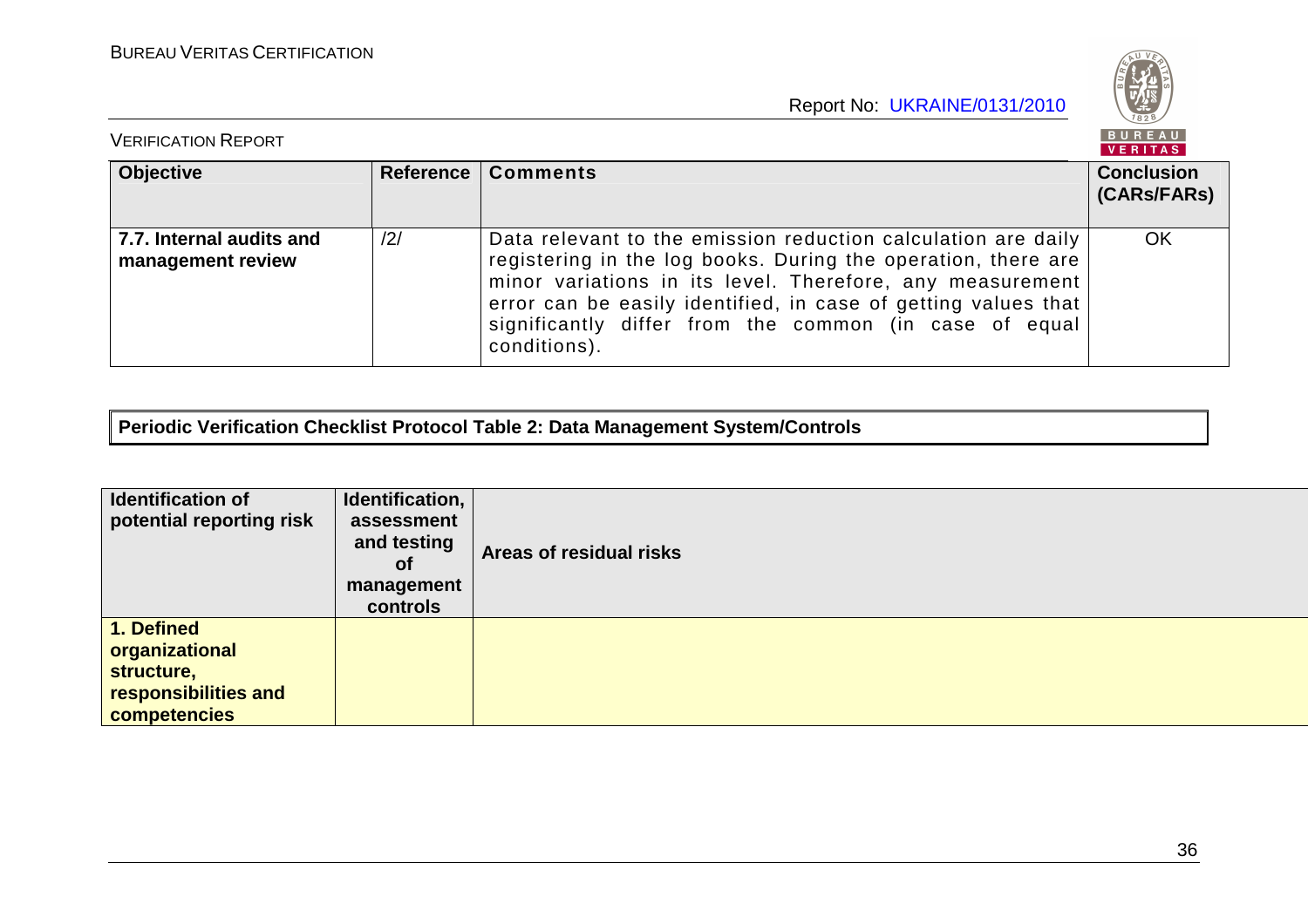

| <b>VERIFICATION REPORT</b>                           |                                                                                     | BUREAU<br>VERITAS                                                                                                                                                                                                                                                                                                                                         |
|------------------------------------------------------|-------------------------------------------------------------------------------------|-----------------------------------------------------------------------------------------------------------------------------------------------------------------------------------------------------------------------------------------------------------------------------------------------------------------------------------------------------------|
| <b>Identification of</b><br>potential reporting risk | Identification,<br>assessment<br>and testing<br><b>of</b><br>management<br>controls | Areas of residual risks                                                                                                                                                                                                                                                                                                                                   |
| 1.1. Position and roles                              | Full                                                                                | Duty of head of technical department in the framework of this project lies in data processing and<br>main source for Monitoring Reports.<br>Alexander Serov – head of technical department and is responsible for preparation of annual reports                                                                                                           |
| 1.2. Responsibilities                                | Full                                                                                | Duty of head of technical department in the framework of this project lies in data processing and<br>main source for Monitoring Reports.<br>Alexander Serov - head of technical department and is responsible for preparation of annual reports                                                                                                           |
| 1.3. Competencies<br>needed                          | Full                                                                                | The responsibilities and authorities are described for each individual in job descriptions as required s<br>advance and training was delivered that was checked onsite.                                                                                                                                                                                   |
| 2. Conformance with<br>monitoring plan               |                                                                                     |                                                                                                                                                                                                                                                                                                                                                           |
| 2.1. Reporting<br>procedures                         | Full                                                                                | The monitoring plan is as per the registered PDD version 2.0. The uploaded version of PDD version<br>http://ji.unfccc.int/Jl_Projects/DB/F6K8QFRMRUL20S3WVO3AVTC5VECMMP/PublicPDD/U8VDG9<br>Where it was placed during determination process.<br>A JI-specific monitoring approach was developed for this project in line with the "Guidance on criteria" |
| 2.2. Necessary Changes                               | Full                                                                                | There are no deviation to the determined PDD and Monitoring Plan.                                                                                                                                                                                                                                                                                         |
| 3. Application of GHG<br>determination methods       |                                                                                     |                                                                                                                                                                                                                                                                                                                                                           |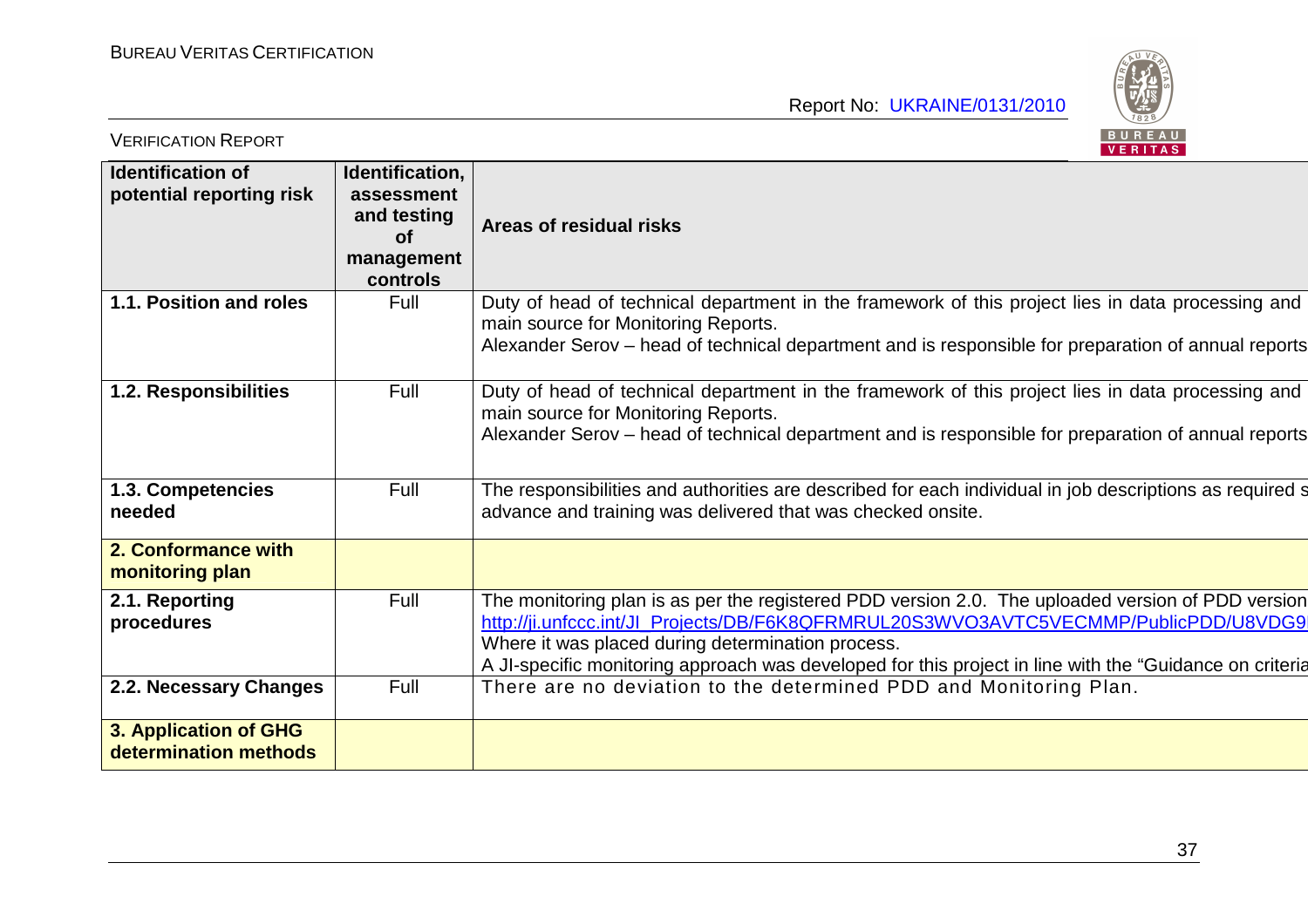

| <b>VERIFICATION REPORT</b>                                        |                                                                                     | BUREAU<br>VERITAS                                                                                                                                                                                            |
|-------------------------------------------------------------------|-------------------------------------------------------------------------------------|--------------------------------------------------------------------------------------------------------------------------------------------------------------------------------------------------------------|
| <b>Identification of</b><br>potential reporting risk              | Identification,<br>assessment<br>and testing<br><b>of</b><br>management<br>controls | Areas of residual risks                                                                                                                                                                                      |
| 3.1. Methods used                                                 | Full                                                                                | The reporting procedures reflect the monitoring plan content. The calculation of the emission reduction                                                                                                      |
| 3.2. Information/process<br>flow                                  | Full                                                                                | A detailed records management system has been established at "Electrostal" Ltd to record and d<br>available as part of the verification process, as they outline all consumption values for the project site |
| 3.3. Data transfer                                                | Full                                                                                | The complete data is stored electronically and also the part of Management information system whic                                                                                                           |
| 3.4. Data trails                                                  | Full                                                                                | The necessary procedures have been defined in internal procedures and additional internal documer<br>parameters listed in the monitoring plan                                                                |
| 4. Identification and<br>maintenance of key<br>process parameters |                                                                                     |                                                                                                                                                                                                              |
| 4.1. Identification of key<br>parameters                          | Full                                                                                | The critical parameters for the determination of GHG emissions are the parameters listed in section I                                                                                                        |
| 4.2.<br><b>Calibration/maintenance</b>                            | Full                                                                                | The company maintains the elaborated calibration plan for each of the equipment. The audit team ve<br>sites sampled for the audit and found them to be complying with the plan.                              |
| <b>5. GHG Calculations</b>                                        |                                                                                     |                                                                                                                                                                                                              |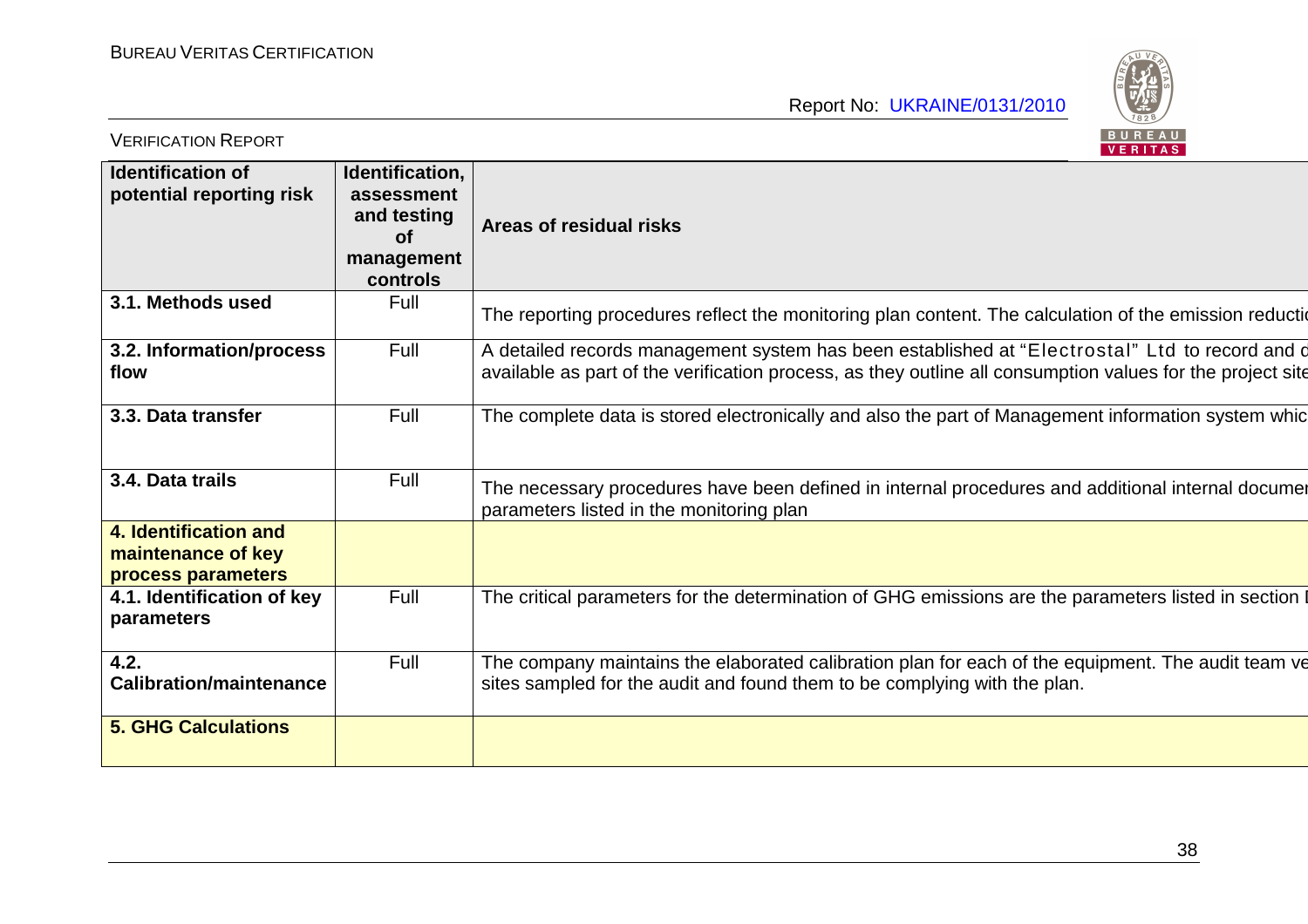

| <b>VERIFICATION REPORT</b>                           |                                                                                     | BUREAU<br>VERITAS                                                                                                                                                                                  |
|------------------------------------------------------|-------------------------------------------------------------------------------------|----------------------------------------------------------------------------------------------------------------------------------------------------------------------------------------------------|
| <b>Identification of</b><br>potential reporting risk | Identification,<br>assessment<br>and testing<br><b>of</b><br>management<br>controls | Areas of residual risks                                                                                                                                                                            |
| 5.1. Use of estimates<br>and default data            | Full                                                                                | Estimates and default data are within monitoring plan from determined PDD version 2.0. Refer to MR                                                                                                 |
| 5.2. Guidance on<br>checks and reviews               | Full                                                                                | See section 7.7 of this protocol, table 1.                                                                                                                                                         |
| 5.3. Internal validation<br>and verification         | Full                                                                                | Monitoring procedure for JI Project includes the responsibility and frequency for carrying out internal<br>conformances. The audit team did verify all the parameters listed in monitoring report. |
| 5.4. Data protection<br>measures                     | Full                                                                                | The necessary procedures related to information technology are in place to provide necessary data s<br>use of the same.                                                                            |
| 5.5. IT systems                                      | Full                                                                                | Data is collected in electronic database.                                                                                                                                                          |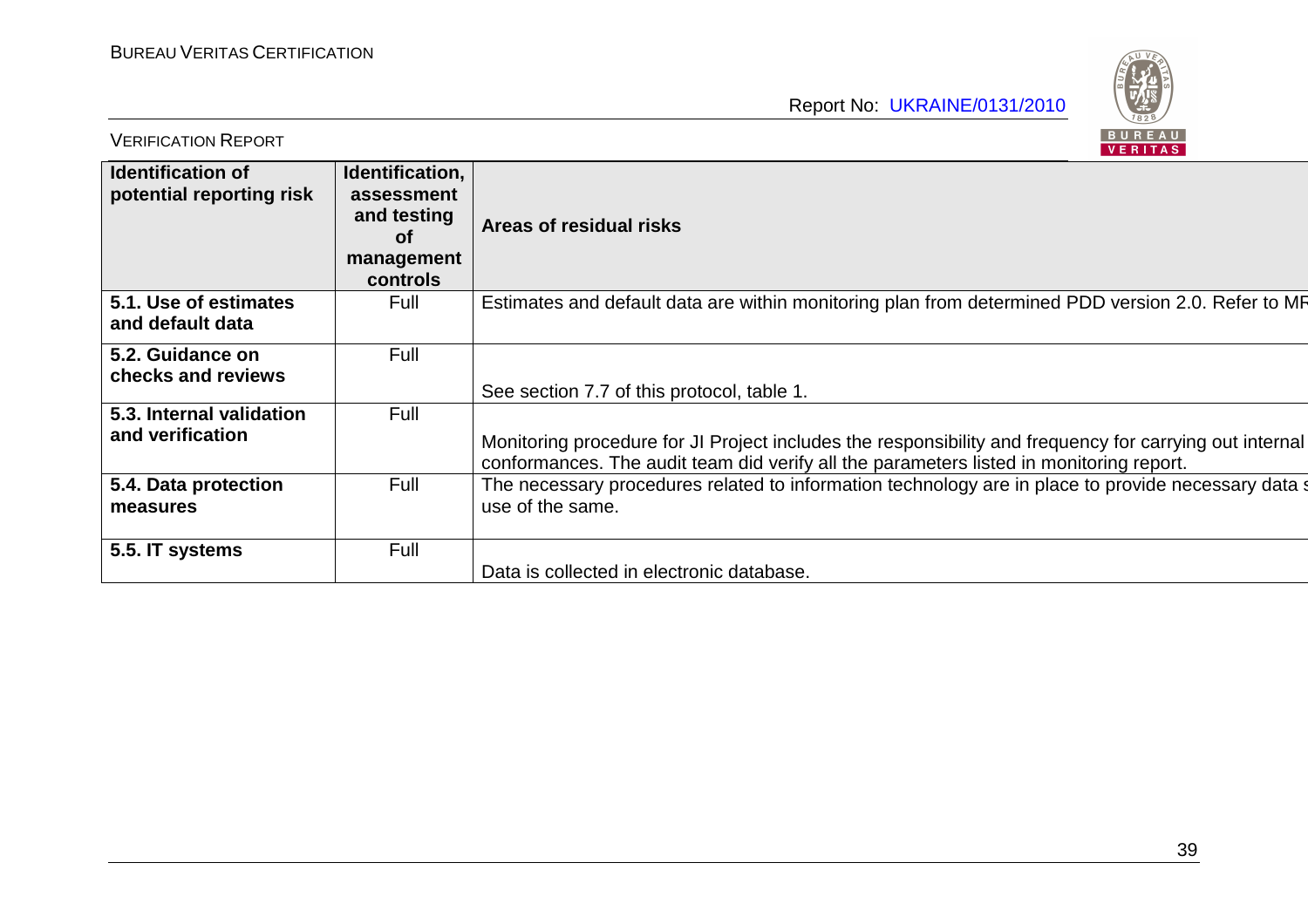

### VERIFICATION REPORT

**Periodic Verification Protocol Table 3: GHG calculation procedures and management control testing** 

| Identification of potential reporting<br>risk                                                                                                                                                                                                                                                                                                                      | Identification, assessment and testing<br>of management controls                                                                                                                                                                                                                                                                                          | Areas of residual risks                                                                                                                                                                                                                                                             |
|--------------------------------------------------------------------------------------------------------------------------------------------------------------------------------------------------------------------------------------------------------------------------------------------------------------------------------------------------------------------|-----------------------------------------------------------------------------------------------------------------------------------------------------------------------------------------------------------------------------------------------------------------------------------------------------------------------------------------------------------|-------------------------------------------------------------------------------------------------------------------------------------------------------------------------------------------------------------------------------------------------------------------------------------|
| Potential reporting risks based on an<br>assessment of the emission estimation<br>procedures can be expected in the<br>following fields of action:<br>$\triangleright$ the calculation methods,<br>raw data collection and sources of<br>supporting documentation,<br>$\triangleright$ reports/databases/information<br>systems from<br>which<br>data<br><b>IS</b> | Regarding the potential reporting risks<br>identified in the left column the following<br>mitigation measures have been observed<br>during the document review and the on<br>site mission:<br>Key source data for this parameter are:<br>• meter reading.<br>• Invoices and record for Fuels (and coal)<br>for consumption and purchase.                  | The issue remaining is the way the data<br>obtained is used to calculate the emission<br>reduction in a conservative manner<br>according to the approach prescribed in<br>the PDD version 2.0 as well as the way<br>data obtained is used to calculate the<br>emissions reductions. |
| obtained.<br>Key source data applicable to the project<br>assessed are hereby:<br>metering records,<br>➤<br>process monitors,<br>operational<br>logs<br>(metering<br>➤<br>records),<br>laboratory/analytical<br>data<br>(for<br>energy content of fuels),<br>$\triangleright$ accounting records,                                                                  | The metering equipments are installed<br>appropriately in the enclosure panels and<br>same are of reputed make.<br>Calculation methods:<br>The reporting procedures reflect the<br>monitoring plan content and the<br>calculation of the emission reduction is<br>correct and also additionally deducting the<br>project emissions caused by fossil fuel. |                                                                                                                                                                                                                                                                                     |
| Appropriate calibration and maintenance                                                                                                                                                                                                                                                                                                                            |                                                                                                                                                                                                                                                                                                                                                           |                                                                                                                                                                                                                                                                                     |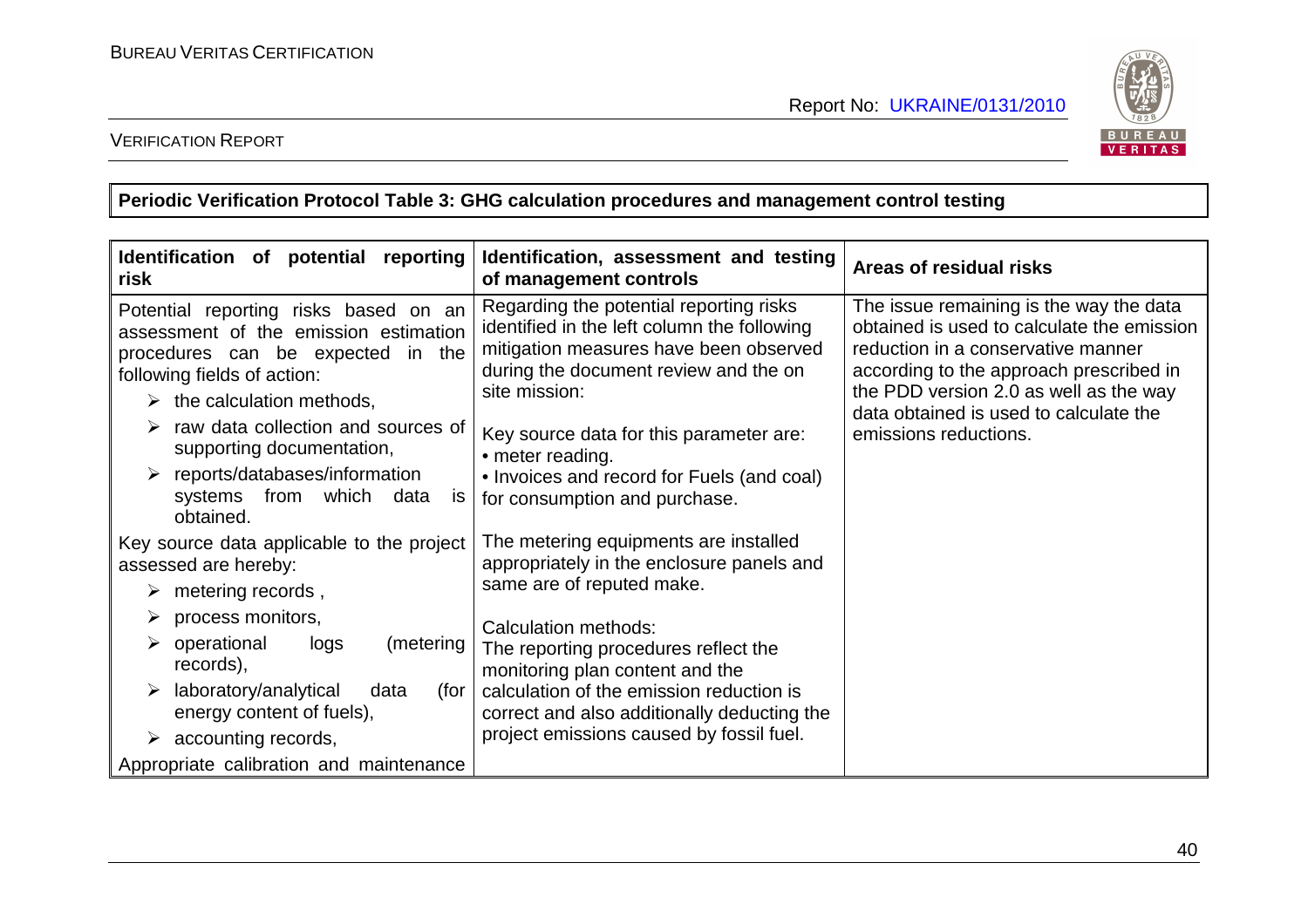

| Identification of potential reporting<br>risk                                                                                                                                                                          | Identification, assessment and testing<br>of management controls | Areas of residual risks |
|------------------------------------------------------------------------------------------------------------------------------------------------------------------------------------------------------------------------|------------------------------------------------------------------|-------------------------|
| of equipment resulting in high accuracy of<br>data supplied should be in place.                                                                                                                                        |                                                                  |                         |
| It is hereby needed to focus on those<br>risks<br>that<br>impact<br>the<br>accuracy,<br>completeness and consistency of the<br>reported data. Risks are weakness in the<br>GHG calculation systems and may<br>include: |                                                                  |                         |
| manual transfer of data/manual<br>calculations,                                                                                                                                                                        |                                                                  |                         |
| $\triangleright$ position<br>the<br>metering<br>of<br>equipment,                                                                                                                                                       |                                                                  |                         |
| unclear origins of data,<br>➤                                                                                                                                                                                          |                                                                  |                         |
| accuracy due to technological<br>limitations,                                                                                                                                                                          |                                                                  |                         |
| lack of appropriate data protection<br>➤<br>measures (for example, protected<br>calculation cells in spreadsheets<br>and/or password restrictions).                                                                    |                                                                  |                         |

**Periodic Verification Protocol Table 4: Detailed audit testing of residual risk areas and random testing** 

|              | Areas of residual   Additional verification   Conclusions |                                     | and | Areas | <b>Requiring</b> | Improvement |
|--------------|-----------------------------------------------------------|-------------------------------------|-----|-------|------------------|-------------|
| <b>risks</b> | testing performed                                         | (including Forward Action Requests) |     |       |                  |             |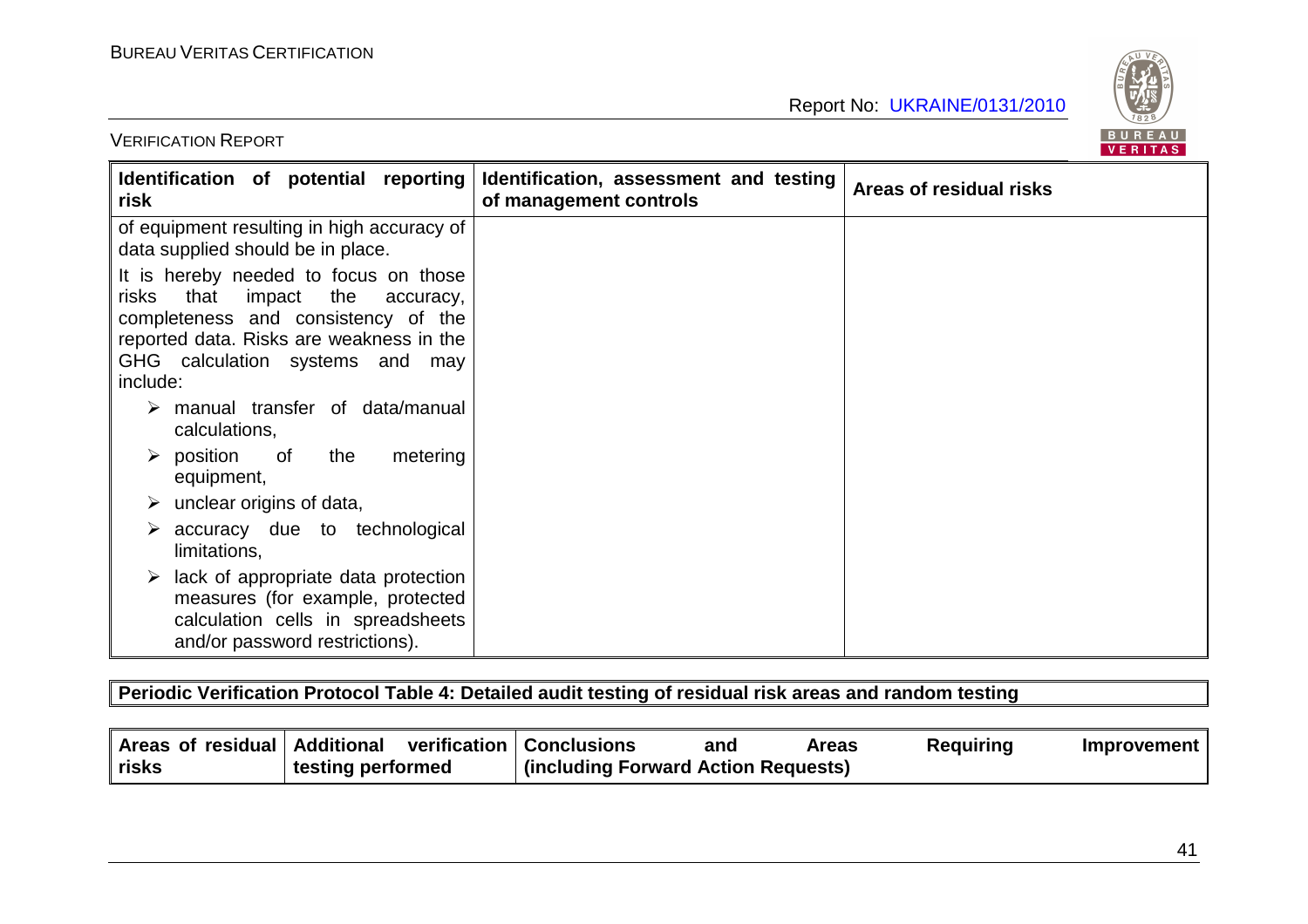

| Areas of residual<br>risks                                                                                                                                                                                         | <b>Additional</b><br>verification<br>testing performed                                                                                                                                                                                                                                                | <b>Conclusions</b><br>(including Forward Action Requests)                                                                                                                                                                                                                                             | and | <b>Areas</b> | <b>Requiring</b> | Improvement |
|--------------------------------------------------------------------------------------------------------------------------------------------------------------------------------------------------------------------|-------------------------------------------------------------------------------------------------------------------------------------------------------------------------------------------------------------------------------------------------------------------------------------------------------|-------------------------------------------------------------------------------------------------------------------------------------------------------------------------------------------------------------------------------------------------------------------------------------------------------|-----|--------------|------------------|-------------|
| The<br>issue<br>remaining is the<br>data<br>the<br>way<br>obtained is used to<br>calculate<br>the  <br>emission reduction<br>in a conservative<br>manner according<br>to the approach<br>prescribed in the<br>PDD. | <b>There</b><br>been<br>has<br>a<br>complete check of data<br>daily<br>transferred from<br>consumption<br>and<br>generation readings to<br>the calculation tool. There<br>was no error in such<br>transfer.<br>The<br>correct<br>installation<br>the<br>of<br>metering equipment can<br>be confirmed. | Having investigated the residual risks, the audit team comes to the following<br>conclusion:<br>Immediate action is not needed with respect to the current emission reduction<br>calculation. Those corrections have been considered during the verification<br>process, so no residual risk is open. |     |              |                  |             |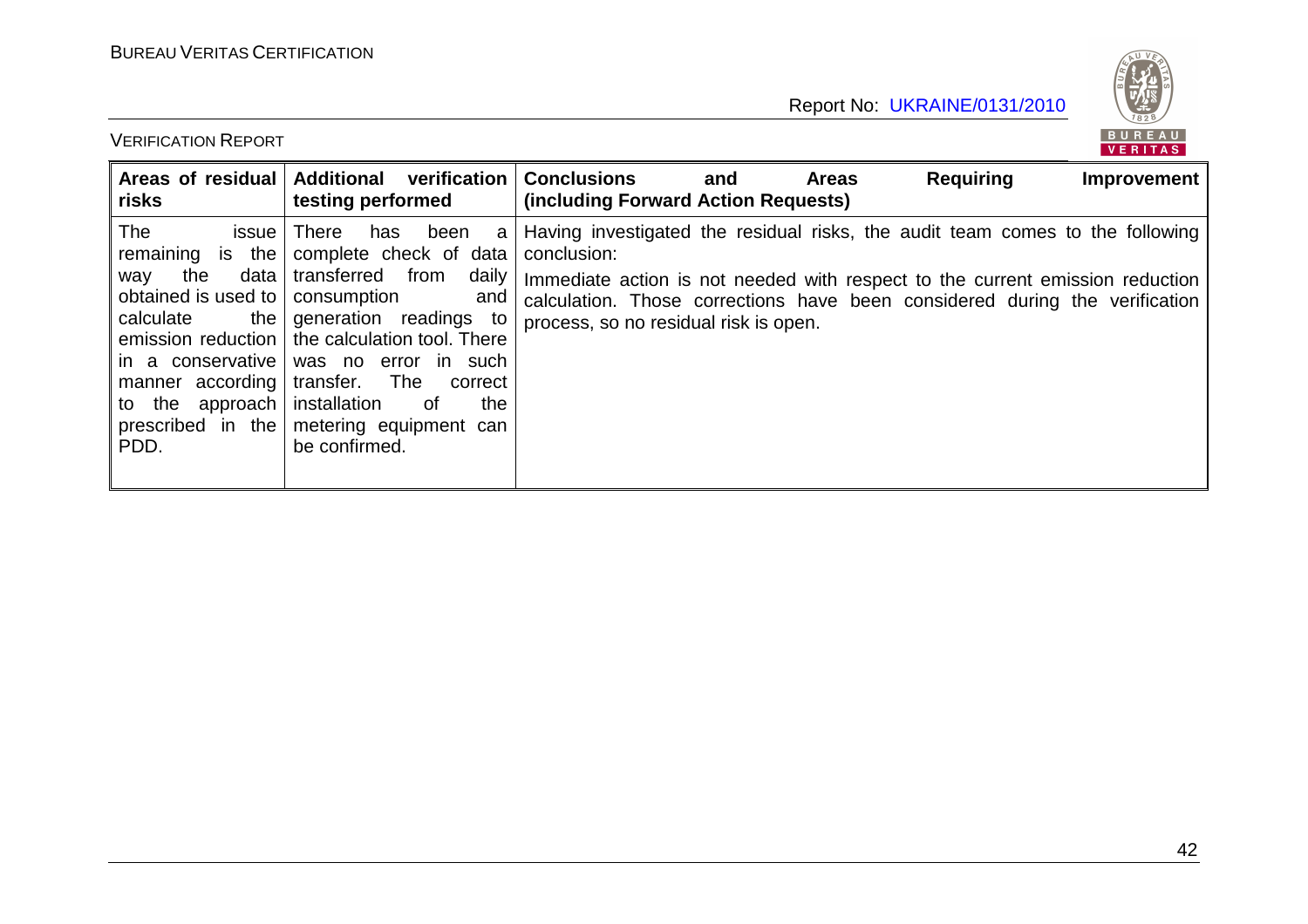

#### VERIFICATION REPORT

### **Verification Protocol Table 5: Resolution of Corrective Action and Clarification Requests**

| Report clarifications and<br>corrective<br>action<br>requests                                                                                                                 | Ref.<br>to<br>checklist<br>question<br>tables<br><u>in</u><br>2/3 | Summary of project owner response                                                                                                                                                                                                                                                                                                                                                                                                                                                                                                                                                 | <b>Verification conclusion</b> |
|-------------------------------------------------------------------------------------------------------------------------------------------------------------------------------|-------------------------------------------------------------------|-----------------------------------------------------------------------------------------------------------------------------------------------------------------------------------------------------------------------------------------------------------------------------------------------------------------------------------------------------------------------------------------------------------------------------------------------------------------------------------------------------------------------------------------------------------------------------------|--------------------------------|
| <b>Corrective</b><br><u>Action</u><br>Request (CAR)1<br>Please<br>present<br>the<br>evidence<br>of<br>the<br>project approval of the<br>Parties involved.                     | 2.1.                                                              | The Letter of Approval by the Netherlands ref.<br>2010JI11 was issued at 22 April 2010.<br>The Letter of Approval by the Ukraine is<br>already issued as well.                                                                                                                                                                                                                                                                                                                                                                                                                    | Issue is closed.               |
| <b>Clarification Request</b><br><u>(CL) 1</u><br>Please clarify why the<br>starting date of<br>monitoring period is<br>actually earlier then<br>the official<br>commissioning | 1.4.                                                              | Official commissioning is a bureaucratic<br>procedure which can be connected with many<br>reasons for postponing. In general there is no<br>operational start<br>between<br>link l<br>and<br>commissioning date in the framework of the<br>emission reduction generating.<br>In case of proposed project this difference<br>can be explained by fact that some dress<br>works for main plant's management building<br>before<br>had to<br>be<br>done<br>the<br>were<br>commissioning.<br>Mentioned starting date of monitoring period<br>is relevant to start of ERUs generation. | Issue is closed.               |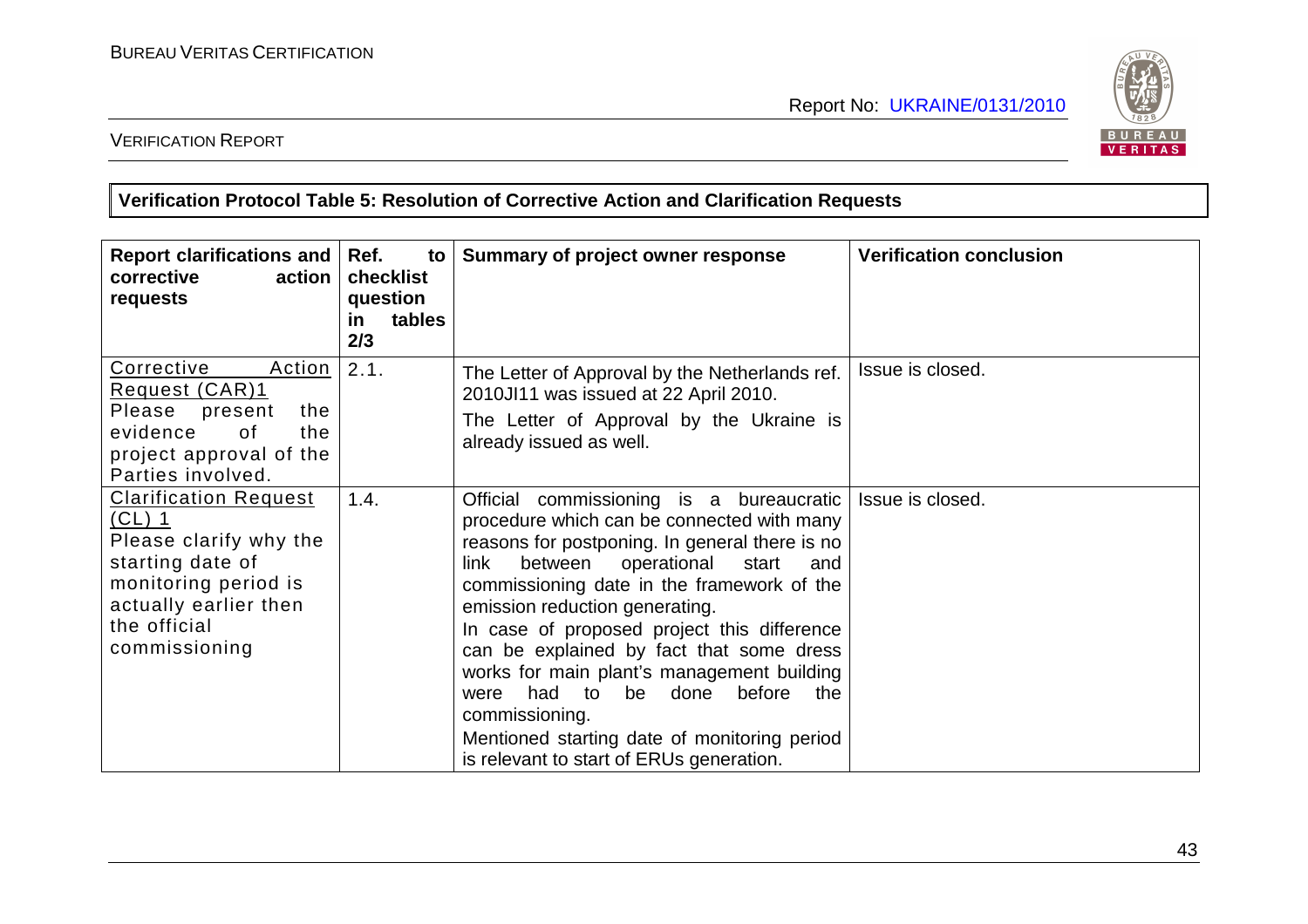

| <b>VERIFICATION REPORT</b>                                                                                                                                                                            | BUREAU<br>VERITAS |                                                                                                                                                                                                                             |                  |  |  |
|-------------------------------------------------------------------------------------------------------------------------------------------------------------------------------------------------------|-------------------|-----------------------------------------------------------------------------------------------------------------------------------------------------------------------------------------------------------------------------|------------------|--|--|
| Clarification Request<br>$CL)$ 2<br>clarify<br>Please<br>the<br>difference.                                                                                                                           | 3.3.              | In PDD the data for the years of 2008 and<br>2009 are actual. Therefore, mentioned<br>difference can be explained by inconsistency<br>between plans and achieved results in steel<br>production level for 5 months of 2010. |                  |  |  |
| <b>Corrective Action</b><br>Request (CAR) 2<br>Please<br>correct<br>information<br>considering electrodes<br>consumption,<br>anthracite<br>consumption,<br>electrode consumption<br>by ladle furnace. | 3.4.              | Necessary changes were made in MR and<br>Excel spreadsheets.<br>Please see corrected section B.2.3 of the<br>Monitoring Report, as well as corrected Excel<br>spreadsheets.                                                 | Issue is closed. |  |  |
| Action<br>Corrective<br>request (CAR) 3<br>Please correct serial<br>numbers for flow rate<br>for<br>meter<br>oxygen<br>consumption<br>by the<br>plant in the B.1.2. in<br>the MR version 1.0.         | 3.4.              | Necessary changes were made in MR.<br>Please see corrected section B.1.2 of the<br><b>Monitoring Report.</b>                                                                                                                | Issue is closed. |  |  |
| Corrective<br>Action<br>Request (CAR) 4<br>Please correct the name<br>and also the appropriate<br>information<br>considering<br>natural gas consumption                                               | 3.4               | Necessary changes were made in MR.<br>Please see corrected section B.1 of the<br><b>Monitoring Report.</b>                                                                                                                  | Issue is closed. |  |  |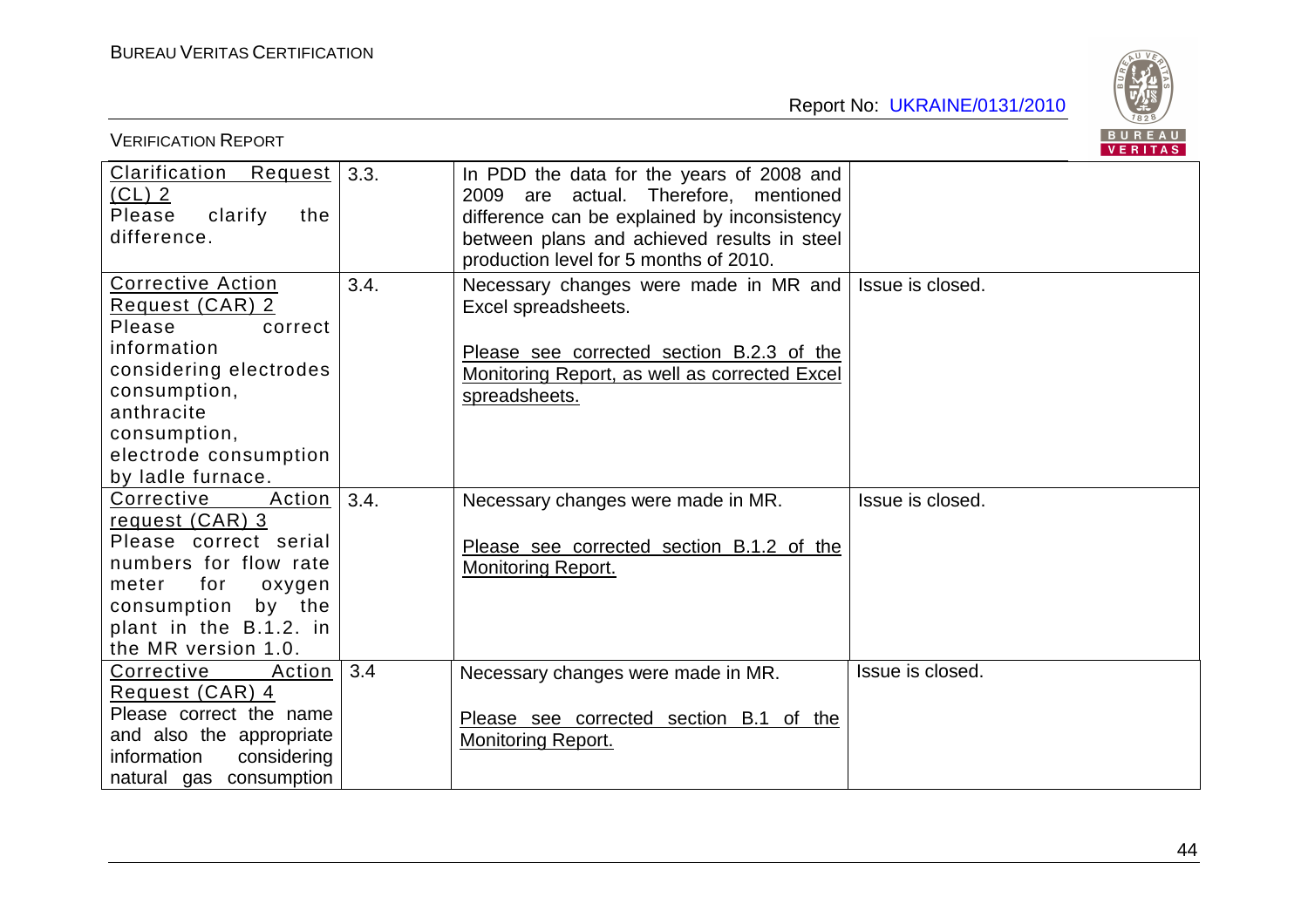

|                         |      |                                             | VERIIAS          |
|-------------------------|------|---------------------------------------------|------------------|
| meter.                  |      |                                             |                  |
| Corrective<br>Action    | 3.4. | The copies of calibration acts for relevant | Issue is closed. |
| Request (CAR) 5         |      | transformers are provided.                  |                  |
| Please<br>provide       |      |                                             |                  |
| calibration acts<br>for |      | Please see the file:                        |                  |
| electricity             |      | Passports_transformers.zip                  |                  |
| transformators.         |      |                                             |                  |
| Corrective<br>Action    | 3.4  | Necessary changes were made in MR.          | Issue is closed. |
| Request (CAR) 6         |      |                                             |                  |
| Please add to the list  |      | Please see corrected section B.1 of the     |                  |
| of metering devices     |      | <b>Monitoring Report.</b>                   |                  |
| floor scales platform.  |      |                                             |                  |
|                         |      | Please also see the file:                   |                  |
|                         |      | 20100819 Floor scales passport ua.pdf       |                  |
|                         |      |                                             |                  |
|                         |      | Please also see the file                    |                  |
|                         |      | 20100819 Hopper weigher passport.pdf as     |                  |
|                         |      | a confirmation of the hopper weigher        |                  |
|                         |      | metrological check.                         |                  |
| Corrective<br>Action    | 3.5. | information concerning uncertainties<br>All | Issue is closed. |
| Request (CAR) 7         |      | during the measurement (class index) is     |                  |
| Please provide          |      | given in the table B.1.2.                   |                  |
| information             |      | Necessary reference were made in MR,        |                  |
| considering             |      | section D.2.                                |                  |
| accounting levels of    |      |                                             |                  |
| uncertainty.            |      | Please see corrected sections B.1.2 and D.2 |                  |
|                         |      | of the Monitoring Report.                   |                  |
|                         |      |                                             |                  |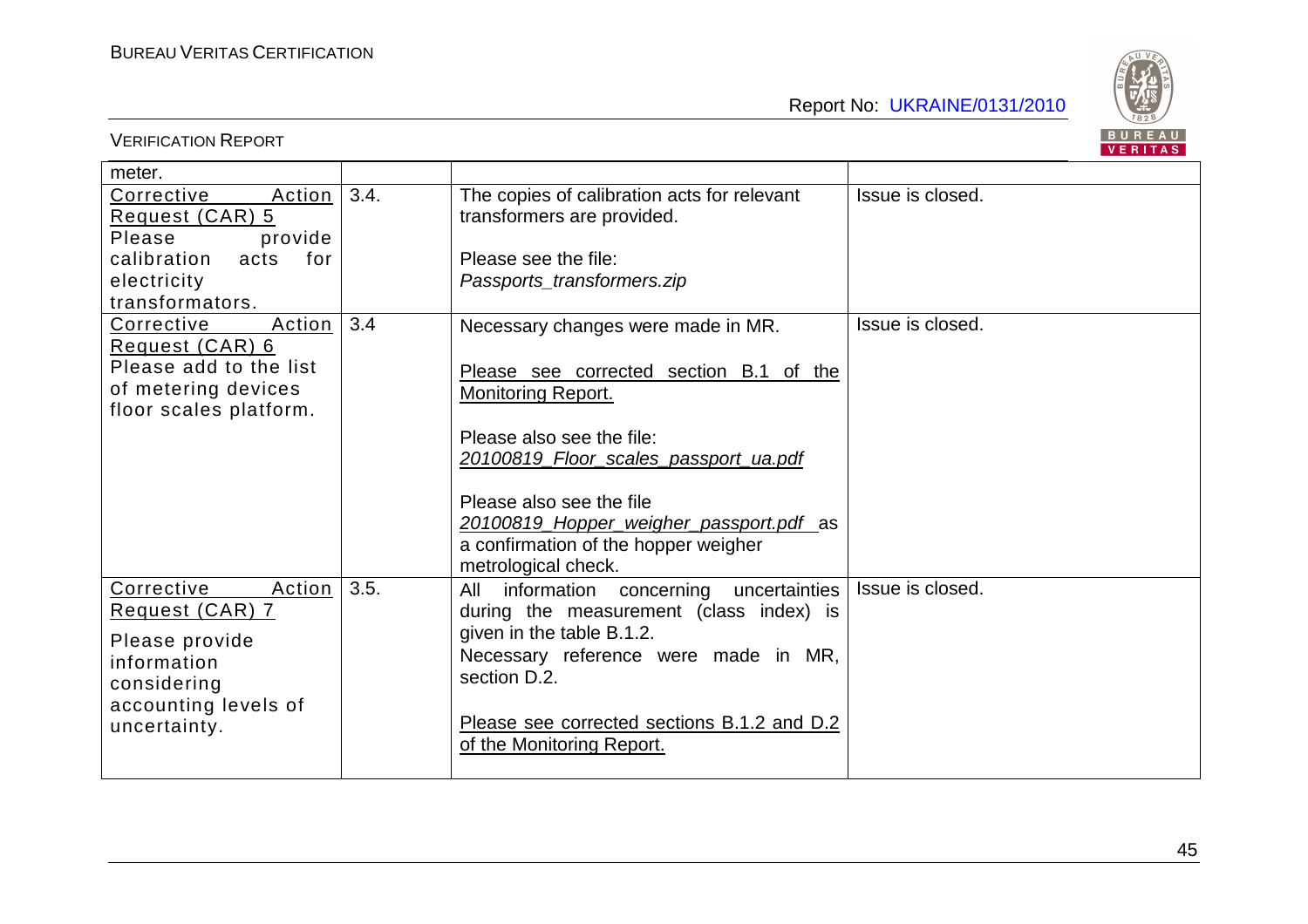

| <b>VERIFICATION REPORT</b>                                                                                                                                                                                        |      |                                                                                                                                                                                                                                                                                                                                                                                                                                                                                                                                                                                                                                                                                                                                                                          | BUREAU<br>VERITAS |
|-------------------------------------------------------------------------------------------------------------------------------------------------------------------------------------------------------------------|------|--------------------------------------------------------------------------------------------------------------------------------------------------------------------------------------------------------------------------------------------------------------------------------------------------------------------------------------------------------------------------------------------------------------------------------------------------------------------------------------------------------------------------------------------------------------------------------------------------------------------------------------------------------------------------------------------------------------------------------------------------------------------------|-------------------|
| Corrective<br>Action<br>Request (CAR) 8<br>Summary of the acts on<br>oxygen consumption and<br>technical report contained<br>different number of oxygen<br>consumed for June 2008.<br>Please clarify and correct. | 3.7. | There was a period in July 2008 when oxygen<br>was delivered not from Linde plant but in<br>balloons, by car. All receipts were submitted<br>to the verification team during the site visit.<br>The difference in figures can be explained by<br>the following: factor for conversion from m3 to<br>tones, used in the documents is correct for<br>normal conditions $(T=0\text{C}, P=1$ atmosphere).<br>In real summer conditions measurement<br>devices registered another volume of<br>consumed oxygen.<br>Value<br>in<br>the<br>documents<br>(receipts):<br>784619.999 m3.<br>Value in the technical report: 855123.04 m3.<br>Please note that for monitoring purpose was<br>used conservative value from the technical<br>report. Therefore, no corrections needed. |                   |
| Corrective<br>Action<br>Request (CAR) 9<br>Amount of steel production<br>for March 2009 is different<br>in technical report and<br>technical repeat. Clarify<br>and correct.                                      | 3.7. | This difference can be explained the following<br>way: in March 2009 one unacceptable melting<br>was done. This melting was forwarded to<br>remelting. That's why all measurement<br>devices registered bigger amount of steel<br>produced than it is reflected in the reports of<br>packing and delivery department.<br>Please note, that in this situation additional<br>amount of electricity and auxiliary materials<br>was counted, but steel amount produced is<br>less that it can be. This allows to state that no                                                                                                                                                                                                                                               | Issue is closed.  |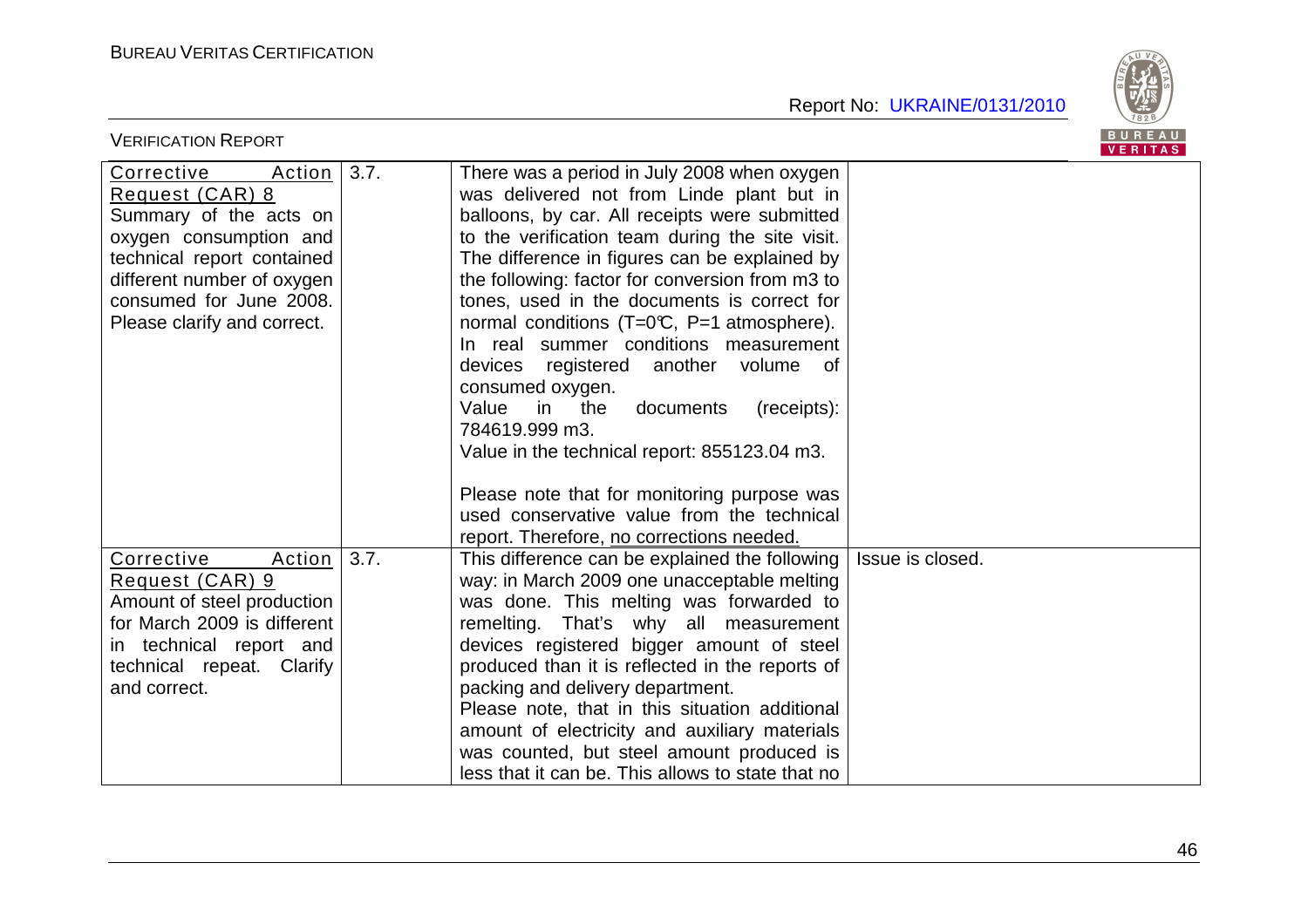

| <b>VERIFICATION REPORT</b>                                                                                                                                                                                                           |      |                                                                                                                                                                                                                                                                                                                                                                                                                                               | <b>BUREAU</b><br>VERITAS |
|--------------------------------------------------------------------------------------------------------------------------------------------------------------------------------------------------------------------------------------|------|-----------------------------------------------------------------------------------------------------------------------------------------------------------------------------------------------------------------------------------------------------------------------------------------------------------------------------------------------------------------------------------------------------------------------------------------------|--------------------------|
|                                                                                                                                                                                                                                      |      | changes needed, because this mistake will<br>not result in the unreasonable increasing of<br><b>ERUs amount.</b><br>No changes needed.                                                                                                                                                                                                                                                                                                        |                          |
| Corrective<br>Action<br>Request (CAR) 10<br>Summary of the acts<br>on gas consumption<br>and technical report<br>different<br>contained<br>number<br>of<br>gas<br>June<br>for<br>consumed<br>2008. Please<br>clarify<br>and correct. | 3.7. | This difference can be explained by existence<br>of gas seepage while the meter shows "net"<br>amount. This situation is almost the same for<br>all enterprises in Ukraine (from Electrostal<br>representatives' explanations).<br>It has to be noted, that Electrostal plant<br>usually obtains the receipt which includes<br>these leakages. Therefore, this amount is<br>reflected in the present Monitoring Report.<br>No changes needed. | Issue is closed.         |
| Clarification<br>Request<br>$(CL)$ 3<br>Please<br>provide<br>procedures<br>reporting<br>scheme.                                                                                                                                      | 3.8. | Corrected reporting procedures scheme was<br>added to MR.<br>Please see corrected section B.2 of the<br><b>Monitoring Report.</b>                                                                                                                                                                                                                                                                                                             | Issue is closed.         |
| <b>Clarification Request</b><br>$(CL)$ 4<br>Please<br>provide<br>information<br>considering<br>reporting<br>risks.                                                                                                                   | 4.4. | Risks connected with imperfect reporting<br>procedures are very low. In fact, each stage<br>of technical process is carefully controlled<br>and relevant measurements take place. All<br>this 'intermediate' meters are used for cross-<br>checking every day. It also has to be noted                                                                                                                                                        | Issue is closed.         |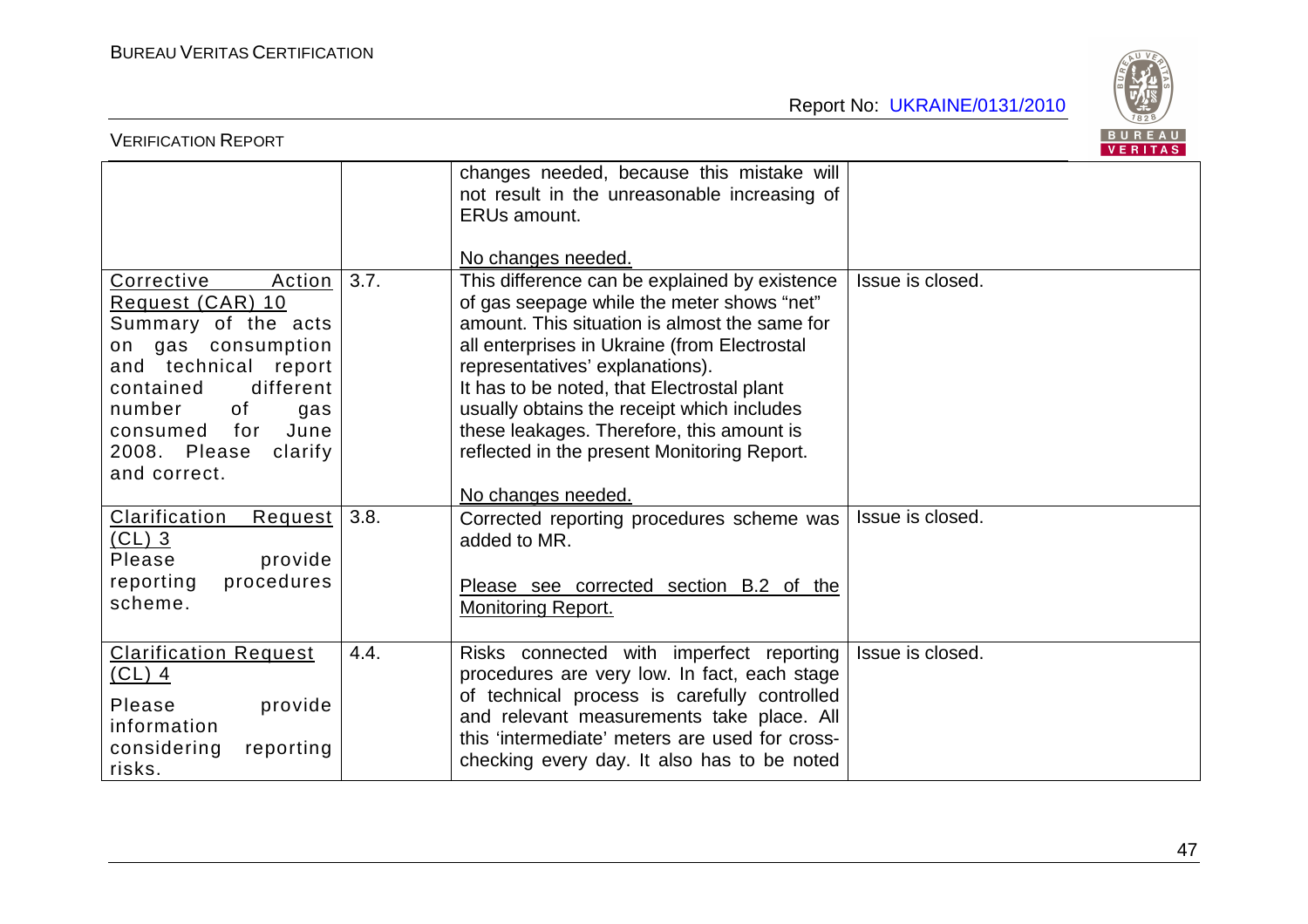

| <b>VERIFICATION REPORT</b> |                                                                                                                                                                                                                                                                                                                                                                                                                        | 5 U K E A U  <br>VERITAS |
|----------------------------|------------------------------------------------------------------------------------------------------------------------------------------------------------------------------------------------------------------------------------------------------------------------------------------------------------------------------------------------------------------------------------------------------------------------|--------------------------|
|                            | that ISO9001 was already implemented at<br>Electrostal plant and in use. All necessary<br>reports form and back-up procedures were<br>developed.<br>In order to exclude from monitoring reports<br>possible mistakes due to human factor, all<br>sources for technical reports (main source of<br>monitoring data) are available to the<br>verification team. Therefore all mistakes can<br>be easily found and fixed. |                          |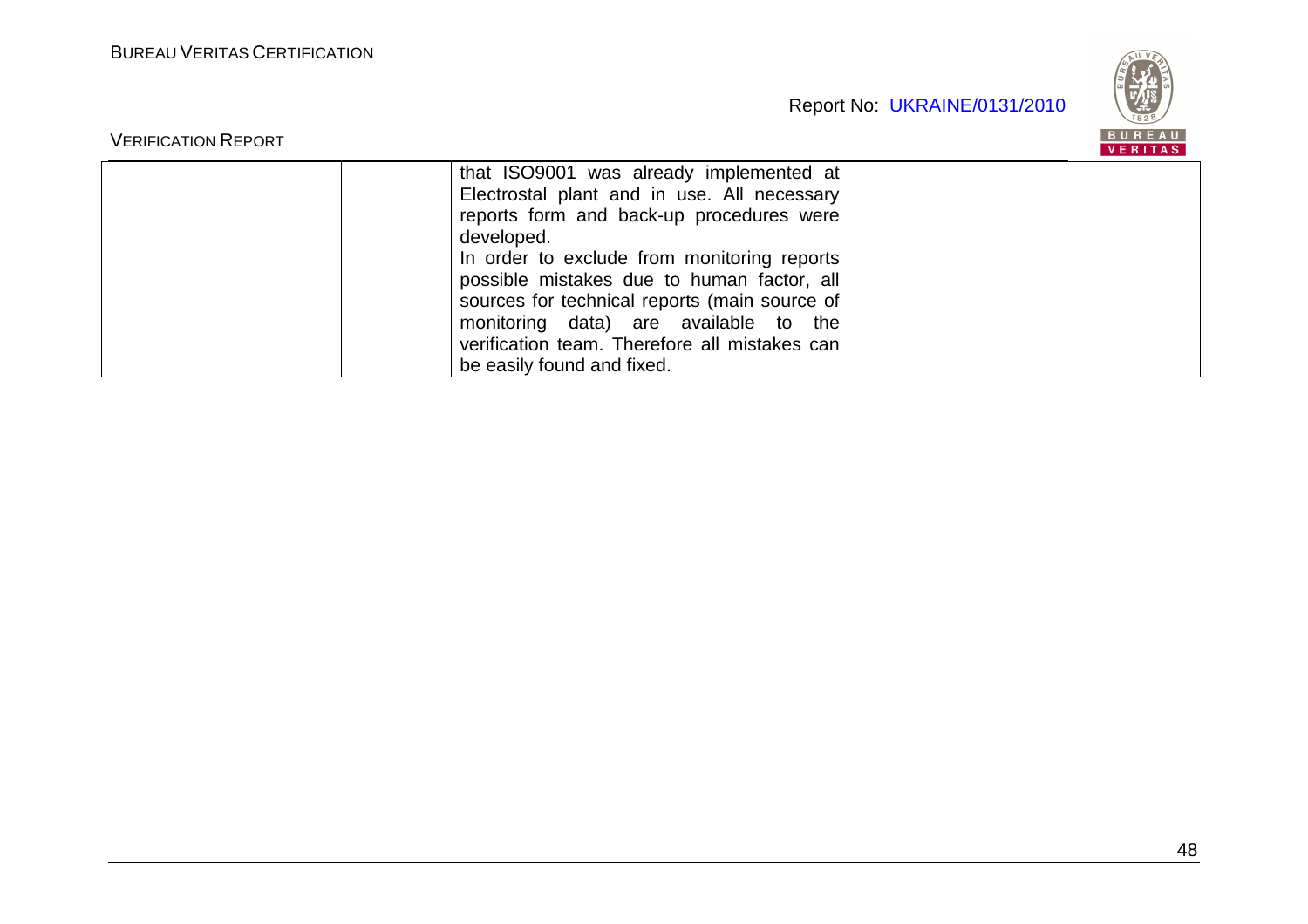

VERIFICATION REPORT

## APPENDIX B: VERIFICATION TEAM

The verification team consists of the following personnel:

### **Ivan G. Sokolov, Dr. Sci. (biology, microbiology)**

Climate Change Lead Verifier, Bureau Veritas Certification Holding SAS Local Climate Change Product Manager for Ukraine

Bureau Veritas Black Sea District Health, Safety and Environment Department Manager

He has over 25 years of experience in Research Institute in the field of biochemistry, biotechnology, and microbiology. He is a Lead auditor of Bureau Veritas Certification for Environment Management System (IRCA registered), Quality Management System (IRCA registered), Occupational Health and Safety Management System, and Food Safety Management System. He performed over 140 audits since 1999. Also he is Lead Tutor of the IRCA registered ISO 14000 EMS Lead Auditor Training Course, and Lead Tutor of the IRCA registered ISO 9000 QMS Lead Auditor Training Course. He is Lead Tutor of the Clean Development Mechanism /Joint Implementation Lead Verifier Training Course and he was involved in the determination/verification over 50 JI/CDM projects.

#### **Kateryna Zinevych, M.Sci. (environmental science)**

Climate Change Verifier

Bureau Veritas Ukraine Health, Safety and Environment Project Manager

Kateryna Zinevych has graduated from National University of Kyiv-Mohyla Academy with the Master Degree in Environmental Science. She has experience at working in a professional position (analytics) involving the exercise of judgment, problem solving and communication with other professional and managerial personnel as well as customers and other interested parties at analytical centre "Dergzovnishinform" and "Bureau Veritas Ukraine" LLC. She has successfully completed IRCA registered Lead Auditor Training Course for Environment Management Systems and Quality Management Systems. She has successfully completed Climate Change Verifier Training Course and she participated as verifier in the determination/verification of 26 JI projects.

Internal Technical Review performed by: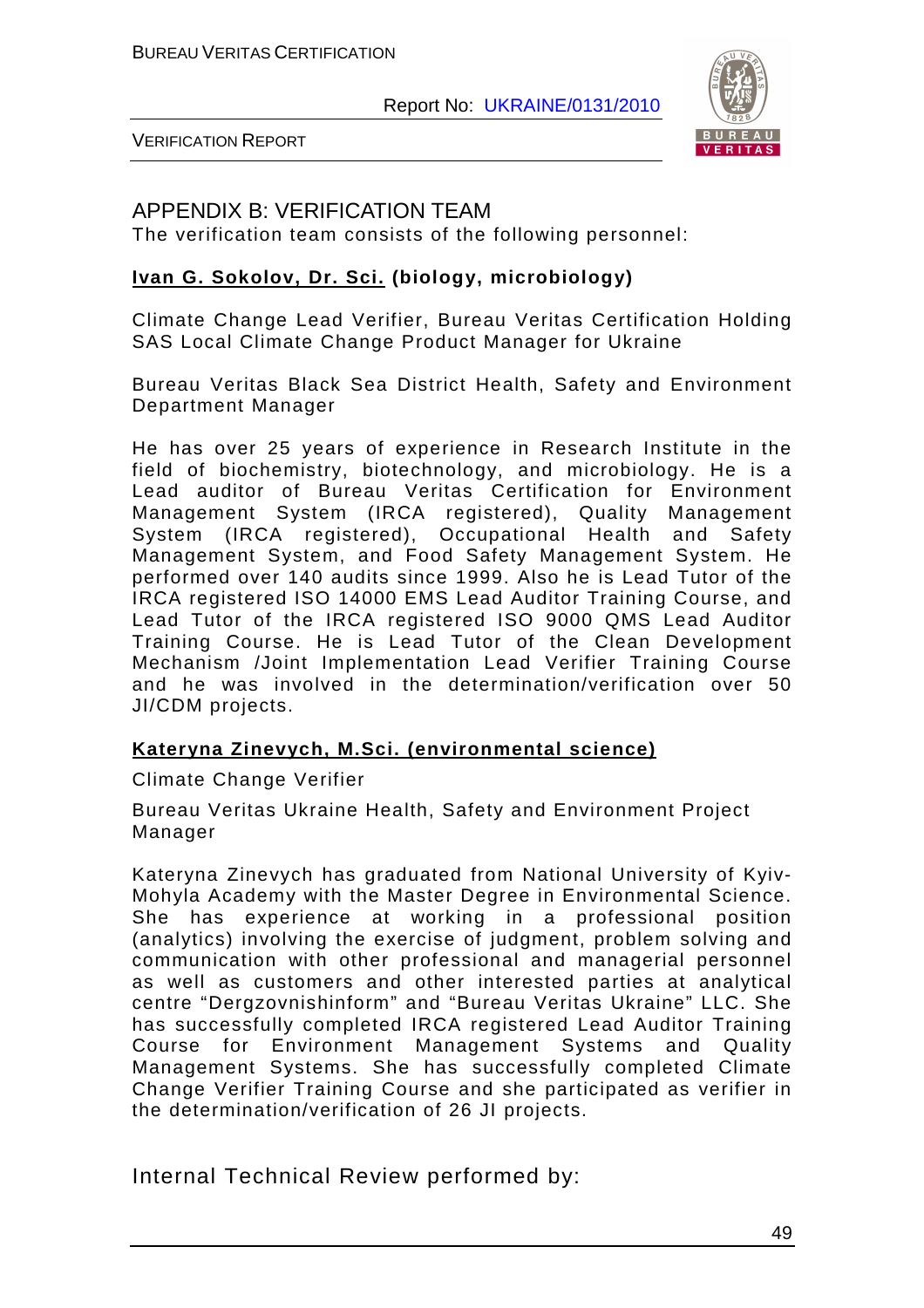

VERIFICATION REPORT

#### **Flavio Gomes**

Internal Technical Reviewer

Bureau Veritas Climate Change Global Manager

Flavio Gomes is a Chemical and Safety Engineer graduated from «UNICAMP – Universidade Estadual de Campinas», with a MSc title in Civil Engineer (Sanitation). He spent four years at RIPASA Pulp and Paper as Environmental Process Engineer. Since 2006 Mr. F.Gomes is the Global Manager for Climate Change. Previously and since 1997, he was senior consultant for Bureau Veritas Consulting in fields of Environment, Health, Safety, Social Accountability and Sustainability audit and management systems. He also acted as Clean Development Mechanism verifier, and Social/Environmental Report auditor, in the name of Bureau Veritas Certification. Flavio is pursuing this PhD on Energy Management at the Imperial College – London.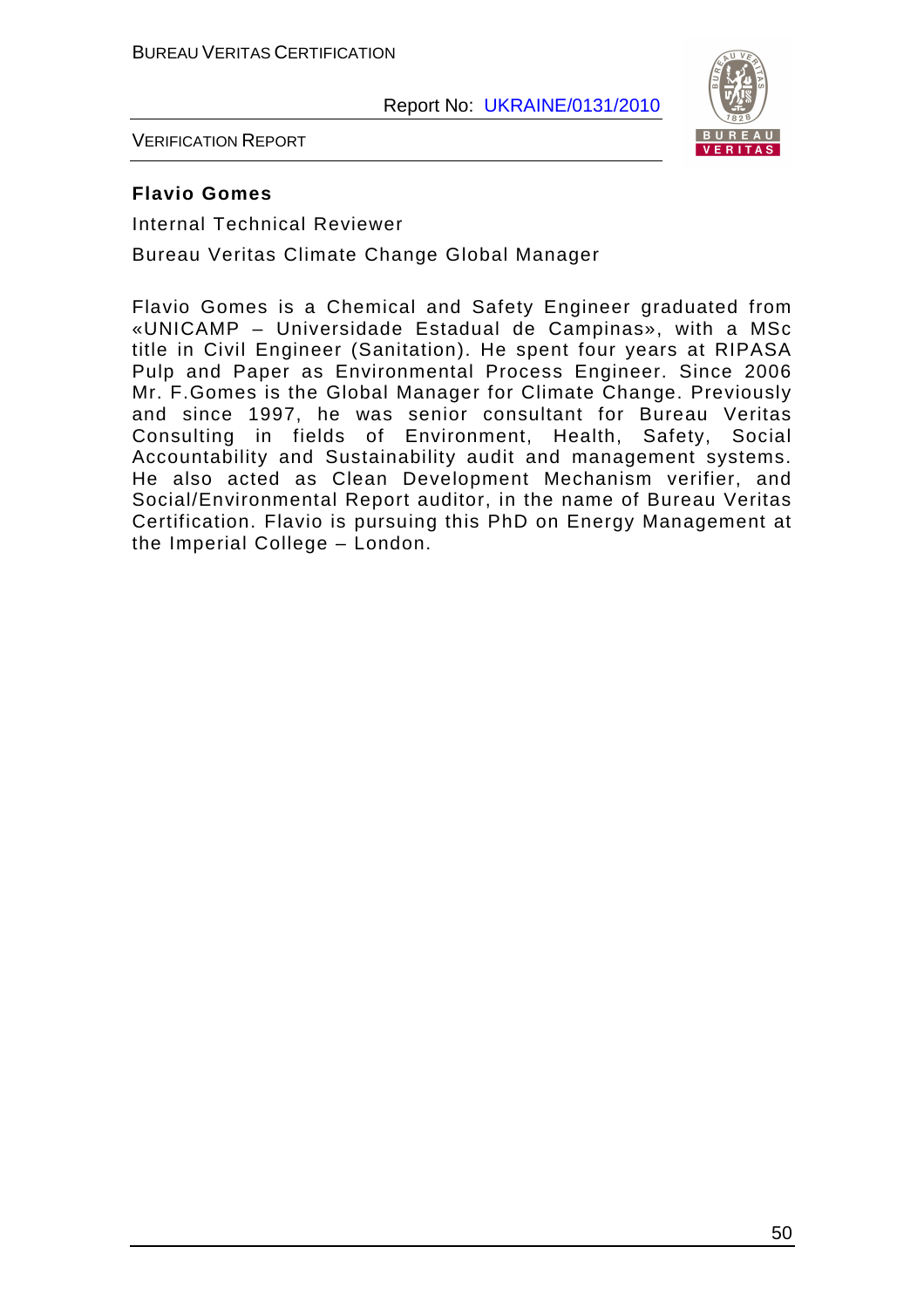

VERIFICATION REPORT

# APPENDIX C: DOCUMENTS CHECKED DURING VERIFICATION

|                | 1. License AB #363304 dated 10/09/2007. It is valid from         |
|----------------|------------------------------------------------------------------|
|                | 26/06/2007 to 26/06/2012.                                        |
| 2 <sub>1</sub> | Annex to the license AB #363304 dated 10/09/2007.                |
| 3.             | License AB #446836. It is valid to 17/04/2012.                   |
| 4.             | Statement #001407 of the technical verification of               |
|                | registration equipment (in electric facilities above 1000 W)     |
|                | dated 31/05/2010.                                                |
| 5 <sub>1</sub> | License #1 413 845 600-3 on the pollutant emissions into         |
|                | the atmosphere by stationary sources dsted 08/12/2008.           |
| 6.             | License #29.05 dated 26.11.2008 of waste disposal in             |
|                | 2009. There are corrections dated 28/08/2009. It is valid        |
|                | from 01/01/2009 to 01/01/2010.                                   |
| 7 <sub>1</sub> | Conclusion of the state sanitary and epidemiological             |
|                | expertise dated 02/04/2010 #8.                                   |
| 8.             | License #29.07 dated 26/10/2009 on waste disposal in             |
|                | 2010. There are corrections dated 05/05/2010. It is valid        |
|                | from 01/01/2010 to 01/01/2011.                                   |
| 9.             | Certificate of the compliance to requirements of                 |
|                | management system standart ISO 9001:2008, ISO                    |
|                | 14001:2004 and BS OHSAS 18001:2007 of LLC                        |
|                | "Elektrostal" dated 05.05.2010. It is valid to 04.05.2013.       |
|                | 10. Passport of melting ДСП #811115 ТИ-ДСП-001-09.               |
|                | 11. Passport of melting YKN #811115 TV-YKN-002-09.               |
|                | 12. Passport of melting МНЛЗ #811115 ТИ-МНЛЗ-003-09.             |
|                | 13. Passport of melting ДСП #88016 ТИ-ДСП-001-09.                |
|                | 14. Passport of melting YKN #88016 TV-YKN-002-09.                |
|                | 15. Passport of melting МНЛЗ #88016 ТИ-МНЛЗ-003-09.              |
| 16.            | Logbook of recording the results of radiation monitoring of      |
|                | the scrap.                                                       |
|                | 17. Logbook of recording the results of radiation monitoring of  |
|                | the raw materials.                                               |
|                | 18 Photo - Energy meter 1040181 Nº01 144 644.                    |
|                | 19. Passport of the meter EA 02RAL-BE4, ser. #01144644.          |
|                | Verification date 13/09/2006.                                    |
|                | 20. Passport BB9T #061202763. Certificate of the verification    |
|                | dated 21/06/2010.                                                |
| 21             | Passport. Automobile electrical tensometric scale BTA-60.        |
|                | Certificate of verification dated 22/06/2010.                    |
|                | 22. Certificate of the state metrological attestation #804 dated |
|                | 15/04/2007.                                                      |
| 23.            | Technical passport. Expendable materials furnace site and        |
|                | ladle furnace for June 2008. Site 508.                           |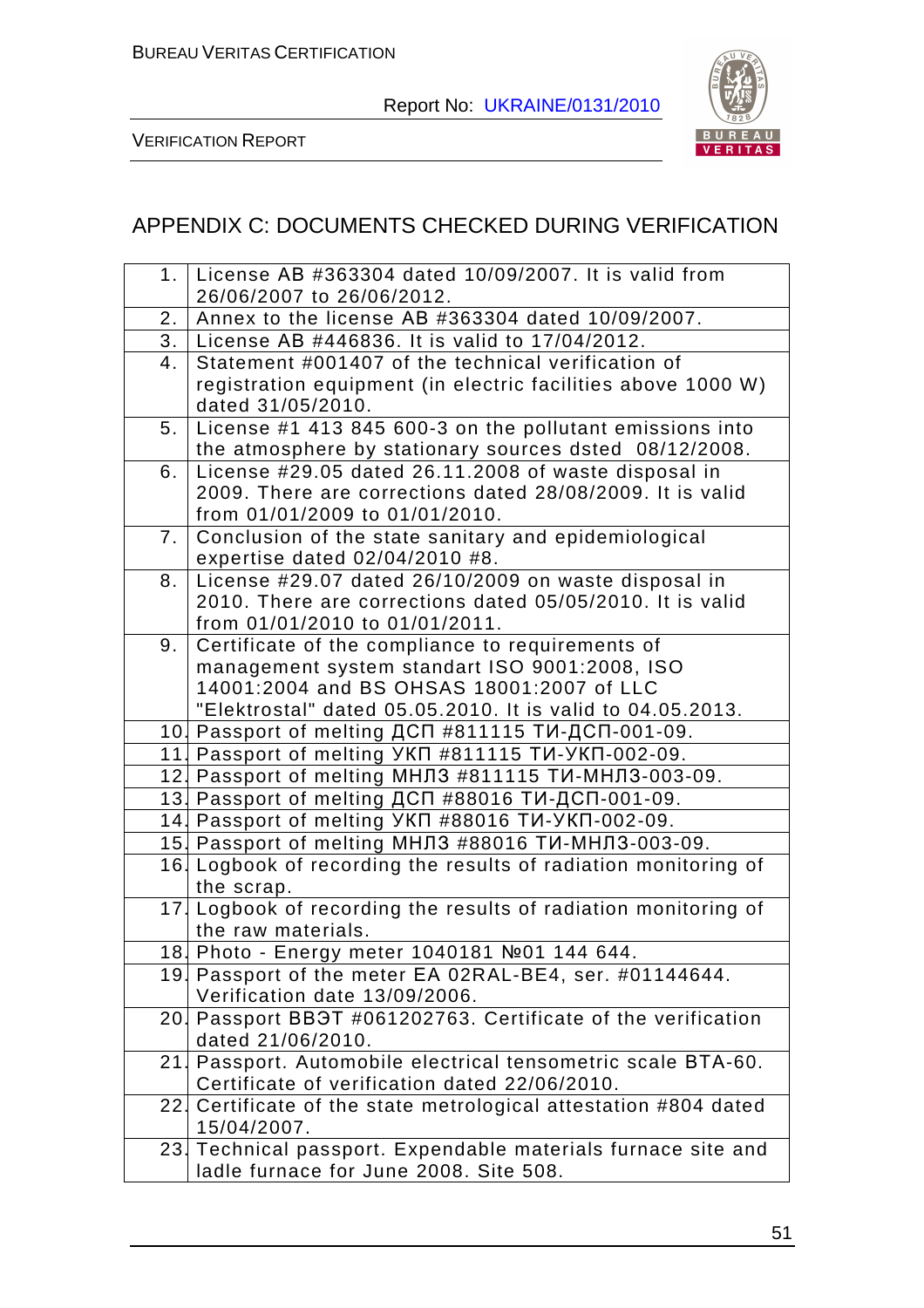

VERIFICATION REPORT

|     | 24. Invoice #222291 dated 30/04/2010.                                                                                     |
|-----|---------------------------------------------------------------------------------------------------------------------------|
|     | 25. Certificate of verification of the measurement device #24-                                                            |
|     | 1/0767. It is valid to December 2010.                                                                                     |
|     | 26. Production reports of the technical report YY and $\overline{O}$ (HJ3)                                                |
|     | 2008 (June 2008).                                                                                                         |
|     | 27 Production reports of the technical report УУ and О (НЛЗ)                                                              |
|     | 2009 (March 2009).                                                                                                        |
|     | 28. Production reports of the technical report УУ and О (НЛЗ)                                                             |
|     | 2010 (April 2010).                                                                                                        |
|     | 29. Passport. Automobile electronic tensometric scale BTA-60.                                                             |
|     | Certificate of verification dated 22/06/2010.                                                                             |
|     | 30. Passport. Electronic floor scale type CERTUS Hercules                                                                 |
|     | done CHK 3000 H500, ser. #1923005018. Verification dated                                                                  |
|     | 07/06/2010.                                                                                                               |
|     | 31. List of the measurement devices that are in operation and                                                             |
|     | should be verified in 2010 dated 28/10/2009 (code of the                                                                  |
|     | measurement type 03).<br>32. List of the measurement devices that are in operation and                                    |
|     | should be verified in 2010 dated 02/11/2009 (code of the                                                                  |
|     | measurement type 05).                                                                                                     |
|     | 33. List of the measurement devices that are in operation and                                                             |
|     | should be verified in 2010 (code of the measurement type                                                                  |
|     | $10$ .                                                                                                                    |
|     | 34. List of the measurement devices that are in operation and                                                             |
|     | should be verified in 2010 (code of the measurement type                                                                  |
|     | $06$ ).                                                                                                                   |
|     | 35 List of the measurement devices that are in operation and                                                              |
|     | should be verified in 2010 (code of the measurement type                                                                  |
|     | $12$ .                                                                                                                    |
|     | 36. List of the measurement devices that are in operation and                                                             |
|     | should be verified in 2010 (code of the measurement type                                                                  |
|     | 07).                                                                                                                      |
|     | 37. List of the measurement devices that are in operation and                                                             |
|     | should be verified in 2010 dated 28/10/2009 (code of the                                                                  |
|     | measurement type 01).                                                                                                     |
|     | 38. List of the measurement devices that are in operation and<br>should be verified in 2010 (code of the measurement type |
|     | (04).                                                                                                                     |
| 39. | List of the measurement devices that are in operation and                                                                 |
|     | should be verified in 2010 (code of the measurement type                                                                  |
|     | $(08)$ .                                                                                                                  |
|     | 40. List of the measurement devices that are in operation and                                                             |
|     | should be verified in 2010 dated 28/10/2009 (code of the                                                                  |
|     | measurement type 02).                                                                                                     |
| 41. | Statement of acceptance-transfering of the commodity                                                                      |
|     | products for August 2008 of LLC "Electrostal" dated                                                                       |
|     | 02/09/2008.                                                                                                               |